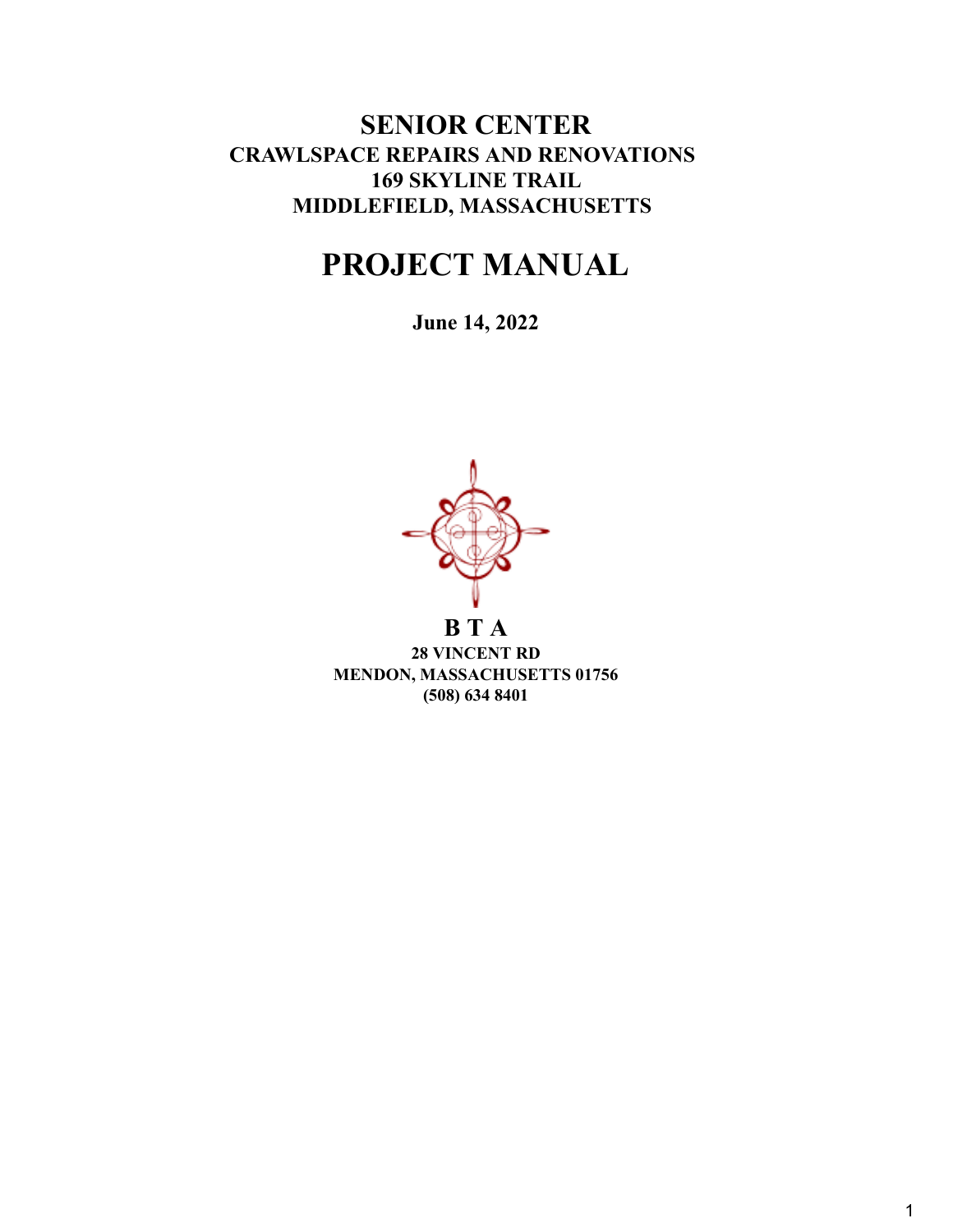## Division Section Title Pages

| SERIES 0 BIDDING REQUIREMENTS AND CONTRACT FORM |  |
|-------------------------------------------------|--|
|                                                 |  |
|                                                 |  |
|                                                 |  |
|                                                 |  |

## DIVISION 1 – General Requirements

## END OF DOCUMENT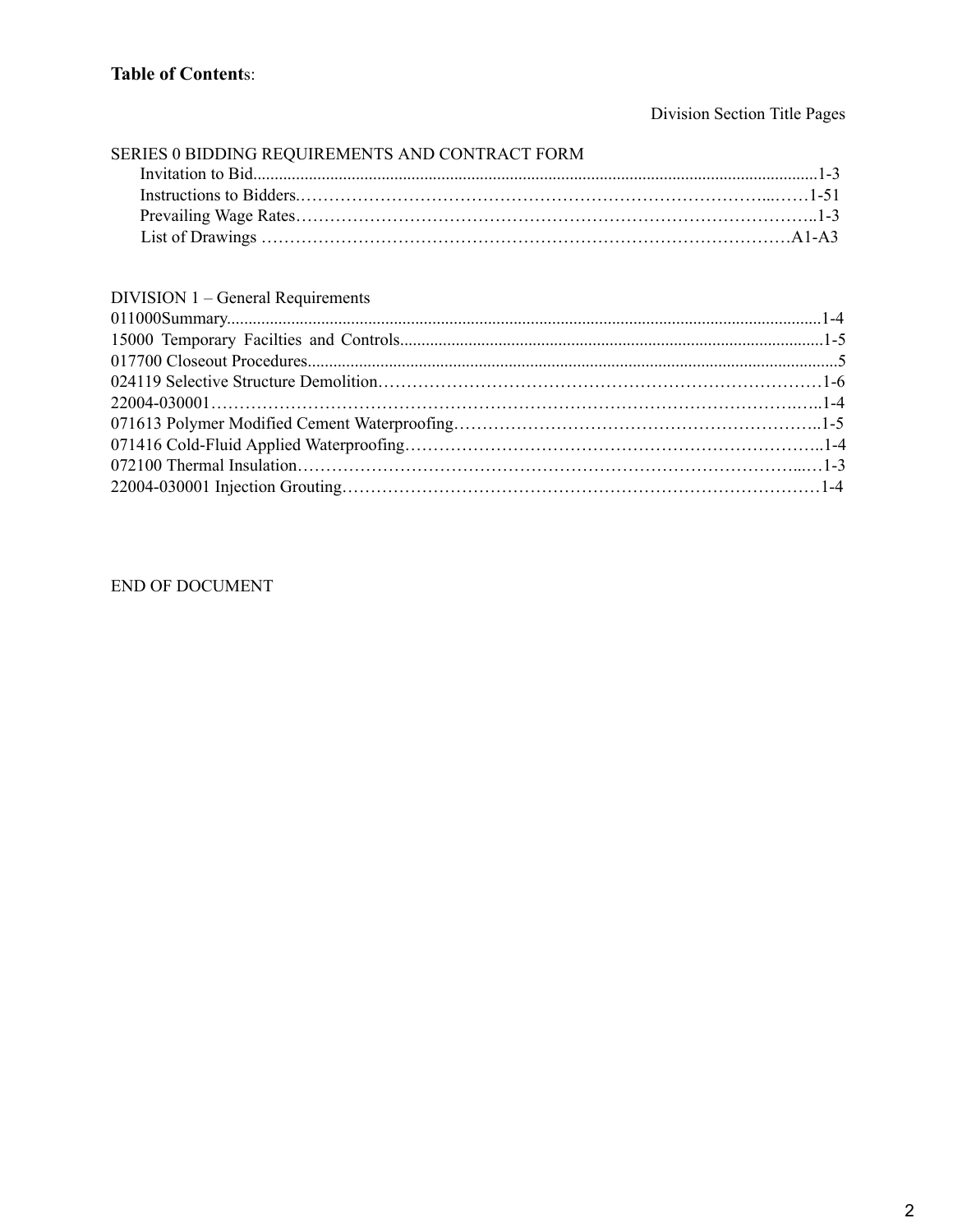# **INVITATION FOR BID IFB # 003**

# SENIOR CENTER

# CRAWLSPACE REPAIRS AND RENOVATIONS

# MIDDLEFIELD, MA

**June 23, 2022**

**BIDS DUE:**

**July 14, 1:00 P.M. Late Proposals Will Be Rejected DELIVER COMPLETED SUBMISSIONS TO:**

**Town of Middlefield, MA Selectboard Office Attn: Select Board 188 Skyline Trail. Middlefield, MA 01243 Phone: 978-623-2079 e-mail: selectboard@middlefieldma.net**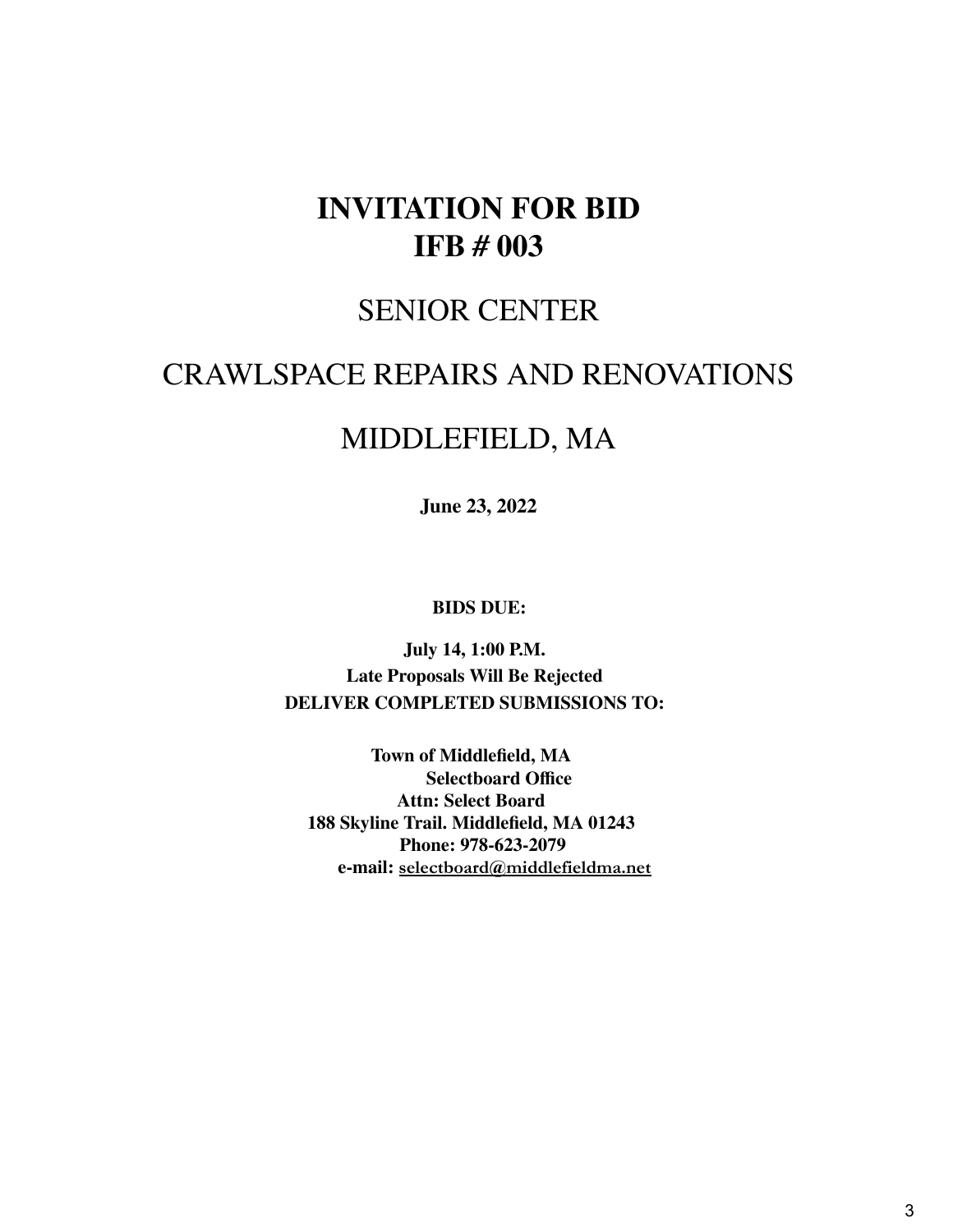## **TOWN OF MIDDLEFIELD MASSACHUSETTS**

## **INVITATION TO BID**

Sealed bids for furnishing the following will be received at the Select Board Office, Middlefield Town Offices, 188 Skyline Trail, Middlefield Massachusetts 01243 until the time specified below at which time the bids will be publicly opened and read. The time received will be stamped on each bid and for a consistency of time, the time stamp clock in the Purchasing Office will be the determining time.

#### **ITEM BID OPENING**

IFB No. 003 Senior Center Crawlspace Repairs and Renovations July 14, 2022 1:00 PM TOWN OF MIDDLEFIELD SELECT BOARD OFFICE TOWN HALL 188 SKYLINE TRAIL MIDDLEFIELD, MA 01243

DCAM Certification for GENERAL CONSTRUCTION is required on this bid.

Bid Documents and bid forms may be obtained at the Select Board Office, Town Hall 188 Skyline Trail Middlefield, MA 01243 on Tuesday, Wednesday, and Thursday from 9:00AM to 1:00 P.M.and also on the Town website at [https://middlefieldma.net.](https://middlefieldma.net/) The deadline for questions on the documents is July 1, 2022 at 12:00 noon. Bids will be opened in the Select Board Office located in the Middlefield Town Hall 188 Skyline Trail Middlefield, MA 01243 on July 14, 2022 at 1:00 P.M. Each bid must be accompanied by a bid security of **CASH, CERTIFIED CHECK,** or **BID BOND** issued by a responsible bank or trust company licensed to do business in the State of Massachusetts in the amount of 5% of the total bid.

#### A Pre-Bid Site Visit will be held for all interested parties on June 29, 2022 @ 10:00 AM. at **the front entrance to the Senior Center, 169 Skyline Trail Middlefield, MA 01243. The deadline for questions on the documents is July 1, 2022 at 12:00 noon.**

Attention is directed to the minimum wage rates to be paid as determined by the Department of Labor and Workforce Development under the provisions of Massachusetts General laws, Chapter 149, Sections 26 to 27D inclusive.

A bond of an amount equal to 100 per cent of the total amount of the bid with a surety company satisfactory to the Town, as surety, will be required for the faithful Performance of the contract and the Payment for all labor and materials used in the work. Such bonds shall be prepared on forms provided by the Owner and supplied by a surety company licensed to do business in the Commonwealth of Massachusetts.

No bidder may withdraw his bid for a period of thirty (30) days, excluding Saturdays, Sundays, and legal holidays after the date set for the opening thereof.

The bidding and award of this Contract will be under the provisions of M.G.L. Chapter 149, Section 44A, et seq.

Middlefield is an affirmative action/equal opportunity purchaser. The Town reserves the right to accept or reject, in whole or in part, any or all bids or take whatever other action may be deemed necessary to be in the best interest of the Town.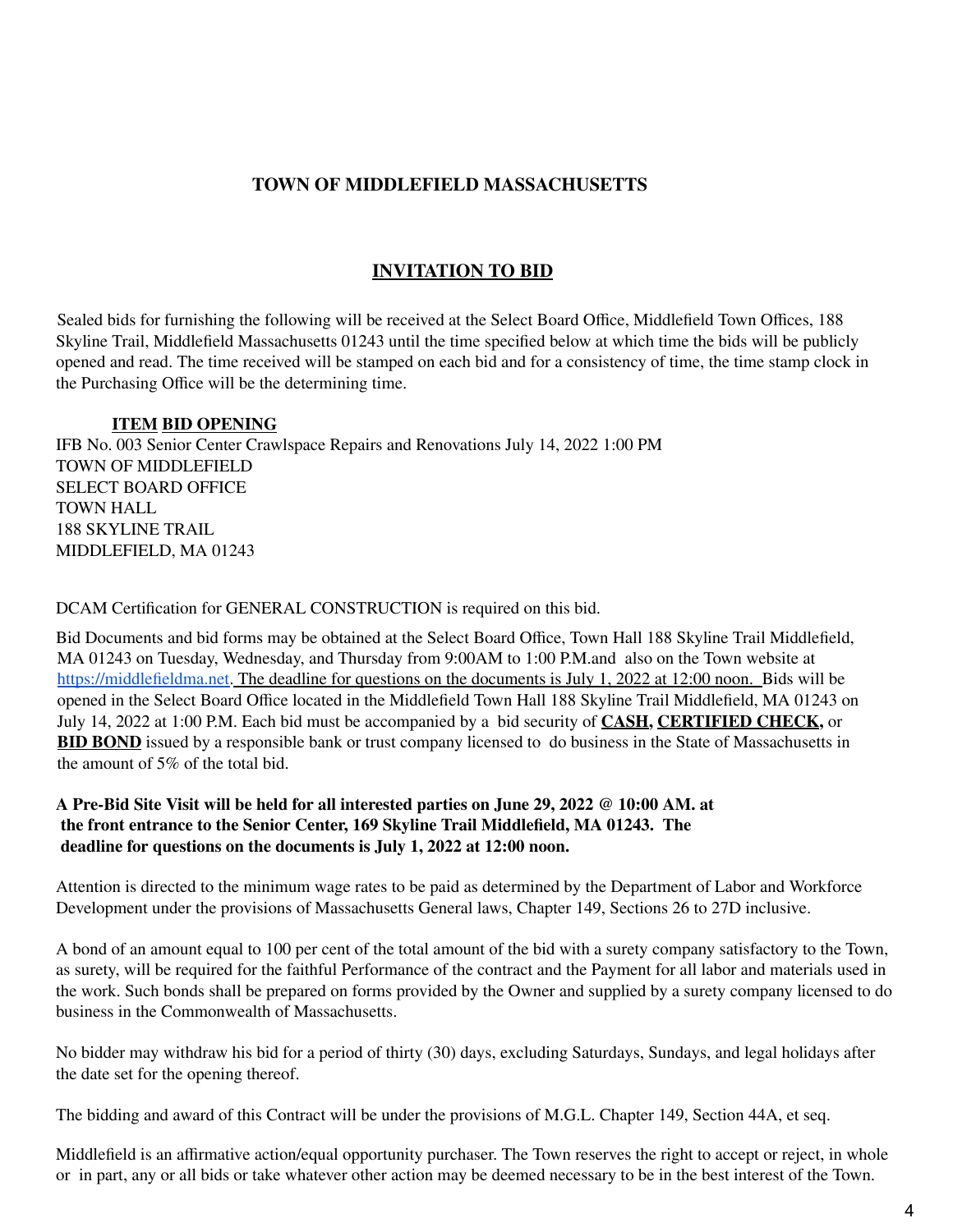## **BID #003**

### **Town of Middlefield, Massachusetts**

## **COVER SHEET**

The Town of Middlefield reserves the right to reject any or all Bids, to omit any item or items called for, or to accept the bids(s) deemed in the best interest of the Town. One Original and One (1) copy of the bids must be submitted **on or before 1:00 PM on Thursday, July 14, 2022** to**:**

Town of Middlefield

## Select Board Office Middlefield Town Hall 188 Skyline Trail P.O. Box 238l Middlefield, Massachusetts 01243

Bids for this project must be mailed to the select board. The envelope containing the Bid and required information must be sealed and marked with Proposer's name, title of proposal, Bid number, and date of opening. The Proposer must sign all required signature pages in order for the proposal to be considered.

The Proposer acknowledges receipt of the following **ADDENDA # \_\_\_\_\_\_\_\_\_\_\_\_\_\_\_\_\_\_\_\_\_**

| <b>BUSINESS/INDIVIDUAL</b> |  |
|----------------------------|--|
| <b>NAME</b>                |  |
|                            |  |
|                            |  |
|                            |  |
|                            |  |
|                            |  |
|                            |  |
|                            |  |

By signing above, the authorized officer is certifying that a complete examination of all bid/rfp documents has been made and that the goods/services will be delivered within the time specified and at the prices stated.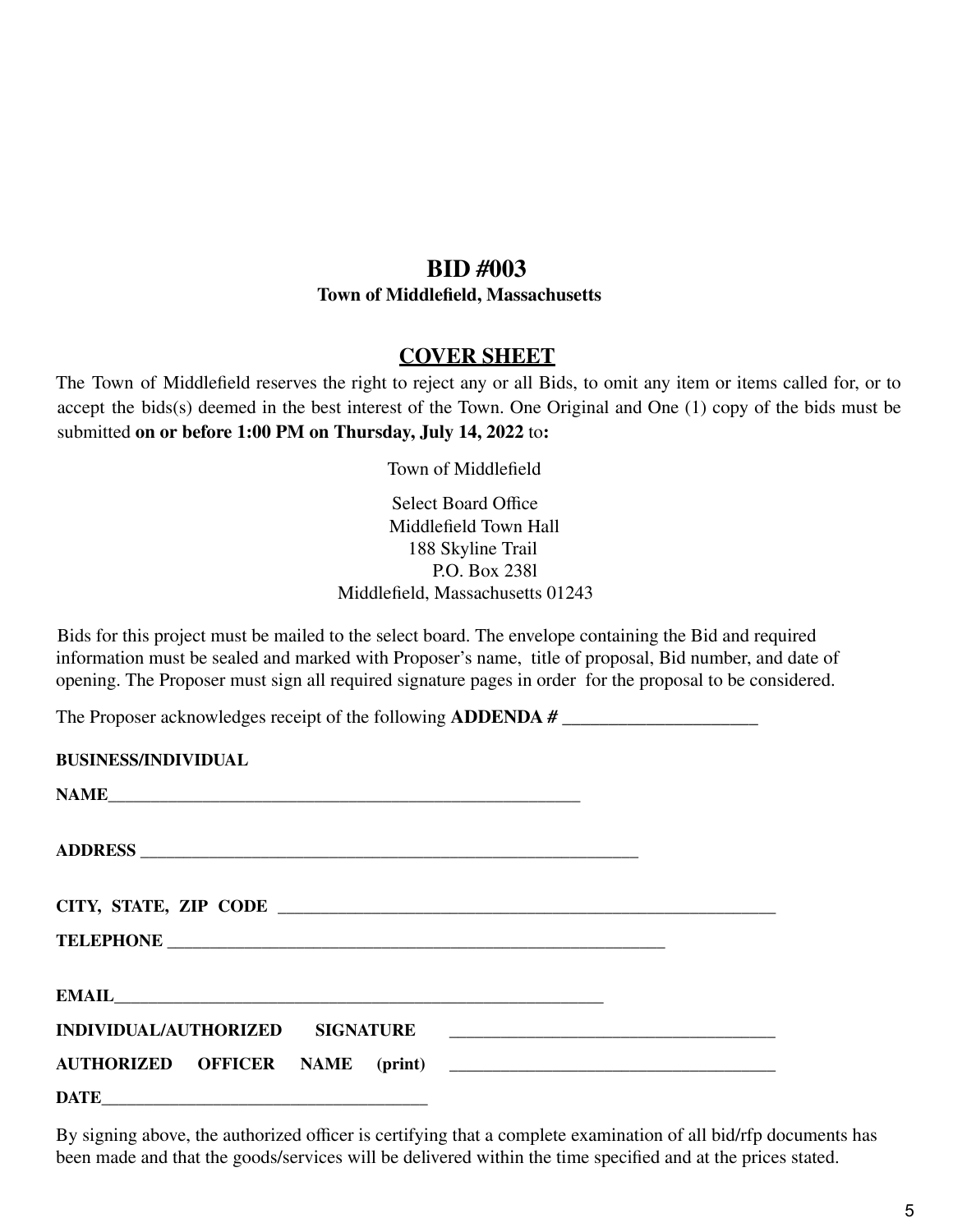## **All bidders must sign and submit with their bid the attached Certificate of Good Faith and Tax Attestation Form. Failure to do so will result in the bid being unresponsive and rejected.**

**If bidder/proposer is a co-partnership,** all partners must execute both copies of the bid/proposal, unless one partner has been authorized to sign for the co-partnership, in which case evidence of such authority shall be submitted.

**If bidder/proposer is a corporation,** the authorized agent shall execute both copies of the bid/proposal. Evidence of authority to sign must be submitted.

The Town of Middlefield reserves the right to reject any or all bids/proposals and waive any informalities deemed to be in the best interests of the Town.

## **INSTRUCTIONS TO BIDDERS BID NO. 003**

## 1.01 - PROPOSAL

1. Sealed bids will be received at the time and place as designated by the Owner in the "Invitation For Bid".

2. If, at the time of the scheduled bid opening, the Town Offices are closed due to inclement weather or other unforeseeable events, the bid opening will be postponed until the same time as specified in the bid documents on the next normal business day. Bids will be accepted until that date and time.

- 3. Proposal envelopes shall be clearly marked **"Sealed Bid" Senior Center Crawlspace Repairs and Renovations IFB#003** and addressed to: Town of Middlefield, Select Board P.O. Box 238 Middlefield, MA 01243.
- 4. Proposals shall be submitted in duplicate. Proposal envelopes shall have bidder's company name and address on the outside.
- 5. No claims for immunity or exceptions predicated upon misunderstanding or failure to correctly interpret the "Invitation for Bid" or the contract Documents will be allowed.

## 1.02 - BID SETS

1. Bid sets will be available at the Selectboard Office, Town Hall, 188 Skyline Trail, Middlefield, Massachusetts on Tuesday, Wednesday, and Thursday from 9:00AM to :00PM. as well as on the Town website at http://middlefieldma.net. There is no cost for one copy of the bid sets.

## 1.03 – PRE-BID CONFERENCES AND SITE VISITS

1. A pre-bid meeting/site visit is scheduled for this project for Wednesday June 29, 2022 at 10:00 AM at the entrance to the Senior Center located at 169 Skyline Trail in Middlefield, MA 01243.

## 1.04 - QUALIFICATION AND LICENSING

1. All General Bidders are notified that they must provide an Update Statement and Certificate of Eligibility for GENERAL CONSTRUCTION from the Massachusetts Division of Capital Asset Management (DCAM)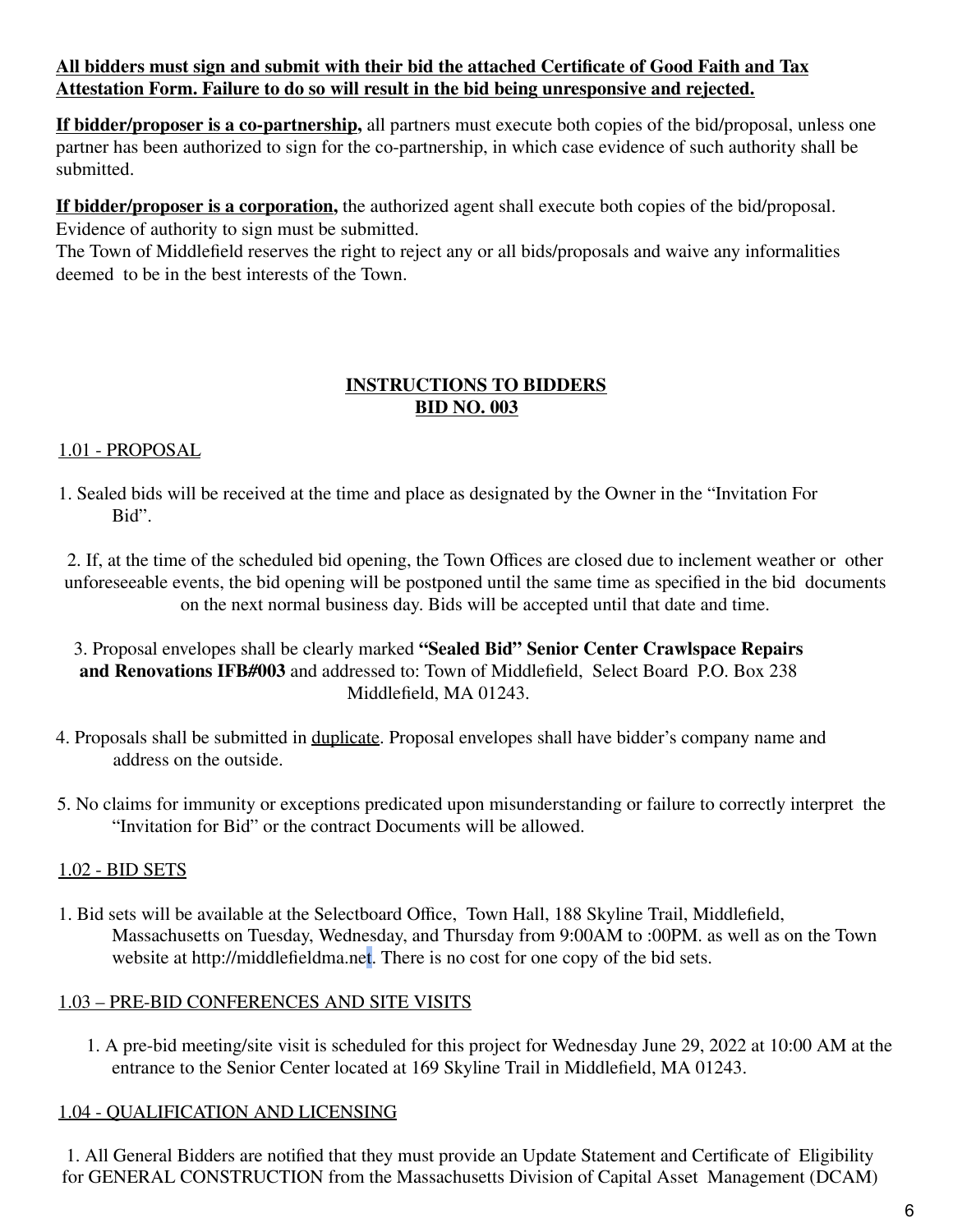in accordance with Massachusetts General Laws Chapter 149-Section 44D and as amended by Section 46 of Chapter 48 of the Acts of 1984 when specified in the Invitation to Bid.

- A. General Bidders shall submit with their bid proposal a Certificate of Eligibility and an Update Statement as issued by the Division of Capital Asset Management for GENERAL CONSTRUCTION**.**
- 2. All Bidders are notified that they must be licensed under prevailing state and local laws and regulations governing the proposed work.
- 3. All work and materials shall comply in every respect with the building laws, state and town regulations, and the directions of the inspector of buildings and such building laws, regulations and directions are to be considered as a part of the Contract to which it relates.

## 1.05 - BID WITHDRAWAL

- 3. Withdrawal or modifications to bids will be allowed only if written notice of a Bidder's desire to withdraw or modify his/her bid is filed prior to the time of bid opening and at the place specified in the request for bids. A notice of a Bidder's desire to withdraw or modify a bid must be signed by the Bidder or his/her designated representative.
- 4. No bid may be withdrawn for a period of thirty (30) days after the scheduled closing time for the receipt of bids. The Owner reserves the right to accept or reject in whole or in part any or all bids, or take whatever other action that may be deemed to be in its best interest.

## 1.06 - LOCATION OF SITE

1. The project location is at the Middlefield Senior Center 169 Skyline Trail Middlefield, MA 01243.

## 1.07 – BID/CONTRACT DOCUMENTS

- 1. The Contract Documents consist of the following:
	- 1. Specifications/Scope of Services.
	- 2. Drawings as indicated in the Specifications, if applicable.
	- 3. Addenda to Specifications and drawings, if any.
	- 4. The sample construction contract agreement and contract supplement "C".
	- 5. The Town issued Purchase Order.

## 1.08- OWNER

1. Where the term Owner is used in these Specifications, and other Contract Documents, same refers to Town of Middlefield, Massachusetts, or its authorized representative.

## 1.09 – ENGINEER/ARCHITECT

1. Where the term Engineer/Architect appears in these Specifications, same refers to Town of Middlefield or their authorized representative.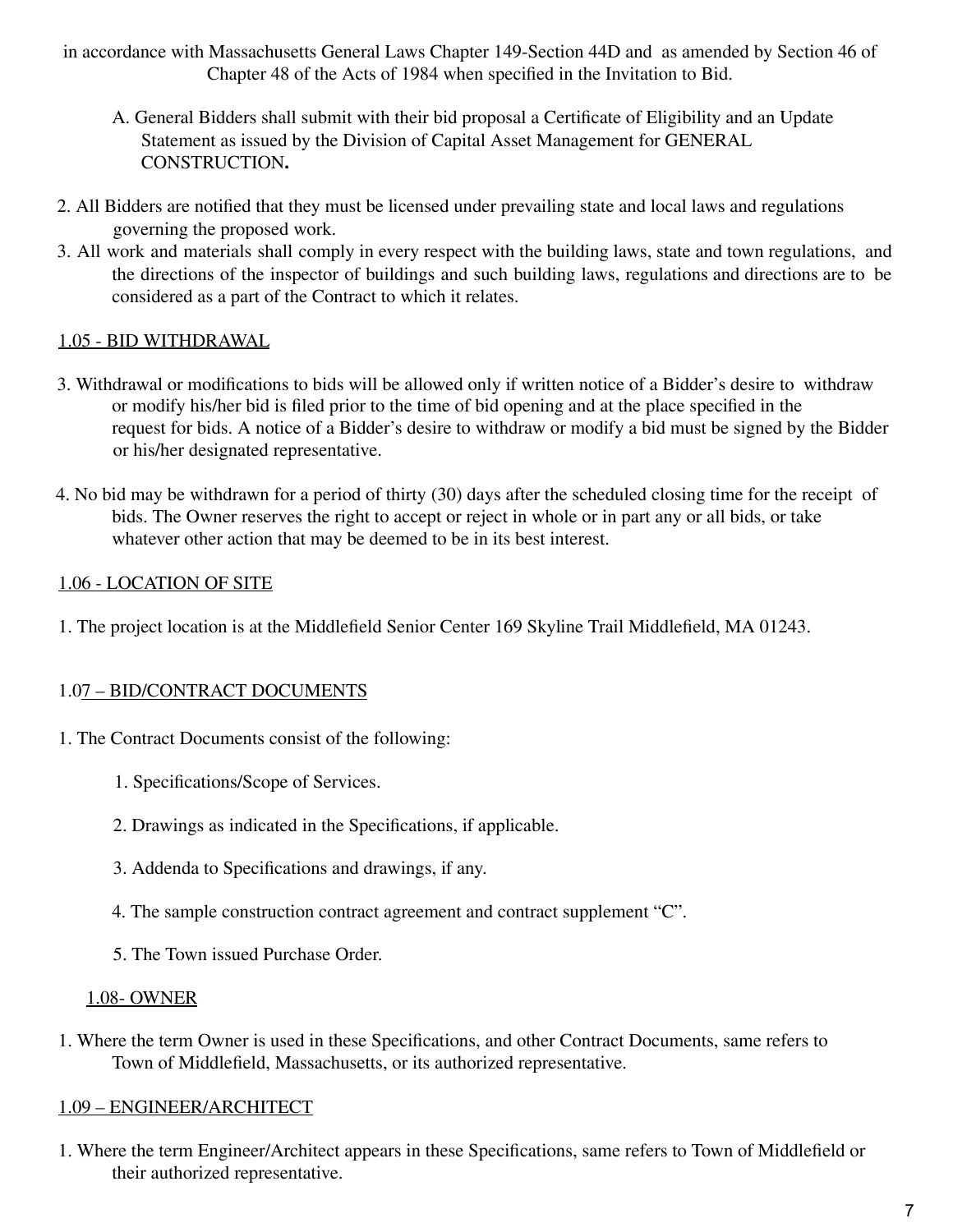## 1.09- CONTRACTOR

- 2. Where the term Contractor or General Contractor is used in the Specifications, it shall mean the Contractor mentioned as such in the Agreement.
- 3. Where reference is made to Subcontractors, such reference is intended for reasons of clarification and the relationship between the Contractor and said Subcontractors shall be in accordance with the General **Conditions**

#### 1.11 - EXPLANATION TO BIDDERS

- 1. No oral interpretation will be made. Any interpretations made to bidders will be in the form of an addendum to the Specifications and Drawings that will be forwarded to all bidders.
- 2. Discrepancies, omissions or doubts as to the meaning of Specifications and drawings should be communicated at once to the Town Administrator for interpretation. This request for clarification must be made in writing, via email (twatkins@andoverma.gov), prior to the bid opening. Bidders should act promptly and allow sufficient time for a reply to reach them before the submission of their bids and any interpretation made by the Town Administrator, his designee and/or the Engineer/Architect prior to receipt of bids shall be made a part of the Contract.
- 3. Requests for clarifications by a prospective Bidder regarding the specifications, or other bid documents must be presented in writing, via email , to the Town Administrator before the bids are opened. Requests shall include the project specification name and date, and shall be directed to the Purchasing Agent.
- 4. Verbal explanations or instructions will not be binding during the bidding process. Only written addenda are binding. Written addenda resulting from requests for clarifications will be delivered to all listed holders of the Bid Documents no later than (3) business days prior to the bid opening. Addenda may be issued after this date if deemed to be in the best interests of the Town by the Town Administrator or designee. All Bidders shall acknowledge the receipt of all addenda when submitting their bids.

5. In the absence of an interpretation by the Town Administrator and/or Engineer/Architect should the Specifications disagree in themselves or with the drawings, the better quality or the greater quantity of work or materials shall be estimated upon and, unless otherwise ordered, shall be furnished.

## 1.12- CONDITIONS OF WORK

- 1. Each bidder shall carefully examine the Contract Documents, shall visit the site, and fully inform himself as to all existing and controlling conditions and limitations. The submission of a bid shall be conclusive evidence that the Bidder is familiar with all such conditions, including the nature, amount, and location of the work, the type of facilities needed preliminary to and during the execution of the work, the general and local conditions, labor conditions, and all other matters which might in any way affect or have a bearing on the work or its cost.
- 2. The Contractor shall include all charges for labor, material, tools, staging, equipment and supervision that he/she deems necessary in order to complete, in a thoroughly professional and expeditious manner, all the work described hereafter. All work shall be according to code and approved by the proper authority. Material having salvage value shall become the property of the Town of Middlefield. All other material and debris accumulated as a result of this operation shall become the property of the contractor and shall be removed from the premises by him/her. The premises are to be clean and neat, to the satisfaction of the Town of Middlefield and/or designated Consultant.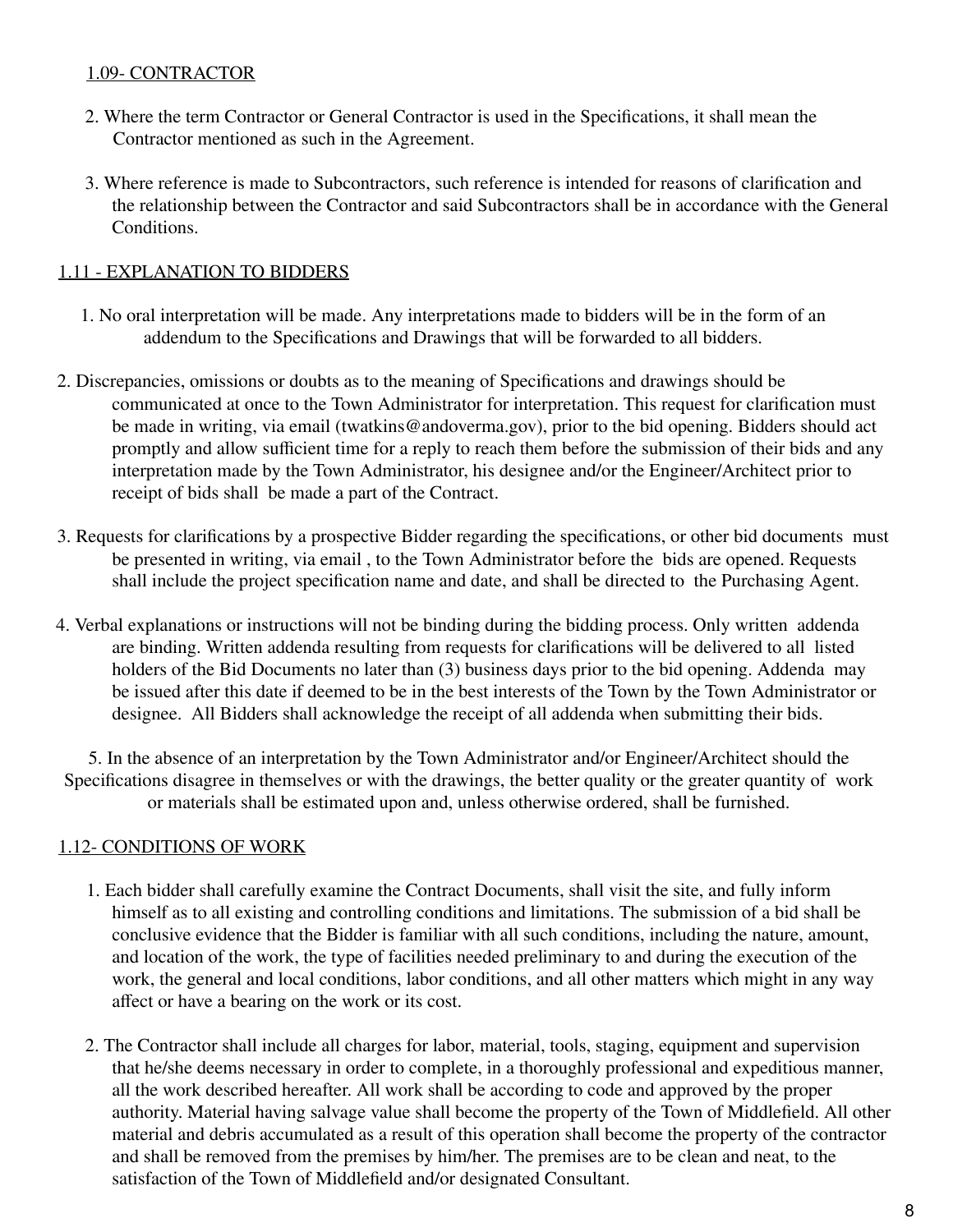## 1.13 - PERMITS, FEES AND NOTICES

- 1. The successful bidder shall secure all permits and licenses necessary for the proper execution and completion of the work.
- 2. The Owner will waive or pay for, as applicable, fees for all necessary permits.

## 1.14 - COOPERATION AND COORDINATION

- 1. The Owner has entered, or may enter, into separate contracts for work related to the work under this specification.
- 2. The successful bidder shall cooperate with said contractors and coordinate his work with the work of other trades so that construction will proceed in a rapid and orderly fashion.

## 1.15 - TIMELY COMPLETION AND LIQUIDATED DAMAGES

- 1. The Contractor shall start the work under this Contract on written notice from and on date set by the Owner. The Contractor shall start the work at the building on the date set by the Owner and shall continue, without interruption, to completion with all the practical dispatch and regularity. The project is expected to begin on or about July, 15 2022 and shall be completed in full no later than October 30, 2022.
- 2. Liquidated damages in the amount of \$500 per day may be enforced should the Contractor not complete the work in full by the dates stated.

## 1.16 - CONTRACT FORM

1. The successful Bidder will be notified of the award of the Contract in writing, and shall properly execute a contract in accordance with the construction contract agreement and contract supplement "C" provided herein, within five (5) working days after receipt of such notification.

## 1.17 - ADDENDA

- 1. The Owner may, during the bidding period, advise the Bidders by addenda of additions, omissions, or alterations in the Specifications and drawings. All such changes shall become a part of the contract and shall be included in the work covered by the Proposal.
- 2. No addenda will be issued later than **three (3) days** prior to the date set for receipt of bids, unless deemed to be in the public's best interest to do so by the Town Administrator or designee.

## 1.18 - TAXES

1. The Owner is exempt from all purchaser taxes. Tax Exempt Number will be supplied to the successful bidder.

## 1.19 - PROPOSAL SECURITY

1. Each Bidder shall submit with his bid a Bid Security in the amount of five percent (5%) of the total bid price. The Bid Security shall consist of Cash, Certified Check, or Bidder's Bond.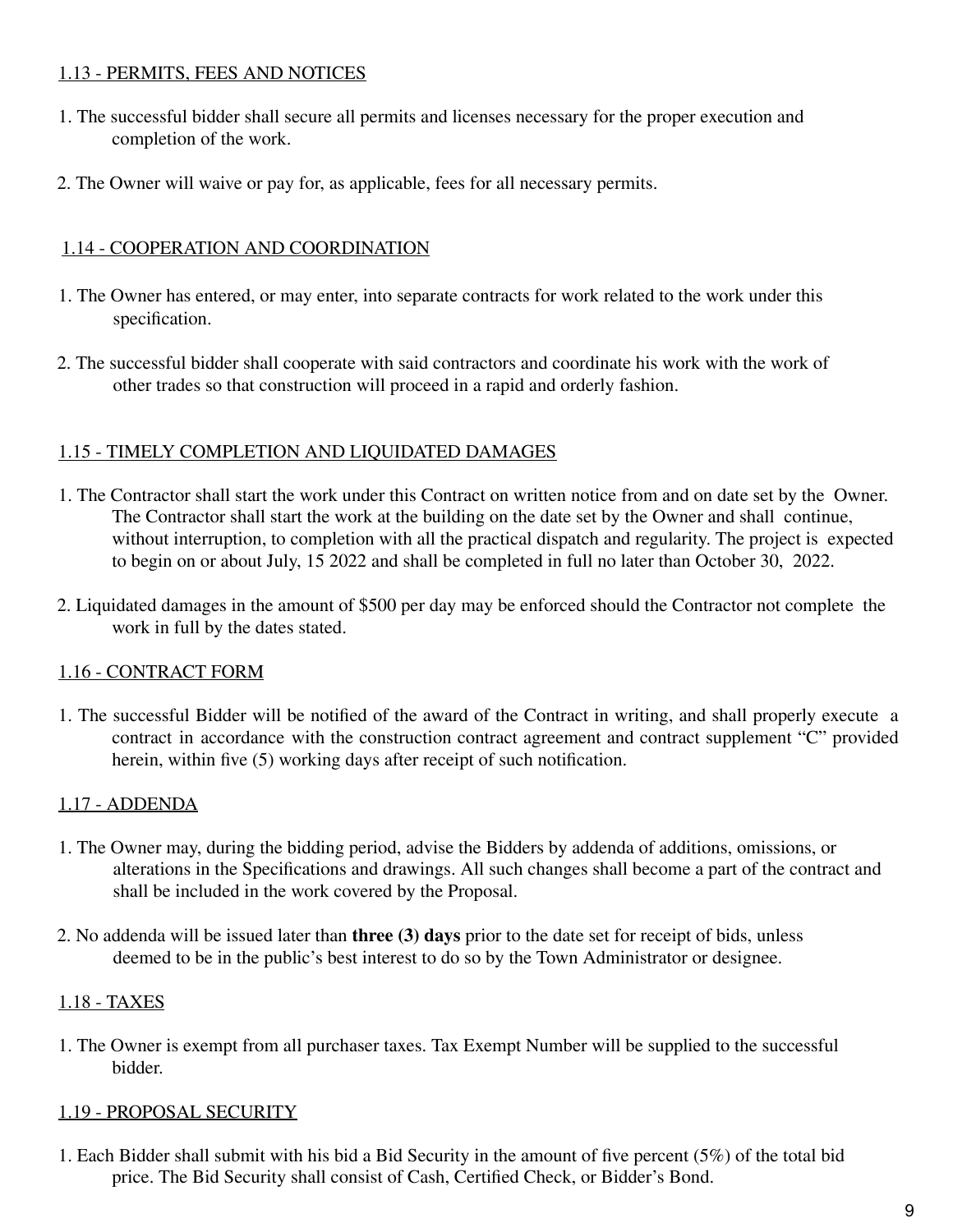## 1.20 – PERFORMANCE AND LABOR & MATERIALS PAYMENT BOND

1. Before Contract signing, the Contractor shall furnish the Owner with a Labor & Materials Payment Bond AND a Performance Bond, each in the amount of one hundred percent (100%) of the Contract price, to insure completion of work and payment for all labor and materials furnished on the project. 2. All bonds shall be written in conformance with Massachusetts General Laws, Chapter 149, Section 29, as amended.

## 1.21 – CONTRACTOR'S LIABILITY INSURANCE

2. See the insurance requirements and minimum coverage amounts listed in both the specifications and Contract Supplement "C".

## 1.22 – COMPETENCY OF BIDDERS AND REFERENCES

- 1. No contract will be awarded to any person, firm, or corporation that is in arrears or is in default to the Owner upon any debt or contract, or that is a defaulter, as surety or otherwise, upon any obligation to the Owner, or has failed to perform faithfully any previous contract with the Owner.
- 2. All Bidders must supply a list of references for similar projects performed over the last three years providing names, addresses and contract person with telephone number on each project. **This reference list is to be submitted with the bid.**

## 1.23 - AWARD OF CONTRACT

1. This contract shall be awarded to the lowest responsible and eligible bidder based upon the grand total as indicated on the bid price sheet and as in accordance with MGL Ch. 149. Such a bidder must possess the skill, ability and integrity necessary for the faithful performance of the work and shall establish his ability to comply with the schedule of work outlined in the Contract section. The term "lowest responsible and eligible bidder" as used herein shall mean the bidder whose bid is the lowest of those bidders possessing the skill, ability and integrity necessary for the faithful performance of the work within the time limit allowed.

## 1.24 – PAYMENT OF MA PREVAILING WAGE

1. Attached copies of Prevailing Wage Rates and the Statement of Compliance from Mass. Dept. of Labor and Industries shall apply to the labor required to perform all work. Those rates must be reviewed and complied with. Certified Weekly Payroll documents shall be sent to the Middlefield Select Board P.O. Box 238 Middlefield, MA 01243.. They shall be sent Three (3) business days after the close of the previous workweek.

## 1.25 – CRIMNAL OFFENDER RECORD INFORMATION (CORI)

1. Within one week upon request by the Town of Middlefield, the company shall submit, in writing, the names of all persons authorized to perform the work as described in the Scope of Services under this contract. Accompanying each name shall be a completed CRIMINAL OFFENDER RECORD INFORMATION (CORI) ACKNOWLEDGEMENT FORM (See Attached) and a photocopy of the driver's current appropriate license. Only those persons submitted to the Town may perform the work as needed.

## 1.26 – EQUAL EMPLOYMENT OPPORTUNITY/AFFIRMATIVE ACTION REQUIREMENTS

1. The Contractor is required to comply with the Anti-Discrimination, Affirmative Action, and Minority or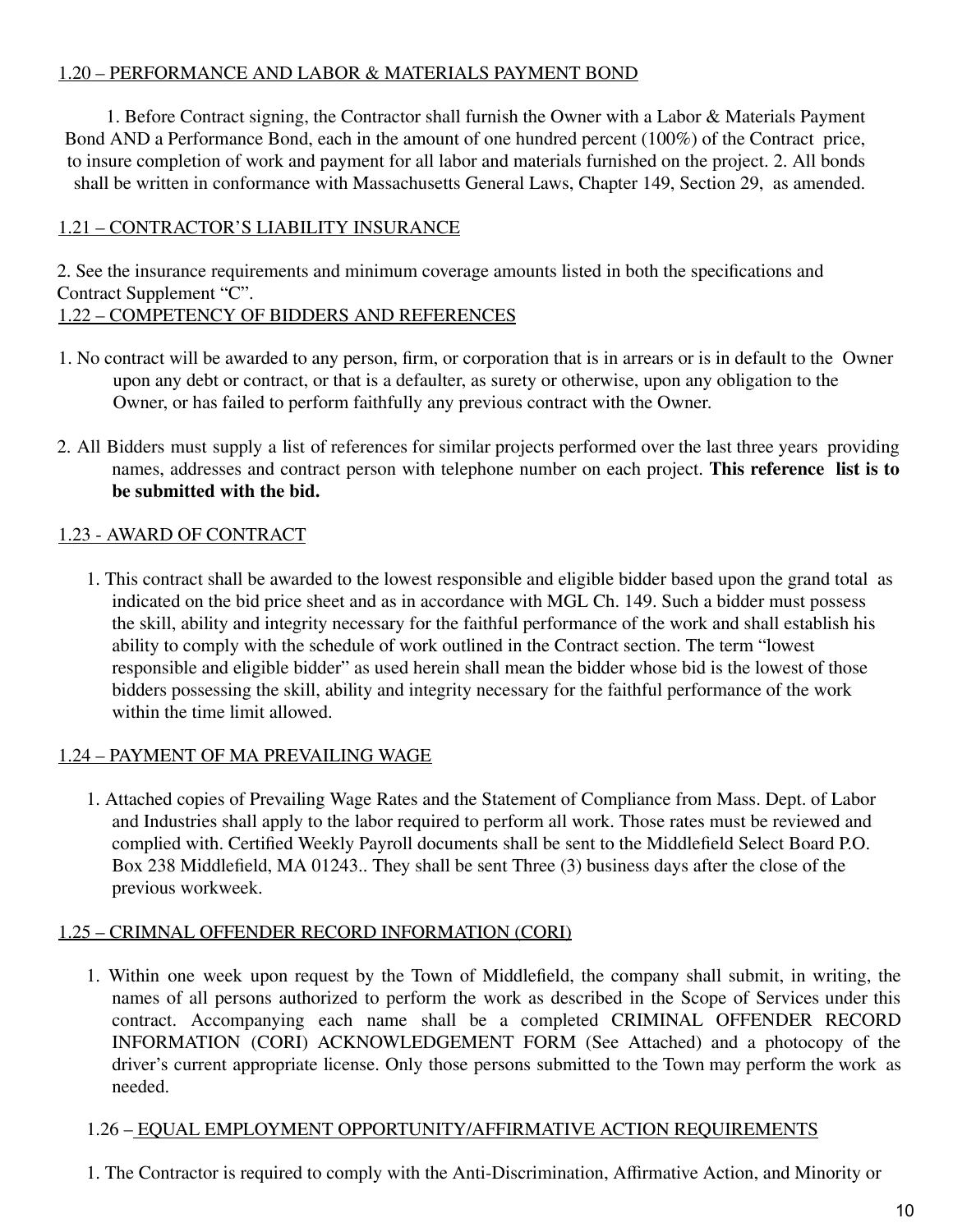Women Business Enterprise requirements specified in this Bid Manual as set forth and included herein as the Compliance Contract Supplement.

# **Middlefield, MA**

## **SENIOR CENTER**

## **CRAWLSPACE REPAIRS AND RENOVATIONS**

## **Bid Number 003**

# **BID PRICE SHEET**

Provide a lump sum total price to complete, in full, all of the work as described in the project specifications and drawings for the Senior Center Crawlspace Repairs and Renovations.

| $\sim$                                                                                                                                                                                                                         |                |  |
|--------------------------------------------------------------------------------------------------------------------------------------------------------------------------------------------------------------------------------|----------------|--|
|                                                                                                                                                                                                                                | $-$ (in words) |  |
| GRAND TOTAL: $\frac{\sqrt{2}}{2}$ (in numerics)                                                                                                                                                                                |                |  |
|                                                                                                                                                                                                                                | \$             |  |
|                                                                                                                                                                                                                                | (in words)     |  |
| Should there be a discrepancy between the price provided in numerics and in words, the price in words<br>shall prevail.                                                                                                        |                |  |
| Company Name: experience of the state of the state of the state of the state of the state of the state of the state of the state of the state of the state of the state of the state of the state of the state of the state of |                |  |
|                                                                                                                                                                                                                                |                |  |
|                                                                                                                                                                                                                                |                |  |
|                                                                                                                                                                                                                                |                |  |
|                                                                                                                                                                                                                                |                |  |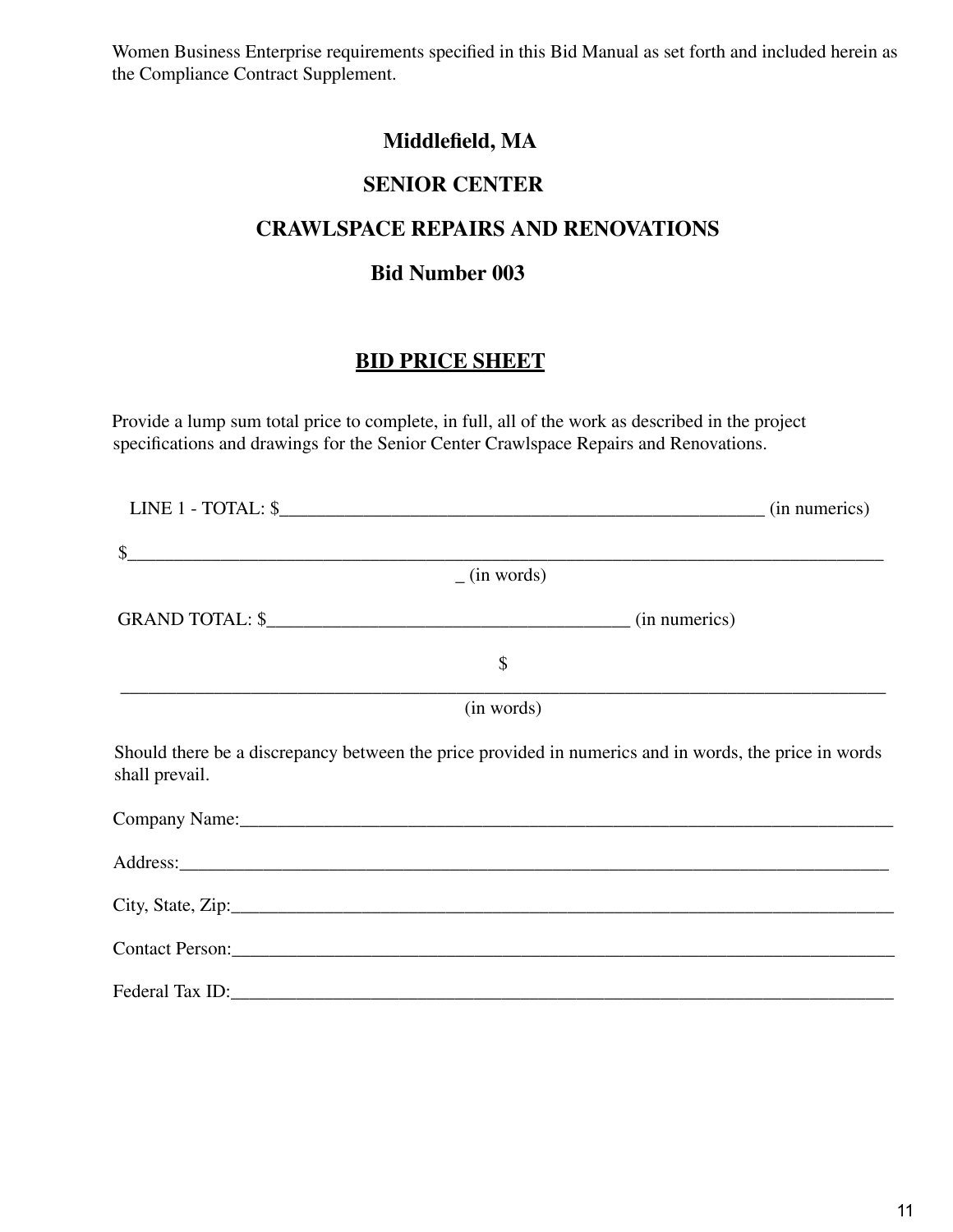## **PAYMENT BOND**

| Commonwealth of Massachusetts, with a place of business at                                                                   |                                               |  |
|------------------------------------------------------------------------------------------------------------------------------|-----------------------------------------------|--|
|                                                                                                                              | <b>EXECUTE:</b> as Surety (the "Surety"), are |  |
| held and firmly bound unto the Town of Middlefield, Massachusetts as Obligee (the "Obligee"), in the sum of                  |                                               |  |
| awful money of the United States of America, to be paid to the United States of America, to be paid to the                   |                                               |  |
| Obligee, for which payment, well and truly to be made, we bind ourselves, our respective heirs, executors, administrators,   |                                               |  |
| successors and assigns, jointly and severally, firmly by these present.                                                      |                                               |  |
| WHEREAS, the Principal has assumed and made a contract with the Obligee, bearing the date of                                 |                                               |  |
| $\frac{1}{1}$ , for the construction of $\frac{1}{1}$ .                                                                      |                                               |  |
| NOW, THE CONDITIONS of this obligation are such that if the Principal and all subcontractors under said contract shall       |                                               |  |
| pay for all labor performed or furnished and for all materials used or employed in said contract and in any and all duly     |                                               |  |
| authorized modifications, alterations, extensions of time, changes or additions to said contract that may hereafter be made, |                                               |  |
| notice to the Surety of such modifications, alterations, extensions of time, changes or additions being hereby waived, the   |                                               |  |
| foregoing to include, but not be limited to, any other purposes or items set out in, and to be subject to, the provisions of |                                               |  |
| Massachusetts General Laws, Chapter 30, Section 39M, and Chapter 149, Section 29, as amended then this obligation            |                                               |  |
| shall become null and void; otherwise, it shall remain in full force and virtue.                                             |                                               |  |
| IN WITNESS WHEREFORE, the Principal and Surety have hereto set their hands and seals this _________ day of                   |                                               |  |
|                                                                                                                              |                                               |  |
|                                                                                                                              |                                               |  |
| <b>PRINCIPAL</b>                                                                                                             |                                               |  |
|                                                                                                                              |                                               |  |
|                                                                                                                              | [Attorney-in-fact] [Seal]                     |  |
| _ [Name and Seal]                                                                                                            |                                               |  |
|                                                                                                                              | $\_$ [Address]                                |  |
| [Title]                                                                                                                      | [Phone]                                       |  |
| Attest:<br><b>SURETY</b>                                                                                                     |                                               |  |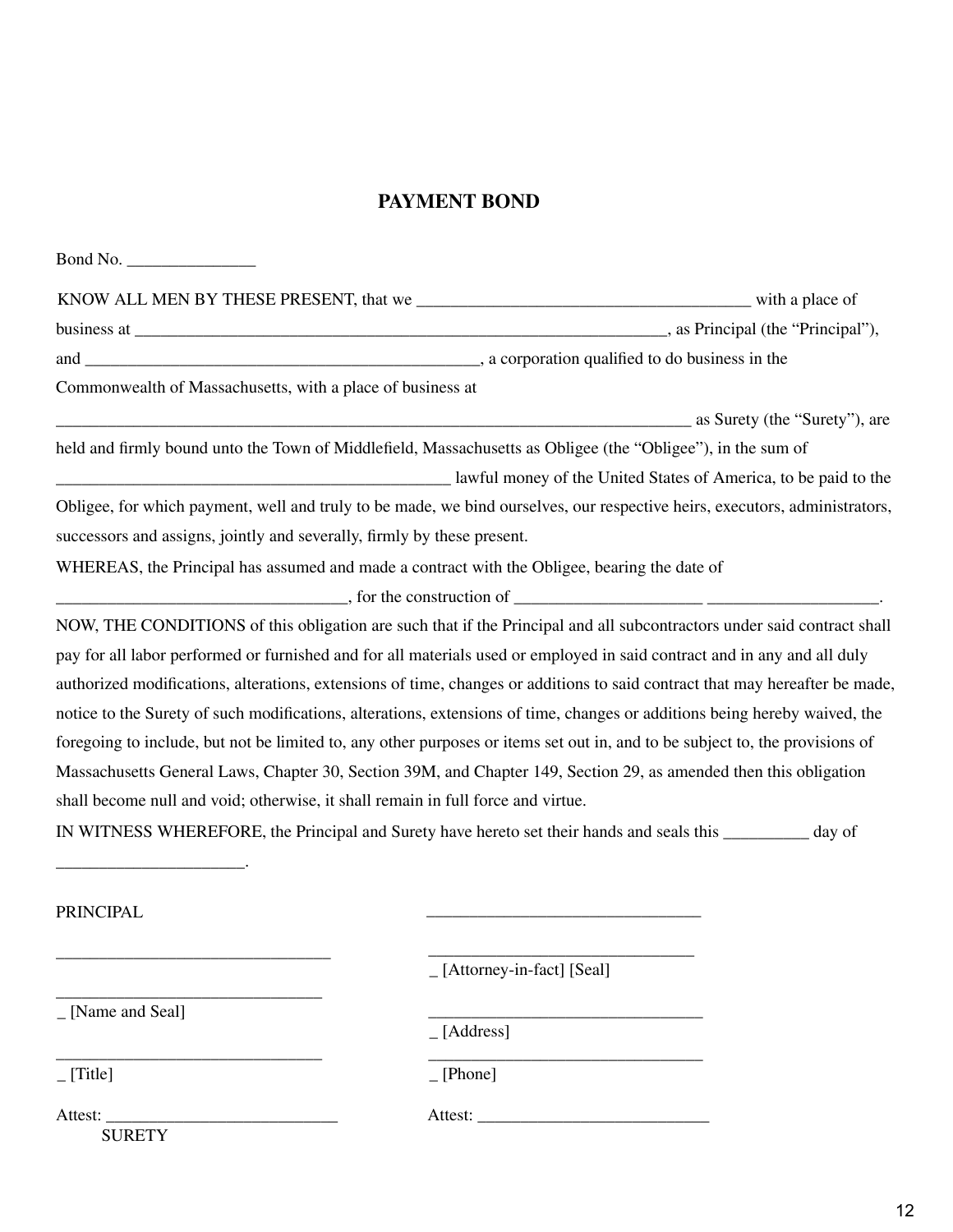### **PERFORMANCE BOND**

| Commonwealth of Massachusetts, with a place of business at                                                                 |                                        |
|----------------------------------------------------------------------------------------------------------------------------|----------------------------------------|
|                                                                                                                            | as Surety (the "Surety"), are held and |
| firmly bound unto the Town of Middlefield, Massachusetts as Obligee (the "Obligee"), in the sum of                         |                                        |
| awful money of the United States of America, to be paid to the United States of America, to be paid to the                 |                                        |
| Obligee, for which payment, well and truly to be made, we bind ourselves, our respective heirs, executors, administrators, |                                        |
| successors and assigns, jointly and severally, firmly by these present.                                                    |                                        |
| WHEREAS, the Principal has assumed and made a Contract with the Obligee, bearing the date of                               |                                        |
| $\frac{1}{2}$ , for the construction of $\frac{1}{2}$                                                                      |                                        |
|                                                                                                                            |                                        |

NOW THE CONDITIONS of this obligation are such that if the Principal (and all Subcontractors under said contract) shall well and truly keep and perform all the undertakings, covenants, agreement, terms and conditions of said contract on its part to be kept and performed during the original term of said contract and any extensions thereof that may be granted by the Obligee, with or without notice to the Surety, and during the life and any guarantee required under the contract, and shall also well and truly keep and perform all the undertakings, covenants, agreements, terms and conditions of any and all duly authorized modifications, alterations, changes or additions with notice to the Surety being hereby waived, then this obligation shall become null and void; otherwise, it shall remain in full force and virtue.

IN THE EVENT the Contract is abandoned by the Principal, or is terminated by the Town of Andover, Massachusetts under the applicable provisions of the Contract, the Surety hereby further agrees that the Surety shall, if requested in writing by the Town of Middlefield, Massachusetts promptly take such action as is necessary to complete said Contract in accordance with its terms and conditions.

IN WITNESS WHEREOF, the Principal and Surety have hereto set their hands and seals this \_\_\_\_\_ day of

PRINCIPAL

\_\_\_\_\_\_\_\_\_\_\_\_\_\_\_\_\_\_\_\_\_\_\_\_\_\_\_\_.

\_\_\_\_\_\_\_\_\_\_\_\_\_\_\_\_\_\_\_\_\_\_\_\_\_\_\_\_\_\_\_\_

\_\_\_\_\_\_\_\_\_\_\_\_\_\_\_\_\_\_\_\_\_\_\_\_\_\_\_\_\_\_\_

\_ [Name and Seal]

\_\_\_\_\_\_\_\_\_\_\_\_\_\_\_\_\_\_\_\_\_\_\_\_\_\_\_\_\_\_\_

 $[Title]$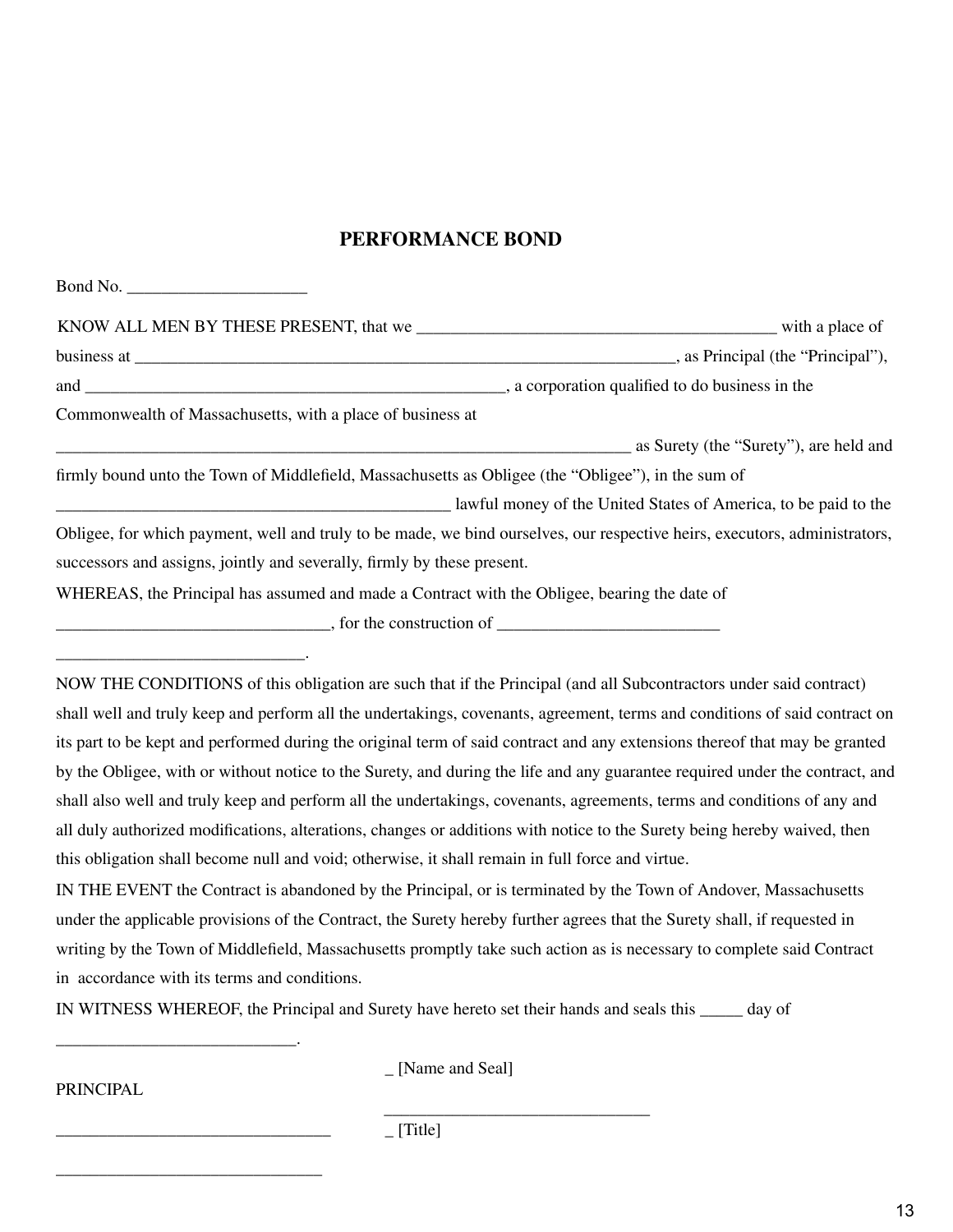$[-$ [Address]

**SURETY** 

 $[-$ [Phone]

[Attorney-in-fact] [Seal]

 $\begin{tabular}{ccccc} \multicolumn{2}{c|}{\textbf{1} & \multicolumn{2}{c|}{\textbf{2} & \multicolumn{2}{c|}{\textbf{3} & \multicolumn{2}{c|}{\textbf{4} & \multicolumn{2}{c|}{\textbf{5} & \multicolumn{2}{c|}{\textbf{6} & \multicolumn{2}{c|}{\textbf{6} & \multicolumn{2}{c|}{\textbf{6} & \multicolumn{2}{c|}{\textbf{6} & \multicolumn{2}{c|}{\textbf{6} & \multicolumn{2}{c|}{\textbf{6} & \multicolumn{2}{c|}{\textbf{6} & \multicolumn{2}{$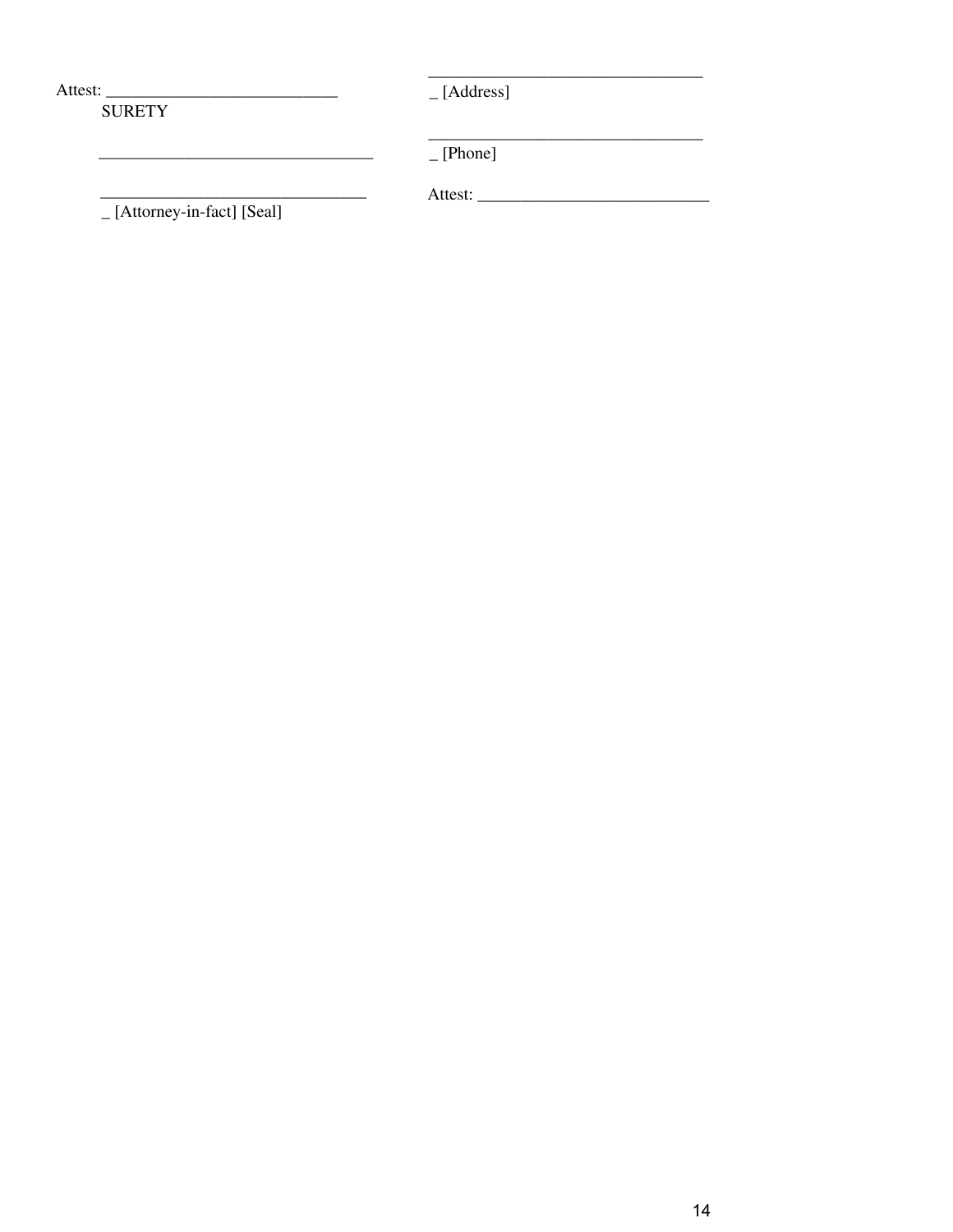## **AFFIDAVIT OF OSHA COMPLIANCE**

The undersigned agrees that if he is selected as the contractor, he will comply with the provisions of M.G.L. Chapter 30, Section 39S.

The undersigned certifies, under penalties of perjury, that he is able to furnish labor that can work in harmony with all other elements of labor employed or to be employed in the work; that all employees to be employed at the worksite will have successfully completed a course in construction safety and health approved by the United States Occupational Safety and Health Administration that is at least 10 hours in duration at the time the employee begins work and who shall furnish documentation of successful completion of said course with the first certified payroll report for each employee; and that all employees to be employed in the work subject to this bid have successfully completed a course in construction safety and health approved by the United States Occupational Safety and Health Administration that is at least 10 hours in duration.

Date  $\Box$ 

\_\_\_\_\_\_\_\_\_\_\_\_\_\_\_\_\_\_\_\_\_\_\_\_\_\_\_\_\_\_\_ (Name of General Bidder)

 $\mathbf{B} \mathbf{v}$ 

(Name of person Signing Bid and Title) Signature is required

\_\_\_\_\_\_\_\_\_\_\_\_\_\_\_\_\_\_\_\_\_\_\_\_\_\_\_\_\_\_\_

\_\_\_\_\_\_\_\_\_\_\_\_\_\_\_\_\_\_\_\_\_\_\_\_\_\_\_\_\_\_\_

\_\_\_\_\_\_\_\_\_\_\_\_\_\_\_\_\_\_\_\_\_\_\_\_\_\_\_\_\_\_\_\_\_\_\_\_

(Business Address)

(City and State)

(Telephone Number)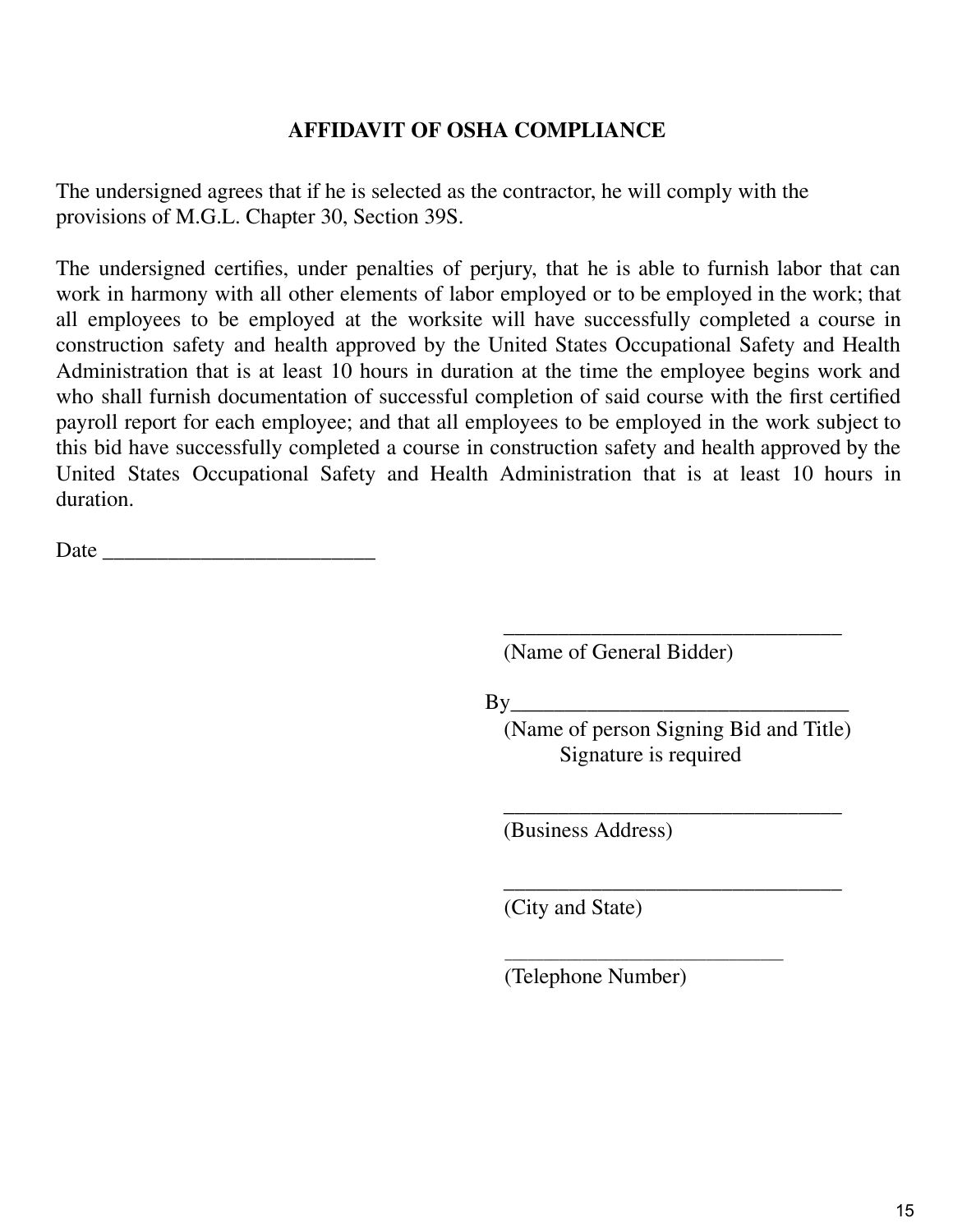## SENIOR CENTER CRAWLSPACE REPAIR AND RENOVATIONS MIDDLEFIELD, MA

## **IFB** No. 003

## **REFERENCES FORM**

|                                                                       | <u> 1989 - Johann Harry Harry Harry Harry Harry Harry Harry Harry Harry Harry Harry Harry Harry Harry Harry Harry</u> |  |
|-----------------------------------------------------------------------|-----------------------------------------------------------------------------------------------------------------------|--|
|                                                                       | Bidder must provide references for similar type projects performed within the past three years.                       |  |
| Attach additional pages if necessary.                                 |                                                                                                                       |  |
|                                                                       | Reference: Contact:                                                                                                   |  |
|                                                                       |                                                                                                                       |  |
|                                                                       |                                                                                                                       |  |
|                                                                       |                                                                                                                       |  |
|                                                                       | <u> 1989 - Johann John Stone, Amerikaansk politiker (d. 1989)</u>                                                     |  |
|                                                                       | Reference: Contact:                                                                                                   |  |
|                                                                       |                                                                                                                       |  |
|                                                                       |                                                                                                                       |  |
|                                                                       |                                                                                                                       |  |
|                                                                       | Reference: Contact:                                                                                                   |  |
|                                                                       |                                                                                                                       |  |
|                                                                       |                                                                                                                       |  |
|                                                                       |                                                                                                                       |  |
|                                                                       | $\qquad \qquad \qquad \text{contact:} \qquad \qquad \qquad$                                                           |  |
| Address:<br><u> 1980 - Jan Berlin, Amerikaansk politiker (* 1908)</u> | Phone: $\frac{1}{\sqrt{1-\frac{1}{2}} \cdot \frac{1}{2}}$                                                             |  |
|                                                                       | the control of the control of the control of the control of the control of                                            |  |
| Description and date of Project:                                      | <u> 1989 - Jan Barnett, amerikansk politik (d. 1989)</u>                                                              |  |
|                                                                       |                                                                                                                       |  |

 $\_$  USE ADDITIONAL PAGES IF NECESSARY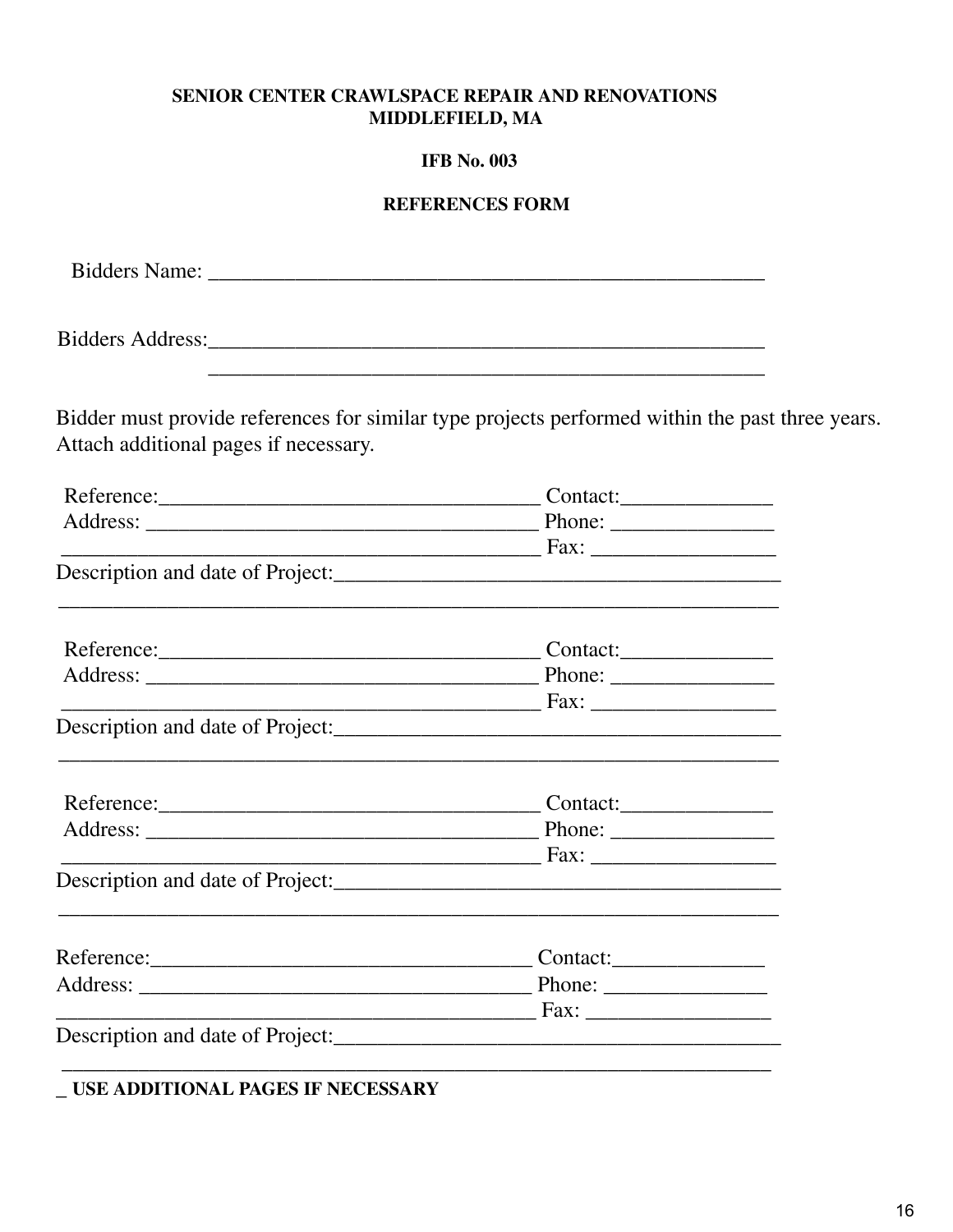#### **SIGNATURES**

| (IF AN INDIVIDUAL)                       |
|------------------------------------------|
| Date ,___________________                |
| (Owner and Proprietor)                   |
|                                          |
| <b>Business Address</b>                  |
| - (IF A CO-PARTNERSHIP)                  |
| Date <sub>.,</sub> __________________    |
|                                          |
| By (SEAL)                                |
|                                          |
| <b>Names and Addresses</b>               |
| of all                                   |
| <b>Members of Firm</b>                   |
| (IF A CORPORATION)                       |
| Date <sub>,</sub> ______________________ |
|                                          |
| <b>By</b>                                |
|                                          |

**\*Statement of authorization, duly signed by proper authority, to be attached hereto.**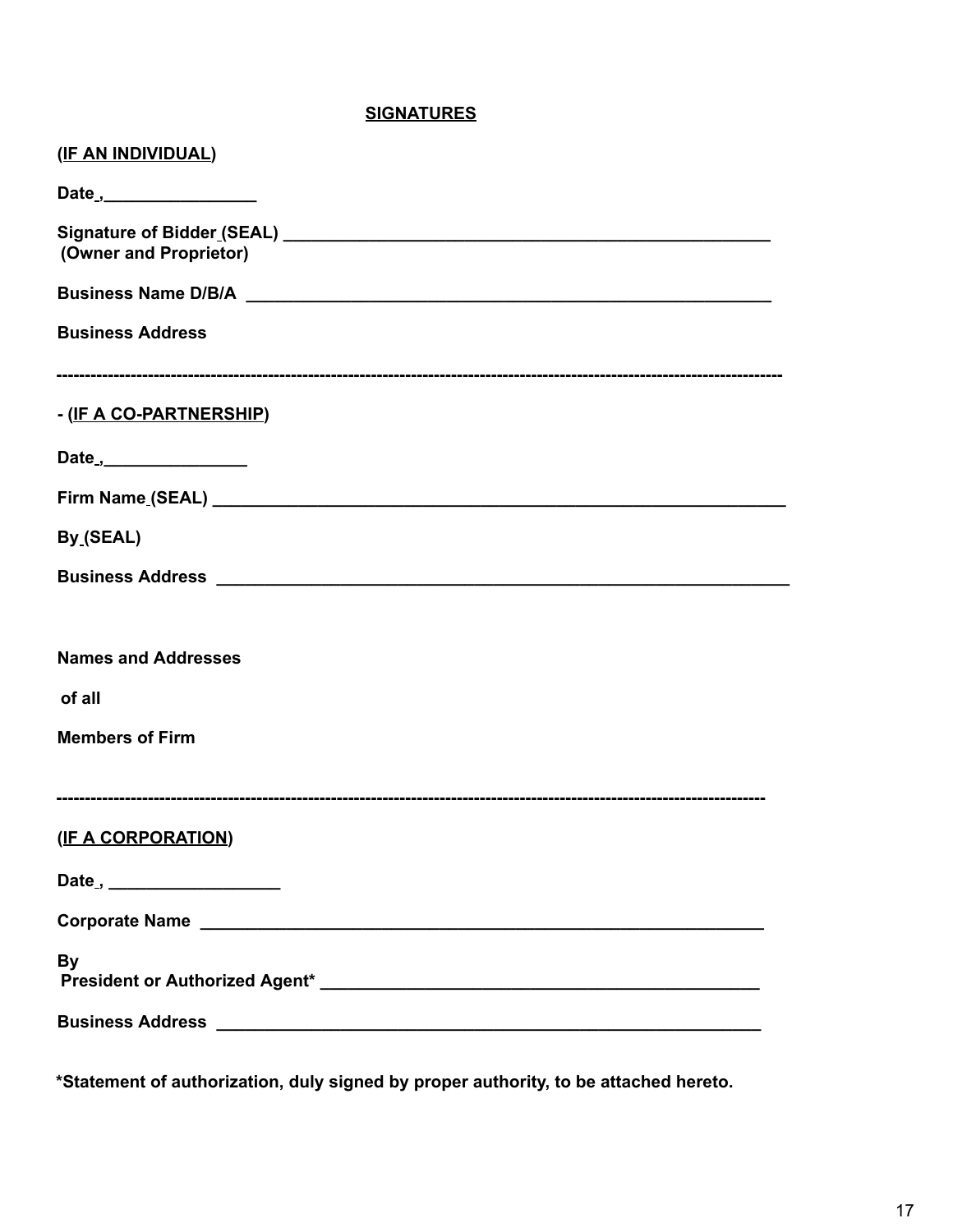## **CORPORATE VOTE**

|                                                                                                                           |                        | at which all the Directors were                                                                               |
|---------------------------------------------------------------------------------------------------------------------------|------------------------|---------------------------------------------------------------------------------------------------------------|
|                                                                                                                           |                        |                                                                                                               |
|                                                                                                                           |                        | of this company, be and he/she hereby is authorized to execute contracts and                                  |
|                                                                                                                           |                        | bonds in the name and behalf of said company, and affix its Corporate Seal thereto, and such execution of any |
|                                                                                                                           |                        |                                                                                                               |
| shall be binding upon this company.                                                                                       |                        |                                                                                                               |
|                                                                                                                           | A TRUE COPY ATTEST:    |                                                                                                               |
|                                                                                                                           |                        |                                                                                                               |
|                                                                                                                           |                        |                                                                                                               |
|                                                                                                                           |                        |                                                                                                               |
|                                                                                                                           | Clerk,                 |                                                                                                               |
|                                                                                                                           | -Date of this Contract |                                                                                                               |
|                                                                                                                           |                        |                                                                                                               |
|                                                                                                                           |                        |                                                                                                               |
|                                                                                                                           |                        |                                                                                                               |
|                                                                                                                           |                        |                                                                                                               |
|                                                                                                                           |                        |                                                                                                               |
| the above vote has not been amended or rescinded and remains in full force and<br>effect as of the date of this contract. |                        |                                                                                                               |
|                                                                                                                           |                        |                                                                                                               |
|                                                                                                                           |                        |                                                                                                               |
|                                                                                                                           |                        | <b>Clerk Corporate Seal</b>                                                                                   |
|                                                                                                                           |                        |                                                                                                               |
| SWORN TO AND SUBSCRIBED BEFORE ME THIS _________ DAY OF _________________________                                         |                        |                                                                                                               |
|                                                                                                                           |                        |                                                                                                               |
|                                                                                                                           |                        |                                                                                                               |
|                                                                                                                           | Notary Public          |                                                                                                               |

If a corporation, complete above or attach to each signed copy of the bid/written request/quotation, a notarized copy of vote of corporation authorizing the signatory to sign this bid/written request/quotation form. If attesting clerk is the same person as the individual executing this contract, have signature notarized above. **CERTIFICATION OF GOOD FAITH & NON-COLLUSION**

The undersigned certifies under pains and penalties of perjury that this bid has been made and submitted in good faith and without collusion or fraud with any other person. As used in this certification, the word "person" shall mean any natural person, business, partnership, corporation, union, committee, club, or other organization, entity, or group of individuals.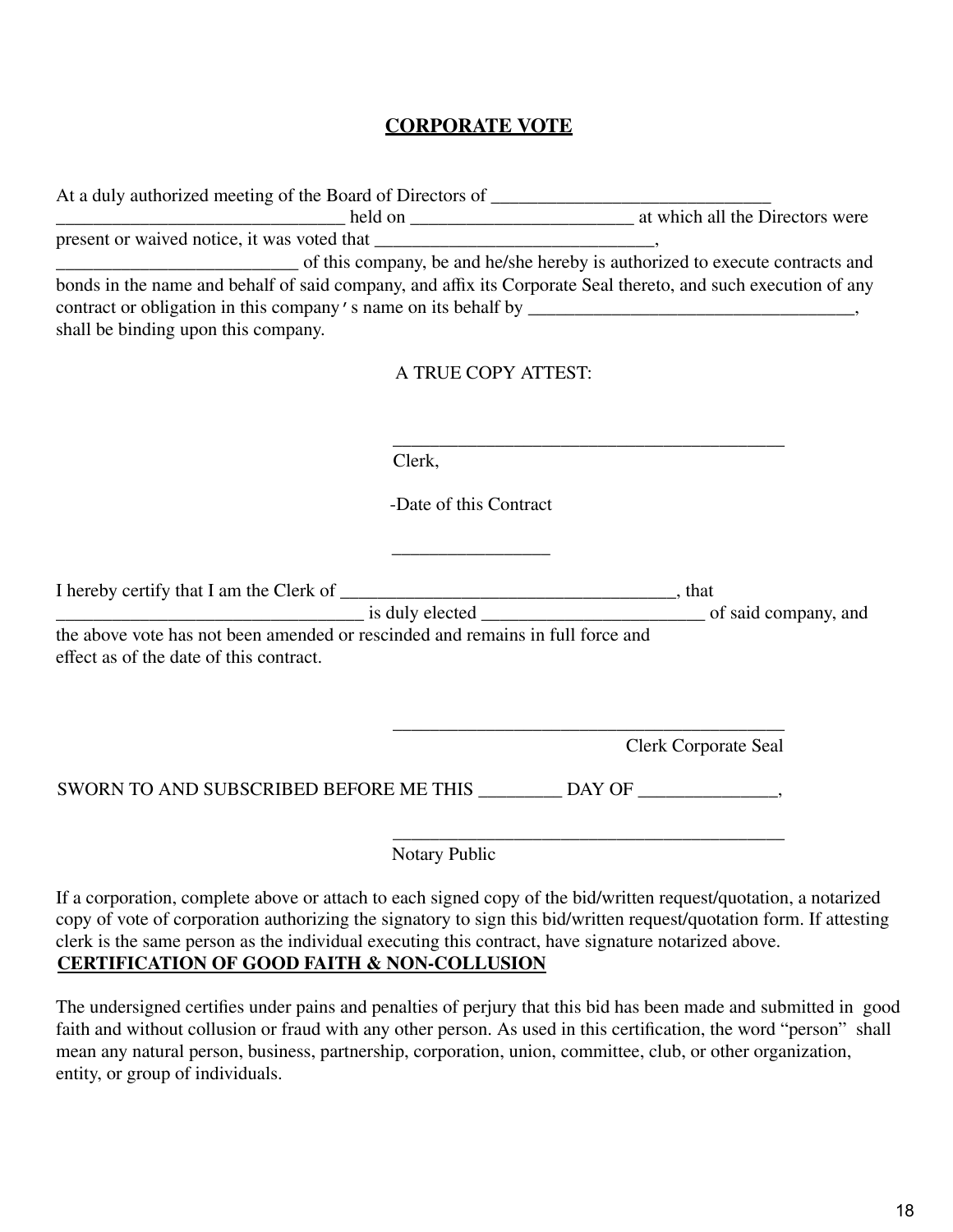## **CERTIFICATE OF STATE TAX COMPLIANCE**

Pursuant to M.G.L. c. 62C, §49A, I certify under the penalties of perjury that, to the best of my knowledge and belief, I am in compliance with all laws of the Commonwealth relating to taxes, reporting of employees and contractors, and withholding and remitting child support.

\_\_\_\_\_\_\_\_\_\_\_\_\_\_\_\_\_\_\_\_\_\_\_\_\_\_\_\_\_\_\_\_\_\_\_\_\_\_\_\_\_\_\_\_\_\_\_ Signature of authorized individual submitting bid/proposal

\_\_\_\_\_\_\_\_\_\_\_\_\_\_\_\_\_\_\_\_\_\_\_\_\_\_\_\_\_\_\_\_\_\_\_\_\_\_\_\_\_\_\_\_\_\_\_ Printed Name

\_\_\_\_\_\_\_\_\_\_\_\_\_\_\_\_\_\_\_\_\_\_\_\_\_\_\_\_\_\_\_\_\_\_\_\_\_\_\_\_\_\_\_\_\_\_\_ Name of Business (if applicable)

\_\_\_\_\_\_\_\_\_\_\_\_\_\_\_\_\_\_\_\_\_\_\_\_\_\_\_\_\_\_\_\_\_\_\_\_\_\_\_\_\_\_\_\_\_\_\_ Social Security or Federal Tax Identification Number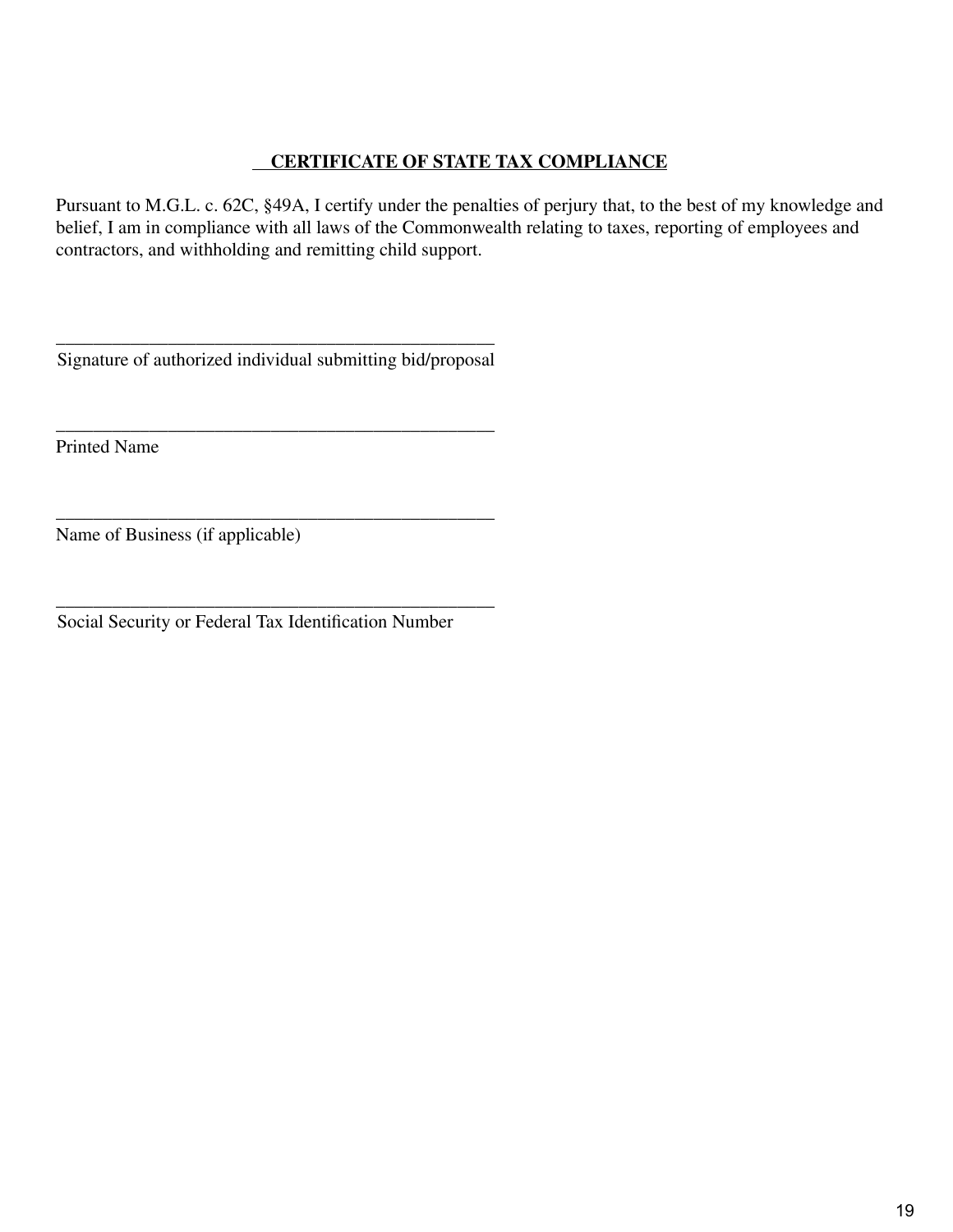# **BIDDER'S CHECKLIST**

The following forms are to be completed and signed (where applicable) and submitted with the proposer's bid. Failure to include these completed forms may result in rejection of the bid.

- **1. Cover Sheet**
- **2. Bid Price Sheet**
- **3. Affidavit of OSHA Compliance**
- **4. Reference Form**
- **5. Signatures Page**
- **6. Corporate Vote**
- **7. Certification of Good Faith and State Tax Compliance**
- **8. 5% Bid Security**
- **9. DCAMM Update Statement and Certificate of Eligibility in GENERAL CONSTRUCTION**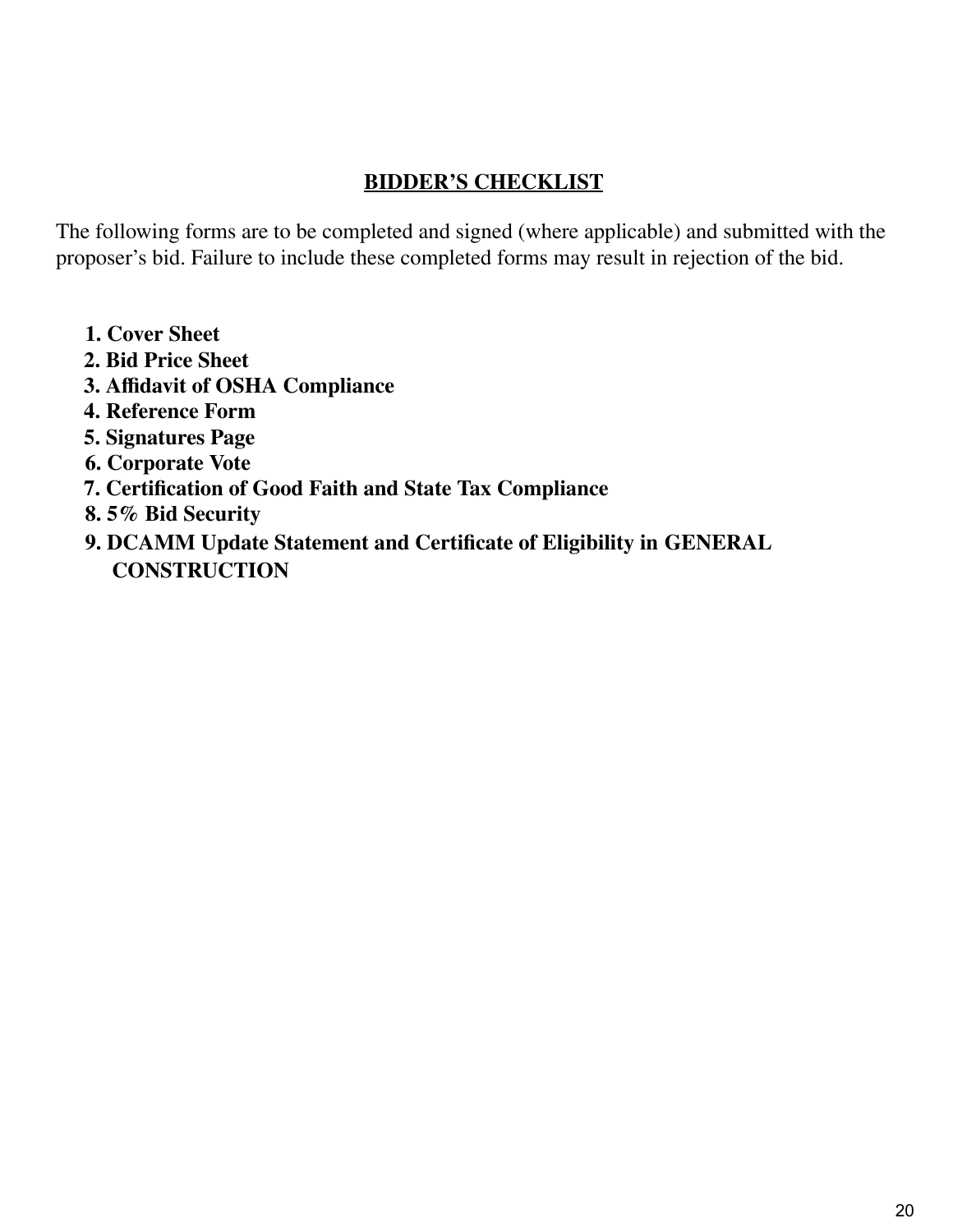## **TOWN OF MIDDLEFIELD** SAMPLE CONTRACT **DATE:**

This Contract is entered into on \_\_\_\_\_\_\_\_\_\_\_\_\_\_\_\_\_\_\_\_\_, or as of, this date by and between the Town of Middlefield (the "Town"), and

> $\overline{\phantom{a}}$  , and the contract of the contract of  $\overline{\phantom{a}}$ ["Contractor"] \_\_\_\_\_\_\_\_\_\_\_\_\_\_\_\_\_\_\_\_\_\_\_\_\_\_\_\_\_\_\_\_\_\_

> > \_\_\_\_\_\_\_\_\_\_\_\_\_\_\_\_\_\_\_\_\_\_\_\_\_\_\_\_\_\_\_\_\_\_ [Address of the Contractor]

> > > [Telephone Number]

\_\_\_\_\_\_\_\_\_\_\_\_\_\_\_\_\_\_\_\_\_\_\_\_\_\_\_\_\_\_\_\_\_\_

[FAX Number]

1. This is a Contract for the procurement of the following:

2. The Contract price to be paid to the Contractor by the Town of Town of Middlefield is:

3. Payment will be made as follows:

## 4. Definitions:

- 4.1 Acceptance: All Contracts require proper acceptance of the described goods or services by the Town of Middlefield. Proper acceptance shall be understood to include inspection of goods and certification of acceptable performance for services by authorized representatives of the Town to insure that the goods or services are complete and are as specified in the Contract.
- 4.2 Contract Documents: All documents relative to the Contract including (where used) Instructions to Bidders, Proposal Form, General Conditions, Supplementary General Conditions, General Specifications, Other Specifications included in Project Manual, Drawings, and all Addenda issued during the bidding period. The Contract documents are complementary, and what is called for by any one shall be as binding as if called for by all. The intention of the document is to include all labor and materials, equipment and transportation necessary for the proper performance of the Contract.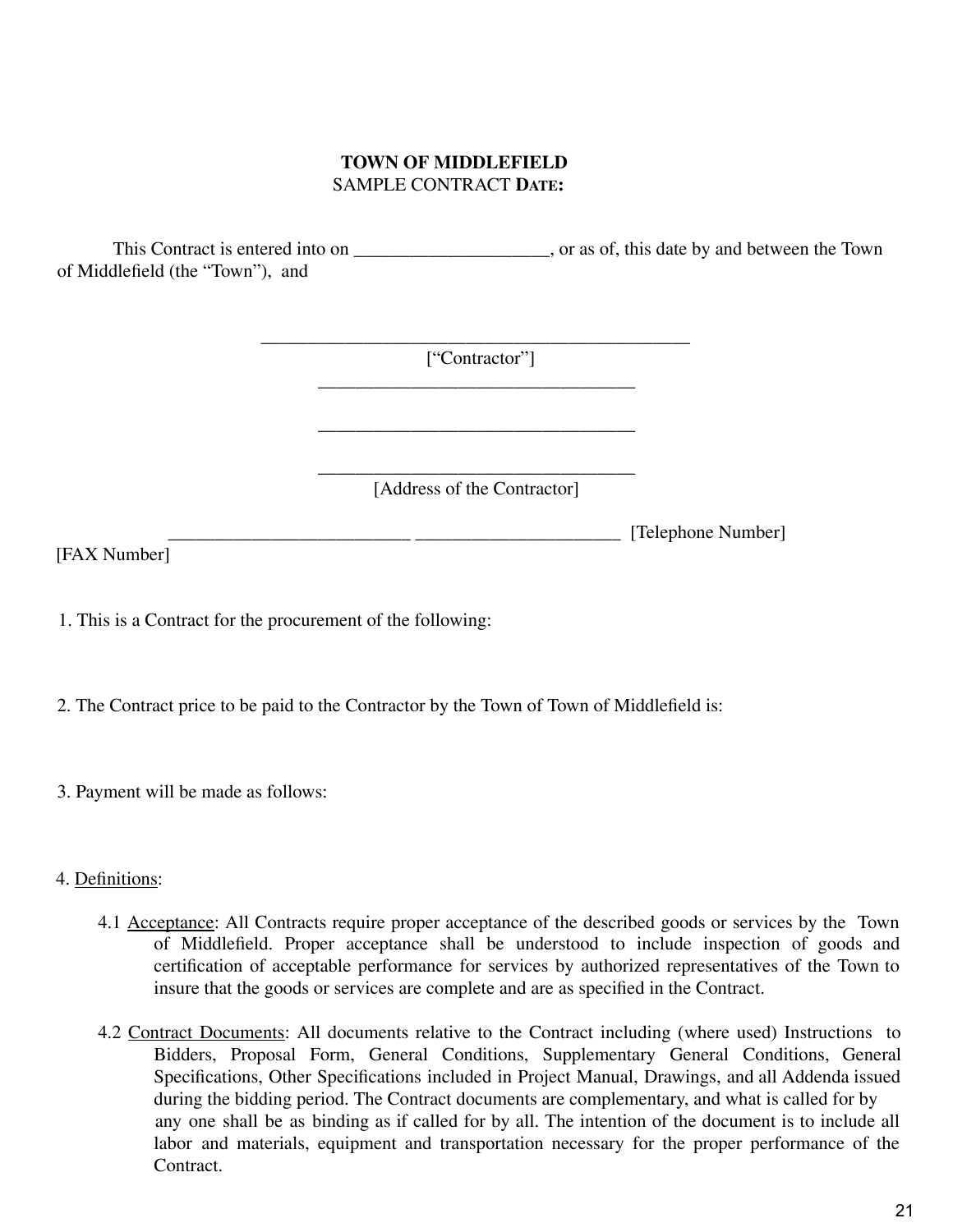- 4.3 The Contractor: The "other party" to any Contract with the Town. This term shall (as the sense and particular Contract so require) include Vendor, Contractor, Engineer, or other label used to identify the other party in the particular Contract. Use of the term "Contractor" shall be understood to refer to any other such label used.
- 4.4 Date of Substantial Performance: The date when the work is sufficiently complete, the services are performed, or the goods delivered, in accordance with Contract documents, as modified by approved Amendments and Change Orders.
- 4.5 Goods: Goods, Supplies or Materials.
- 4.6 SubContractor: Those having a direct Contract with the Contractor. The term includes one who furnished material worked to a special design according to the Drawings or Specifications of this work, but does not include one who merely furnishes material not so worked.
- 4.7 Work: The services or materials contracted for, or both.

#### 5. Term of Contract and Time for Performance:

This Contract shall be fully performed by the Contractor in accordance with the provisions of the Contract Documents on or before \_\_\_\_\_\_\_\_\_\_\_\_\_\_\_\_, unless extended pursuant to a provision for extension contained in the Contract documents at the sole discretion of the Town, and not subject to assent by the Contractor, and subject to the availability and appropriation of funds as certified by the Town Accountant. The time limits stated in the Contract documents are of the essence of the Contract.

#### 6. Subject to Appropriation:

Notwithstanding anything in the Contract documents to the contrary, any and all payments which the Town is required to make under this Contract shall be subject to appropriation or other availability of funds as certified by the Town Accountant. In the absence of appropriation, this Contract shall be immediately terminated without liability for damages, penalties or other charges.

#### 7. Permits and Approvals:

Permits, Licenses, Approvals and all other legal or administrative prerequisites to its performance of the Contract shall be secured and paid for by the Contractor.

## 8. Termination and Default:

- 8.1 Without Cause. The Town may terminate this Contract on seven (7) calendar days notice when in the best interests of the Town by providing notice to the Contractor, which shall be in writing and shall be deemed delivered and received when given in person to the Contractor, or when received by fax, express mail, certified mail return receipt requested, regular mail postage prepaid or delivered by any other appropriate method evidencing actual receipt by the Contractor. Upon termination without cause, Contractor will be paid for services rendered to the date of termination.
- 8.2 For Cause. If the Contractor is determined by the Town to be in default of any term or condition of this Contract, the Town may terminate this Contract on seven (7) days notice by providing notice to the Contractor, which shall be in writing and shall be deemed delivered and received when given in person to the Contractor, or when received by fax, express mail, certified mail return receipt requested, regular mail postage prepaid or delivered by any other appropriate method evidencing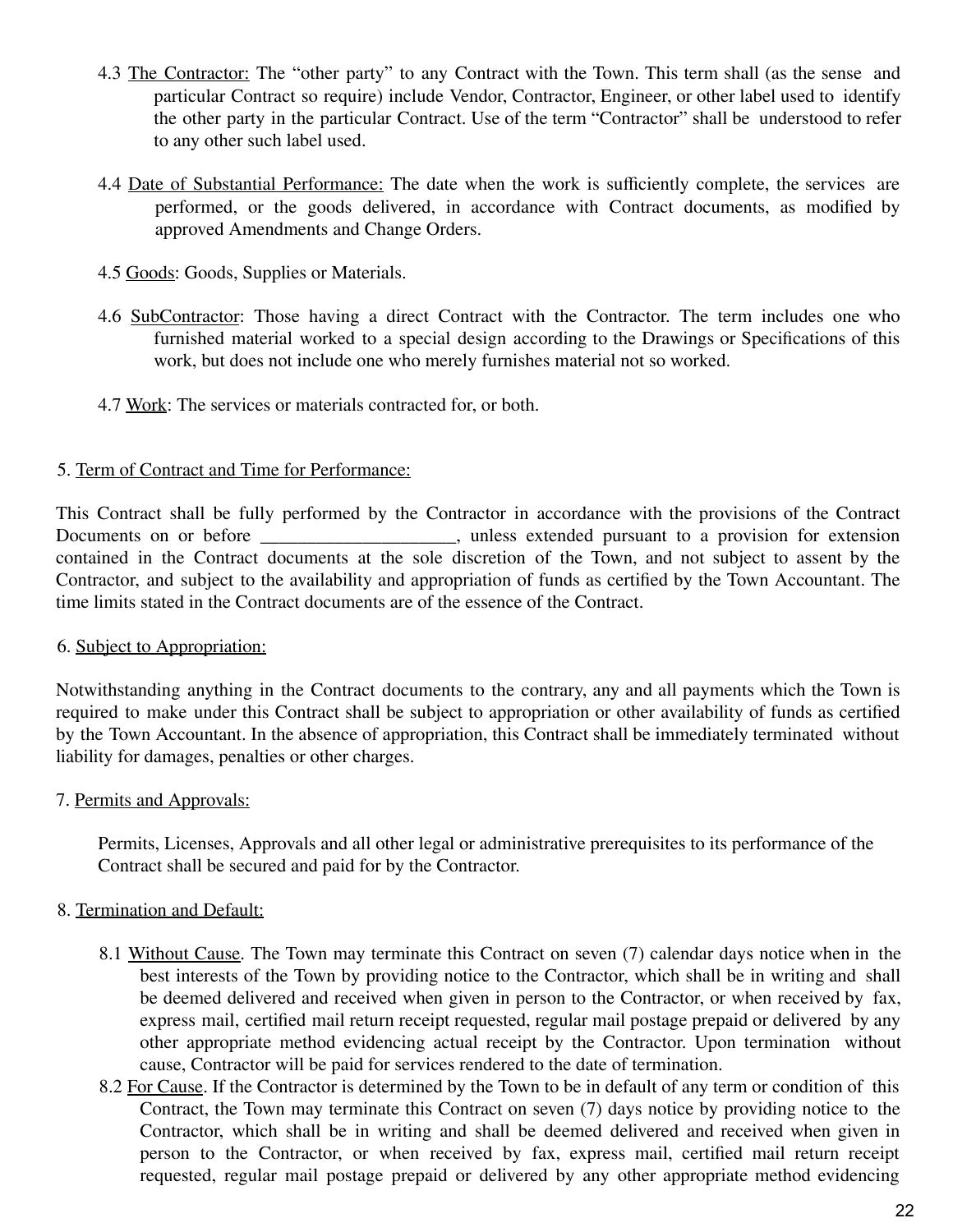actual receipt by the Contractor.

- 8.3 Default. The following shall constitute events of a default under the Contract:
	- 1) any material misrepresentation made by the Contractor to the Town; 2) any failure to perform any of its obligations under this Contract including, but not limited to the following: (i) failure to commence performance of this Contract at the time specified in this Contract due to a reason or circumstance within the Contractor's reasonable control, (ii) failure to perform this Contract with sufficient personnel and equipment or with sufficient material to ensure the completion of this Contract within the specified time due to a reason or circumstance within the Contractor's reasonable control, (iii) failure to perform this Contract in a manner reasonably satisfactory to the Town, (iv) failure to promptly re-perform within a reasonable time the services that were rejected by the Town as unsatisfactory, or erroneous, (v) discontinuance of the services for reasons not beyond the Contractor's reasonable control, (vi) failure to comply with a material term of this Contract, including, but not limited to, the provision of insurance and non discrimination, (vii) any other acts specifically and expressly stated in this Contract as constituting a basis for termination of this Contact, and (viii) failure to comply with any and all requirements of state law and/or regulations, and Town bylaw and/or regulations.

## 9. The Contractor's Breach and the Town's Remedies:

Failure of the Contractor to comply with any of the terms or conditions of this Contract shall be deemed a material breach of this Contract, and the Town of Andover shall have all the rights and remedies provided in the Contract documents, the right to cancel, terminate, or suspend the Contract in whole or in part, the right to maintain any and all actions at law or in equity or other proceedings with respect to a breach of this Contract, including damages and specific performance, and the right to select among the remedies available to it by all of the above.

From any sums due to the Contractor for services, the Town may keep the whole or any part of the amount for expenses, losses and damages incurred by the Town as a consequence of procuring services as a result of any failure, omission or mistake of the Contractor in providing services as provided in this Contract.

## 10. Statutory Compliance:

10.1 This Contract will be construed and governed by the provisions of applicable federal, state and local laws and regulations; and wherever any provision of the Contract or Contract documents shall conflict with any provision or requirement of federal, state or local law or regulation, then the provisions of law and regulation shall control. Where applicable to the Contract, the provisions of the General Laws are incorporated by reference into this Contract, including, but not limited to, the following:

General Laws Chapter 30B – Procurement of Goods and Services.

General Laws Chapter 30, Sec. 39, *et seq*: - Public Works Contracts.

General Laws Chapter 149, Section 44A, *et seq*: Public Buildings Contracts.

- 10.2 Wherever applicable law mandates the inclusion of any term and provision into a municipal contract, this Section shall be understood to import such term or provision into this Contract. To whatever extent any provision of this Contract shall be inconsistent with any law or regulation limiting the power or liability of cities and towns, such law or regulation shall control.
- 10.3 The Contractor shall give all notices and comply with all laws and regulations bearing on the performance of the Contract. If the Contractor performs the Contract in violation of any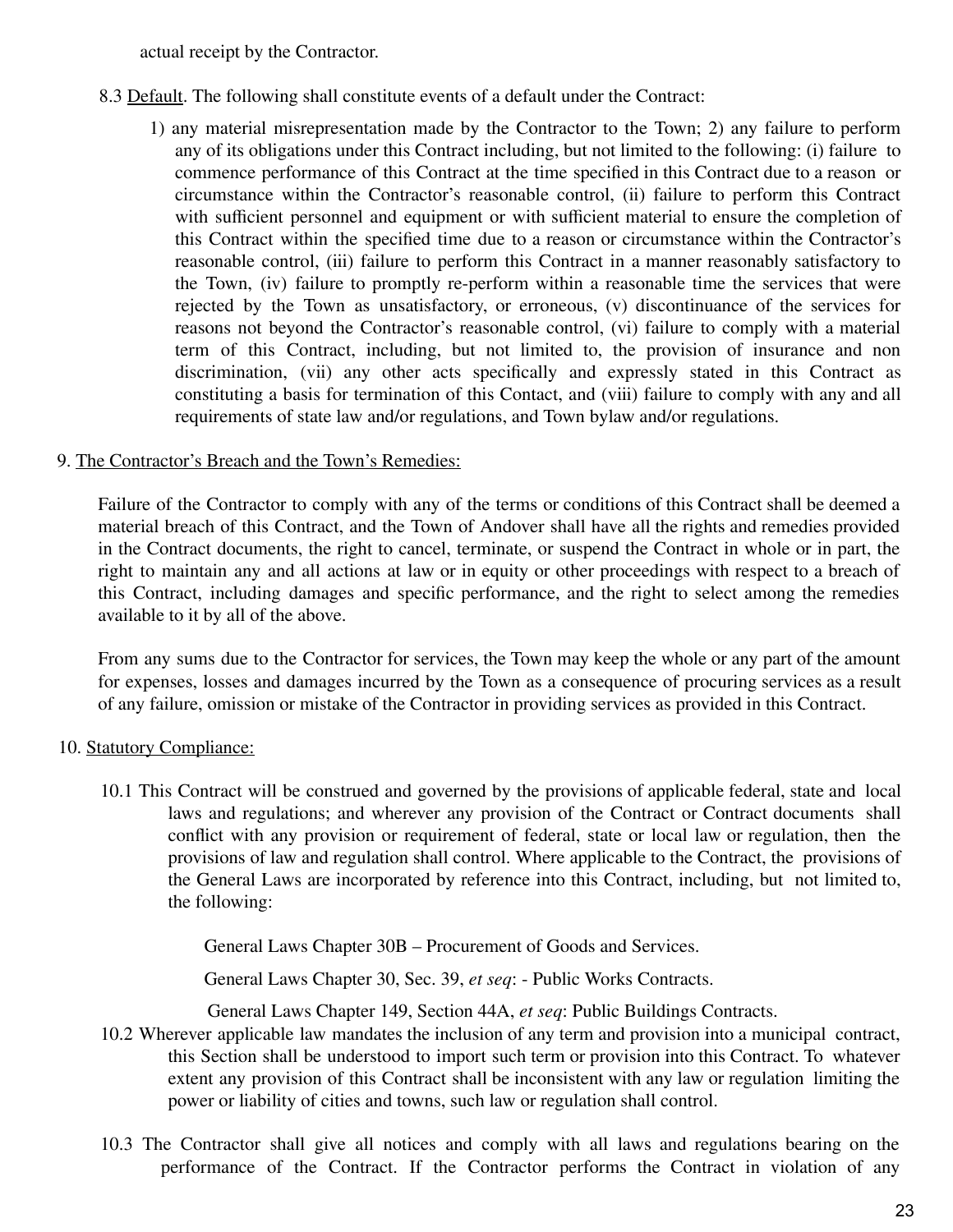applicable law or regulation, the Contractor shall bear all costs arising therefrom.

10.4 The Contractor shall keep itself fully informed of all existing and future State and National Laws and Municipal By-laws and Regulations and of all orders and decrees of any bodies or tribunals having jurisdiction in any manner affecting those engaged or employed in the work, of the materials used in the work or in any way affecting the conduct of the work. If any discrepancy or inconsistency is discovered in the Drawings, Specifications or Contract for this work in violation of any such law, by-law, regulation, order or decree, it shall forthwith report the same in writing to the Town. It shall, at all times, itself observe and comply with all such existing and future laws, by-laws, regulations, orders and decrees; and shall protect and indemnify the Town of Andover, and its duly appointed agents against any claim or liability arising from or based on any violation whether by him or its agents, employees or subcontractors of any such law, by-law, regulation or decree.

#### 11. Conflict of Interest:

Both the Town and the Contractor acknowledge the provisions of the State Conflict of Interest Law (General Laws Chapter 268A), and this Contract expressly prohibits any activity which shall constitute a violation of that law. The Contractor shall be deemed to have investigated the application of M.G.L. c. 268A to the performance of this Contract; and by executing the Contract documents the Contractor certifies to the Town that neither it nor its agents, employees, or subcontractors are thereby in violation of General Laws Chapter 268A.

#### 12. Certification of Tax Compliance

This Contract must include a certification of tax compliance by the Contractor, as required by General Laws Chapter 62C, Section 49A (Requirement of Tax Compliance by All Contractors Providing Goods, Services, or Real Estate Space to the Commonwealth or Subdivision).

## 13. Discrimination

The Contractor will carry out the obligations of this Contract in full compliance with all of the requirements imposed by or pursuant to General Laws Chapter 151B (Law Against Discrimination) and any executive orders, rules, regulations, and requirements of the Commonwealth of Massachusetts as they may from time to time be amended.

## 14. Assignment:

Assignment of this Contract is prohibited, unless and only to the extent that assignment is provided for expressly in the Contract documents.

## 15. Condition of Enforceability Against the Town:

This Contract is only binding upon, and enforceable against, the Town if: (1) the Contract is signed by the Chair Select Board; and (2) endorsed with approval by the Town Accountant as to appropriation or availability of funds; and (3) endorsed with approval by the Town Counsel as to form.

#### 16. Corporate Contractor:

If the Contractor is a corporation, it shall endorse upon this Contract (or attach hereto) its Clerk's Certificate certifying the corporate capacity and authority of the party signing this Contract for the corporation. Such certificate shall be accompanied by a letter or other instrument stating that such authority continues in full force and effect as of the date the Contract is executed by the Contractor. This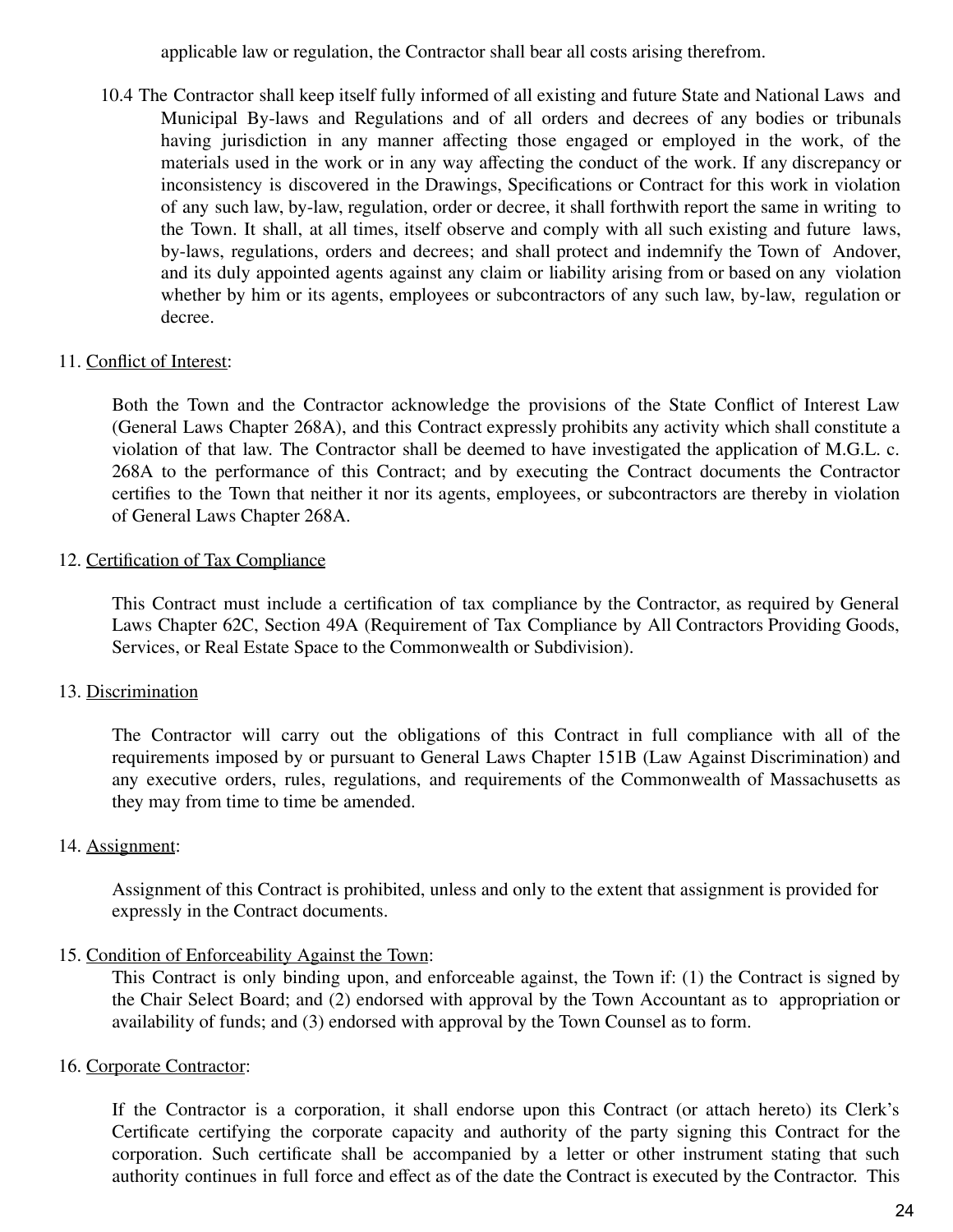Contract shall not be enforceable against the Town of Middlefield unless and until the Contractor complies with this section.

The Contractor, if a foreign corporation, shall comply with the provisions of the General Laws, Chapter 181, Sections 3 and 5, and any Acts and Amendments thereof, and in addition thereto, relating to the appointment of the Commissioner of Corporations as its attorney, shall file with the Commissioner of Corporations a Power of Attorney and duly authenticated copies of its Charter or Certificate of Incorporation; and said Contractor shall comply with all the laws of the Commonwealth.

#### 17. Liability of Public Officials:

To the full extent permitted by law, no official, employee, agent or representative of the Town of Andover shall be individually or personally liable on any obligation of the Town under this Contract.

#### 18. Indemnification:

The Contractor shall indemnify, defend and save harmless the Town, the Town's officers, agents and employees, from and against any and all damages, liabilities, actions, suits, proceedings, claims, demands, losses, costs, expenses, recoveries and judgments of every nature and description (including reasonable attorneys' fees) that may arise in whole or in part out of or in connection with the work being performed or to be performed, or out of any act or omission by the Contractor, its employees, agents, subcontractors, material men, and anyone directly or indirectly employed by any of them or anyone for whose acts any of them may be liable, regardless of whether or not it is caused in part by any party indemnified hereunder. The Contractor further agrees to reimburse the Town for damage to its property caused by the Contractor, its employees, agents, subcontractors or material men, and anyone directly or indirectly employed by any of them or anyone for whose acts any of them may be liable, including damages caused by his, its or their use of faulty, defective, or unsuitable material or equipment, unless the damage is caused by the Town's gross negligence or willful misconduct. The existence of insurance shall in no way limit the scope of the Contractor's indemnification under this contract.

#### 19. Workers Compensation Insurance:

The Contractor shall provide by insurance for the payment of compensation and the furnishing of other benefits under Chapter 152 of the General Laws of Massachusetts (The Worker's Compensation Act) to all employees of the Contractor who are subject to the provisions of Chapter 152 of the General Laws of Massachusetts.

Failure to provide and continue in force such insurance during the period of this Contract shall be deemed a material breach of this Contract, shall operate as an immediate termination thereof, and Contractor shall indemnify the Town for all losses, claims, and actions resulting from the failure to provide the insurance required by this Article.

The Contractor shall furnish to the Town evidence of such insurance prior to the execution of this Contract before the same shall be binding on the parties thereto, except if specifically waived by the Town.

#### 20. Documents, Materials, Etc.

Any materials, reports, information, data, etc. given to or prepared or assembled by the Contractor under this Contract are to be kept confidential and shall not be made available to any individual or organization by the Contractor (except agents, servants, or employees of the Contractor) without the prior written approval of the Town, except as otherwise required by law. The Contractor shall comply with the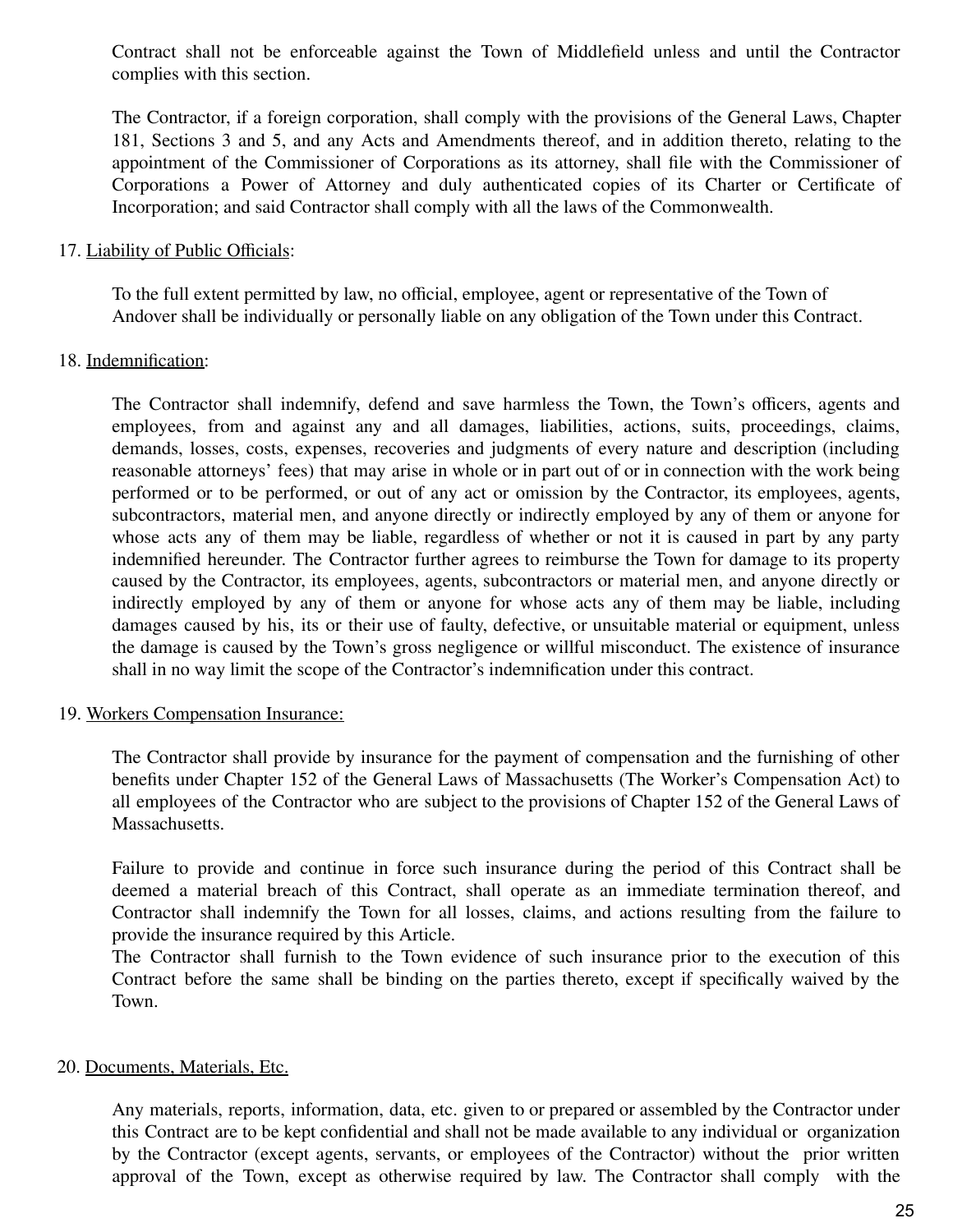provisions Chapter 66A of the General Laws of Massachusetts as it relates to public documents, and all other state and federal laws and regulations relating to confidentiality, security, privacy and use of confidential data.

Any materials produced in whole or in part under this Contract shall not be subject to copyright, except by the Town, in the United States or any other country. The Town shall have unrestricted authority to, without payment of any royalty, commission, or additional fee of any type or nature, publicly disclose, reproduce, distribute and otherwise use, and authorize others to use, in whole or in part, any reports, data or other materials prepared under this Contract.

All data, reports, programs, software, equipment, furnishings, and any other documentation or product paid for by the Town shall vest in the Town at the termination of this Contract. The Contractor shall at all times, during or after termination of this Contract, obtain the prior written approval of the Town before making any statement bearing on the work performed or data collected under this Contract to the press or issues any material for publication through any medium.

#### 21. Audit, Inspection and Recordkeeping

At any time during normal business hours, and as often as the Town may deem it reasonably necessary, there shall be available in the office of the Contractor for the purpose of audit, examination, and/or to make excerpts or transcript all records, contracts, invoices, materials, payrolls, records of personnel, conditions of employment and other data relating to all matters covered by this Agreement.

#### 22. Payment

The Town agrees to make all reasonable efforts to pay to the Contractor the sum set forth in the Contractor's bid or proposal within thirty (30) days of receipt of an invoice detailing the work completed and acceptance from the Town of the work completed.

#### 23. Waiver and Amendment

Amendments, or waivers of any additional term, condition, covenant, duty or obligation contained in this Contract may be made only by written amendment executed by all signatories to the original Agreement, prior to the effective date of the amendment.

To the extent allowed by law, any conditions, duties, and obligations contained in this Contract may be waived only by written Agreement by both parties.

Forbearance or indulgence in any form or manner by a party shall not be construed as a waiver, nor in any manner limit the legal or equitable remedies available to that party. No waiver by either party of any default or breach shall constitute a waiver of any subsequent default or breach of a similar or different matter.

#### 24. Forum and Choice of Law

This Contract and any performance herein shall be governed by and be construed in accordance with the laws of the Commonwealth. Any and all proceedings or actions relating to subject matter herein shall be brought and maintained in the courts of the Commonwealth or the federal district court sitting in the Commonwealth, which shall have exclusive jurisdiction thereof. This paragraph shall not be construed to limit any other legal rights of the parties.

#### 25. Notices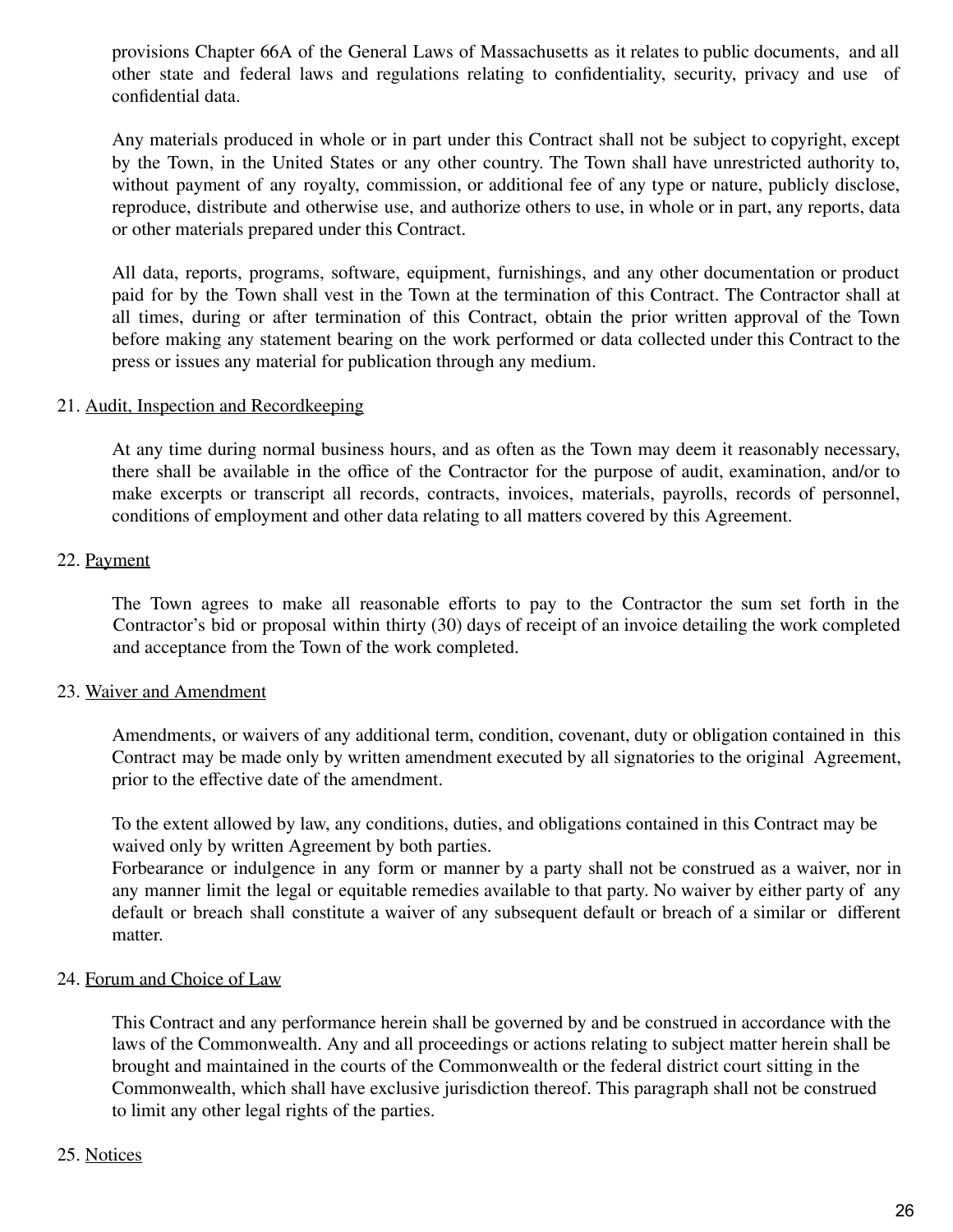Any notice permitted or required under the provisions of this Contract to be given or served by either of the parties hereto upon the other party hereto shall be in writing and signed in the name or on the behalf of the party giving or serving the same. Notice shall be deemed to have been received at the time of actual service or three (3) business days after the date of a certified or registered mailing properly addressed. Notice to the Contractor shall be deemed sufficient if sent to the address set forth in the Contract and to the Town of Middlefield by being sent to the Town Administrator, Town Hall, 188 Skyline Trail Middlefield, MA 01243.

#### 26. Binding on Successors:

This Contract shall be binding upon the Contractor, its assigns, transferees, and/or successors in interest (and where not corporate, the heirs and estate of the Contractor).

#### 27. Complete Contract:

This instrument, together with its endorsed supplements, and the other components of the contract documents, constitutes the entire contract between the parties, with no agreements other than those incorporated herein.

#### 28. Supplemental Conditions:

The foregoing provisions apply to all contracts to which the Town of Middlefield shall be a party. One of the following "Supplements" *must* be "checked" as applicable to this Contract, shall be attached hereto, and shall in any event apply as the nature of the Contract requires. The Supplement contains additional terms governing the Contract:

#### [ ] GOODS

SUPPLEMENT "G" - Applicable to Contracts for the procurement of Goods (governed by the provisions of General Laws Chapter 30B)

## [ ] SERVICES

SUPPLEMENT "S" - Applicable to Contracts for the procurement of Services (governed by the provisions of General Laws Chapter 30B)

## [X] CONSTRUCTION

SUPPLEMENT "C" - Applicable to Contracts for Construction

IN WITNESS WHEREOF the parties have hereto and to two other identical instruments set forth their hands the day and year first above written.

## THE TOWN THE CONTRACTOR

\_\_\_\_\_\_\_\_\_\_\_\_\_\_\_\_\_\_\_\_\_\_\_\_\_\_\_ \_\_\_\_\_\_\_\_\_\_\_\_\_\_\_\_\_\_\_\_\_\_\_\_\_\_\_\_ Division/Department Head Company Name

Select Board Chair

Date Contract Manager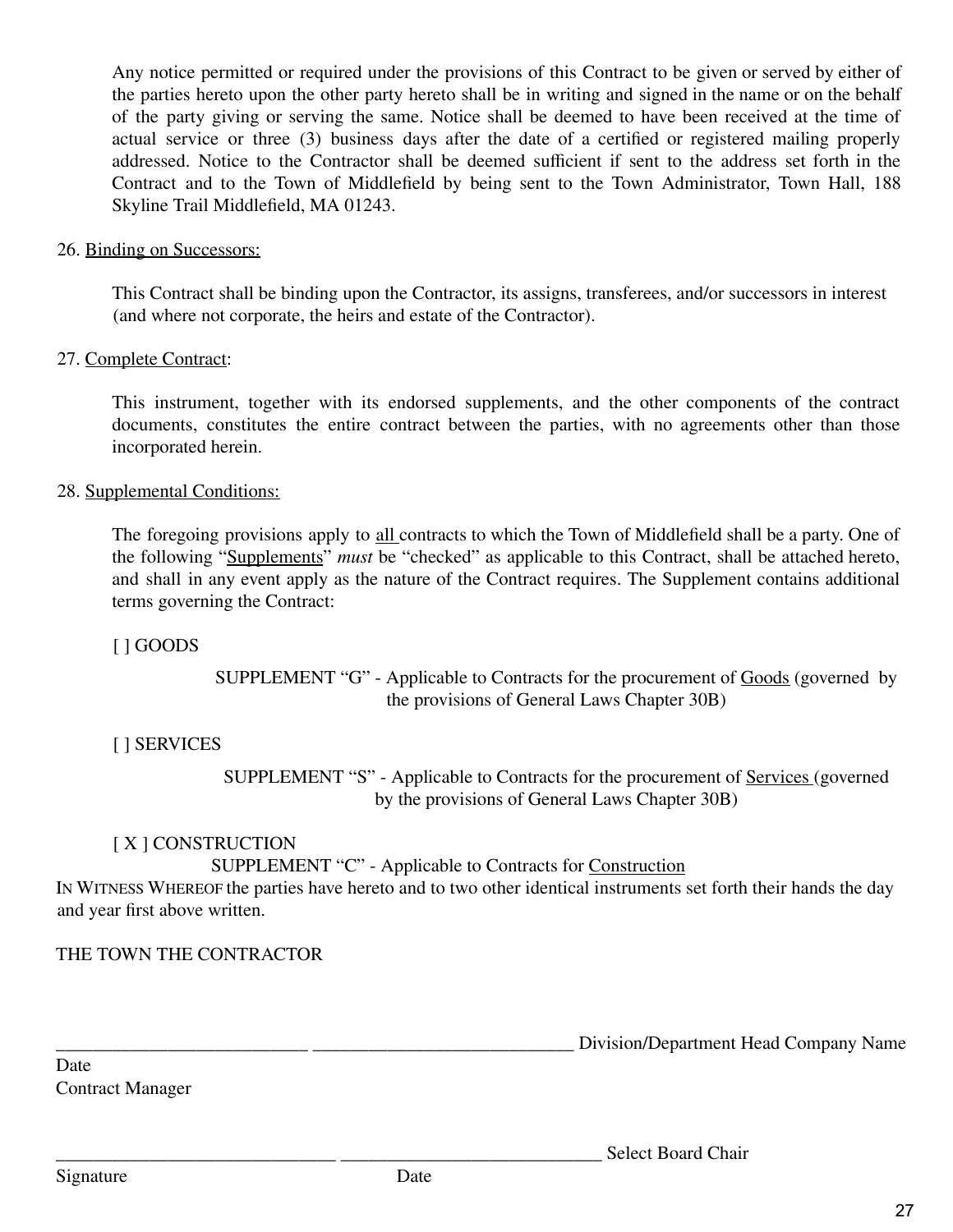## CERTIFICATION AS TO AVAILABILITY OF FUNDS:

\_\_\_\_\_\_\_\_\_\_\_\_\_\_\_\_\_\_\_\_\_\_\_\_\_\_\_\_\_\_\_\_\_\_\_\_\_\_\_\_\_\_\_

Town Accountant Date

\_\_\_\_\_\_\_\_\_\_\_\_\_\_\_\_\_\_\_\_\_\_\_\_\_\_\_\_\_\_\_\_\_\_\_\_ Org/Obj Codes or Warrant Article No.

## **SUPPLEMENT "C"**

#### [] CONSTRUCTION

SUPPLEMENT "C" - Applicable to Contracts for the construction of:

(1) Public Buildings and Public Works (governed by the provisions of General Laws Chapter 30B);

(2) Public Buildings (governed by the provisions of General Laws Chapter 149,§ 44A, et seq.); and

(3) Public Works (governed by the provisions of General Laws Chapter 30, §39M, et seq)

- 1. This form supplements the Town of Middlefield "Contract and General Conditions" and applies only to contracts for the construction, reconstruction, alteration, remodeling or repair of public works or public buildings.
- 2. Wherever the law requires one contracting with a city or town to be bonded, such obligation shall be understood to be a term and condition of this Contract. The Contractor agrees to secure such bond (where required) in the form required by the Town and provide an original thereof to the Town prior to the commencement of performance.
- 3. Equality:
	- 3.1. In the case of a closed Specification written for a specific item or items to be furnished under the Base Bid, such specifications shall, as applicable, be in compliance with the Massachusetts General Laws, Chapter 30, Section 39M and Chapter 149, Sec. 44A et seq.
	- 3.2. Where the name of an item, material or manufacturer is mentioned in the Specifications or on the Drawings, except as above noted, the intent is to establish a standard and in no way should be construed to exclude any item or manufacturer not mentioned by name, but whose product meets the Specifications as to design, utility and quality. Final decision shall rest with the Project Representative as to its acceptability.
- 4. Change orders to contracts governed by General Laws Chapter 30B may not increase the quantity of goods or services provided by more than twenty-five (25%) per cent, in compliance with Sec. 13 of Chapter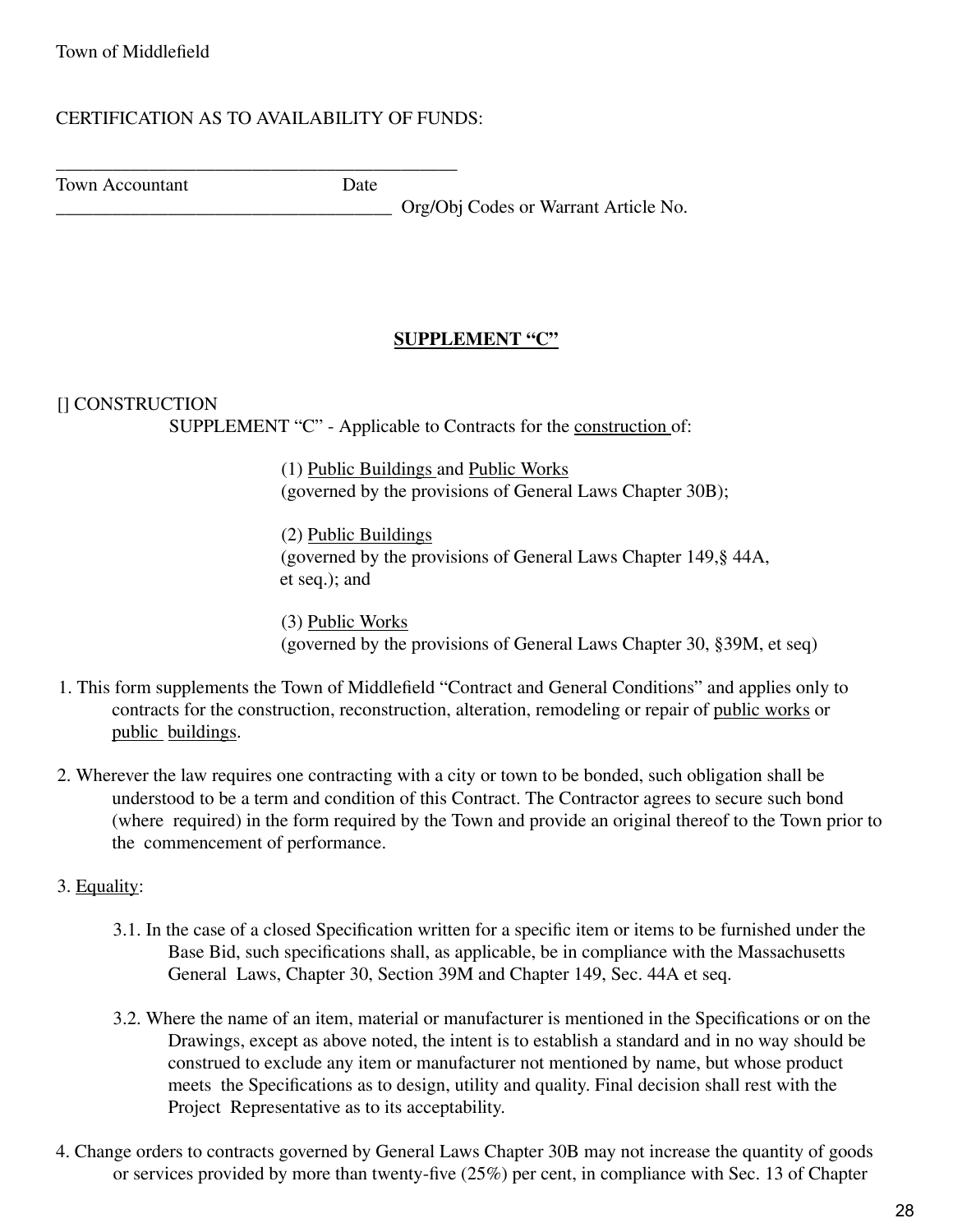30B.

5. The Contractor will carry out the obligations of this contract in full compliance with all of the requirements imposed by or pursuant to General Laws Chapter 151, Sec. 1, et seq. (Minimum Wage Law) and any executive orders, rules, regulations, and requirements of the Commonwealth of Massachusetts as they may from time to time be amended. The Contractor will at all times comply with the wage rates as determined by the Commissioner of the Department of Labor and Industries, under the provisions of General Laws Chapter 149, Sections 26 and 27D (Prevailing Wage), as shall be in force and as amended.

- 6. The Contractor shall continuously maintain adequate protection of all work from damage and shall protect the property of the Town and others, including adjacent property, from injury or loss arising in connection with the Contract. The Contractor shall make good any such damage, injury or loss, except as may be directly due to errors in the Contract Documents or caused by agents or employees of the Town, or due to causes beyond the Contractor's control and not the Contractor's fault or negligence.
- 7. The Contractor shall take all necessary precautions for the safety of employees on the work, and shall comply with all applicable provisions of Federal, State and local laws and codes to prevent accidents or injury to persons on, about or adjacent to the premises where the work is being performed. The Contractor will erect and properly maintain at all times, as required by the conditions and progress of the work, all necessary safeguards for the protection of workers and the public, shall post danger signs warning against the hazards created by such features of construction such as pits, protruding nails, hosts, well holes, elevator hatchways, scaffolding, window openings, stairways and falling materials; and shall designate a responsible member of its organization on the work, whose duty shall be the prevention of accidents.
- 8. The Town shall at all times have access to the work wherever it is in preparation or progress and the Contractor shall provide suitable accommodations for such access.
- 9. The Contractor shall appoint a competent superintendent and foreman and any necessary assistants, all of whom shall be satisfactory to the Town. If the Town in its sole discretion determines that the construction superintendent, foreman, or assistants are unacceptable to the Town, then upon seven days notice from the Town, the Contractor shall replace such person or persons with people acceptable to the Town.
- 10. The Contractor shall give efficient supervision to the work, using its best skill and attention. The Contractor shall carefully study and compare the drawings, specifications and other instructions and shall at once report to the Town any error, inconsistency or omission which shall be discovered. Included in this responsibility shall be supervision of all work performed by subcontractors on the work.
- 11. If the Contractor should neglect to prosecute the work properly, or fail to perform the contract or any of its provisions, the Town, upon three days written notice, may, without prejudice to any other remedy it may have, make good such deficiencies and may deduct the cost thereof from the payment then or thereafter due the Contractor.

## 12. Inspection by the Town's Project Representative

12.1. The Town shall have the right to designate a Project Representative who may make periodic visits to the site to familiarize the Town generally with the progress and quality of the work, and to determine in general if the work is proceeding in accordance with the Contract Documents. The Project Representative will not be required to make exhaustive or continuous on-site inspections to check the quality or quantity of the work, and will not be responsible for the Contractor's failure to carry out the construction work in accordance with the Contract Documents. During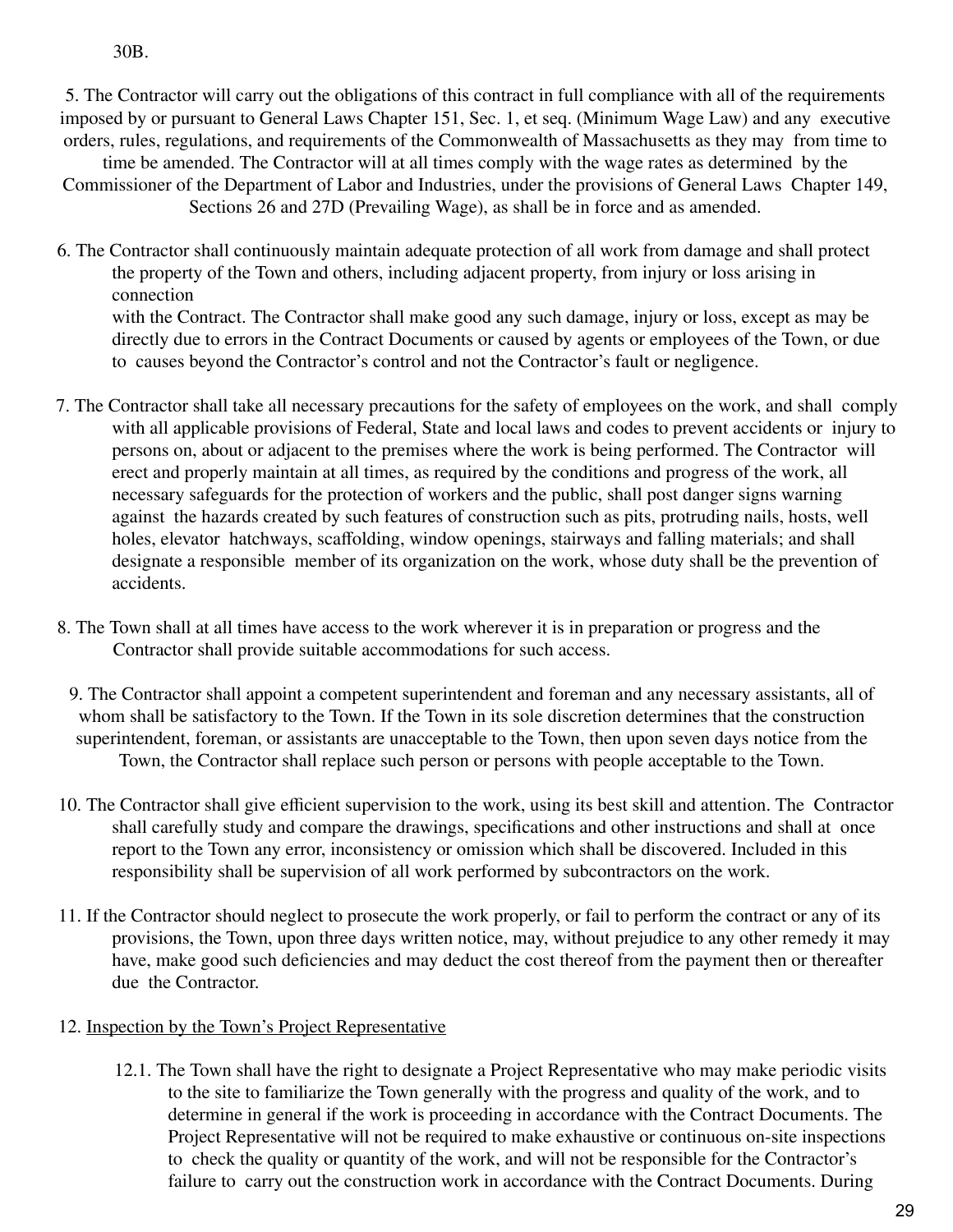such visits and on the basis of these observations while at the site, the Project Representative will keep the Town informed on the progress of the work, will endeavor to guard the Town against defects and deficiencies in the work of contractors, and may condemn structural work as failing to conform to the Contract Documents. The Project Representative shall have authority to act on behalf of the Town only to the extent expressly delegated by the Town, which shall be shown to the Contractor, and shall have authority to stop the work whenever such stoppage may reasonably be necessary to insure the proper execution of the Contract.

12.2. In connection with the work, the Project Representative shall not be responsible for construction methods, means, techniques, sequences or procedures employed by the Contractor or the Contractor's safety programs, requirements, regulations, or precautions.

## 13. Decisions of the Project Representative

- 13.1. The Project Representative shall, within a reasonable time, make decisions on all claims of the Town or the Contractor and on all other matters relating to the execution and progress of the structural work or the interpretation of the Contract Documents.
- 13.2. The Project Representative's decision, in matters relating to the project, shall be final, if within the terms of the Contract Documents.

13.3. If, however, the Project Representative fails to render a decision within ten days after the parties have presented their evidence, either party may then avail itself of the remedies provided in this contract or available to it by law. If the Project Representative renders a decision after such remedies have commenced, such decision may be entered as evidence but shall not disturb or interrupt such proceedings except where such decision is acceptable to the parties concerned.

#### 14.1 Use of Premises by the Contractor:

14.1. The Contractor shall confine its apparatus, the storage of materials and the operations of its workmen to limits indicated by law, by-laws, permits or directions of the Town and shall not unreasonably encumber the premises with its materials.

14.2. The Contractor shall not load or permit any part of the structure to be loaded with a weight that will endanger its safety.

## 15. Maintenance of Premises:

The Contractor shall at all times keep the premises free from accumulation of waste materials or rubbish caused by its employees or work, and at the completion of the work it shall remove all its rubbish from and about the work site and all its tools, scaffolding and surplus materials and shall leave its work "broom-clean", or its equivalent, unless more exactly specified. In case of dispute, the Town may remove the rubbish and charge the cost to the several contractors, as the Town shall determine to be just.

## 16. Right to Terminate

If the Contractor should (1) be adjudged a bankrupt, (2) make a general assignment for the benefit of creditors, (3) have a receiver appointed on account of its insolvency, (4) persistently or repeatedly refuse or fail to supply enough personnel and resources to perform the contract, (5) fail to make prompt payment to subcontractors or to providers of materials or labor, (6) persistently disregard laws and regulations or lawful directives of the Town, or (7) be guilty of a substantial violation of any provision of the Contract, then the Town may, without prejudice to any other right or remedy and after giving the Contractor (or any surety) seven days written notice, terminate the contract and the employment of the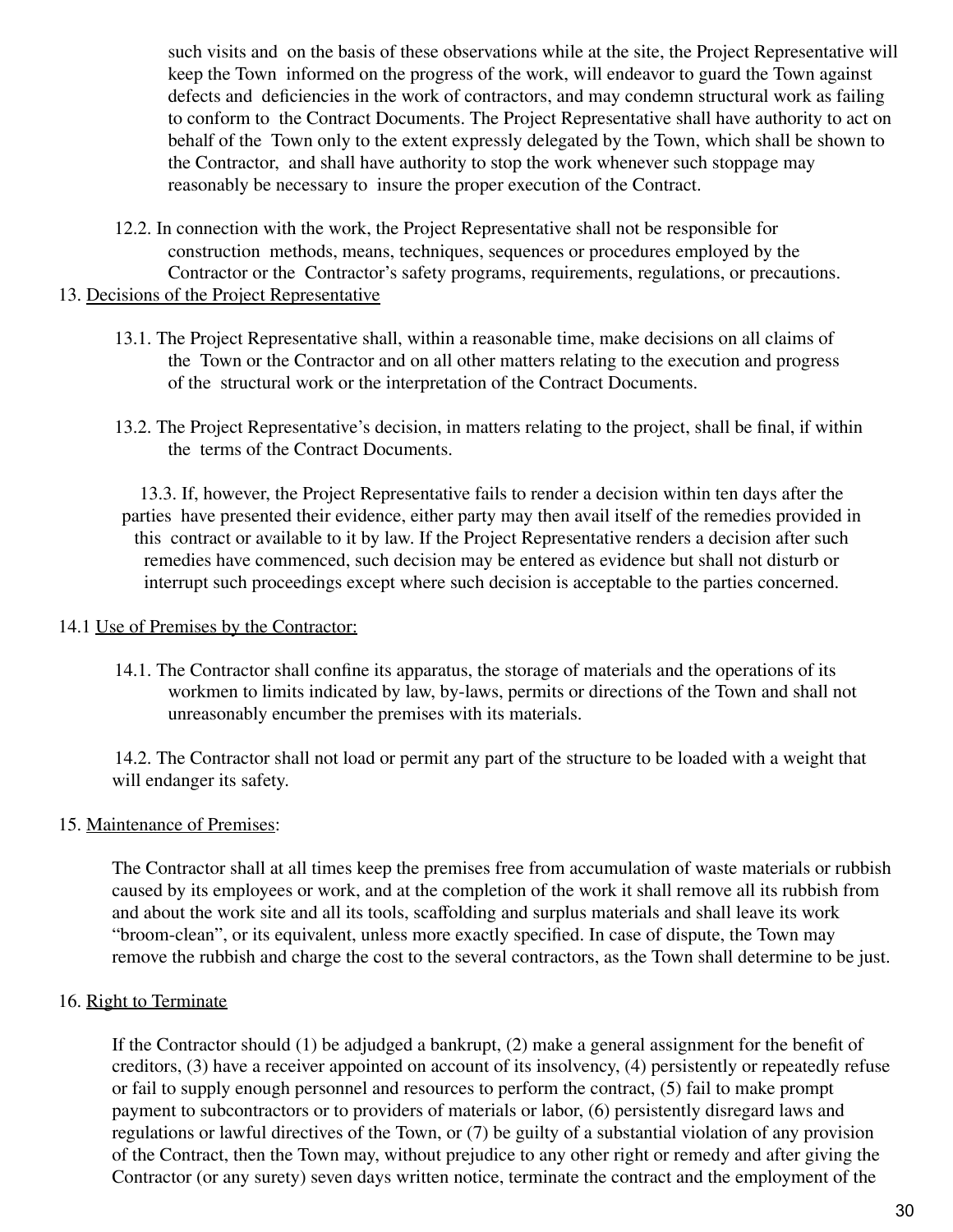Contractor and take possession of the premises and of all materials, tools and appliances thereon and finish the work by whatever method it deems appropriate.

In such cases, the Contractor shall not be entitled to receive any further payment until the work is finished. If the unpaid amount owed to the Contractor for work already completed shall exceed the expense of finishing the work, including compensation for additional architectural, managerial, legal and administrative services, such excess shall be paid to the Contractor. If such expenses shall exceed such unpaid balances, the Contractor shall pay the difference to the Town.

The Contractor shall not be relieved of liability to the Town by virtue of any termination of this contract, and any claim for damages against the Contractor relating to the Contractor's performance under this contract shall survive any termination hereunder.

Notwithstanding any other provision of this Agreement, the Town reserves the right at any time in its absolute discretion to suspend or terminate this Agreement in whole or in part for its convenience upon seven days written notice to the Contractor. The Town shall incur no liability by reason of such termination except for the obligation to pay compensation for all work performed by the Contractor and accepted by the Town to the termination date.

## 17. Progress Payments:

- 17.1. The Contractor shall submit to the Town an itemized Application for Payment, supported to the extent required by the Town by invoices or other vouchers, showing payments for materials and labor, payments to Subcontractors and such other evidence of the Contractor's right to payment.
- 17.2. The Contractor shall, before the first application, submit to the Town a schedule of values of the various parts of the work, including quantities aggregating the total sum of the Contract, divided so as to facilitate payments to Subcontractors, made out in such form as the Town and the Contractor may agree upon, and, if required, supported by such evidence as to its correctness. This schedule, when approved by the Town, shall be used as a basis for payment, unless it is found to be in error. If applying for payments, the Contractor shall submit a statement based upon this schedule.

#### 18. Withholding of Payments

- 18.1. The Town may withhold or, on account of subsequently discovered evidence, nullify the whole or part of any payment to such extent as may be necessary in its reasonable opinion to protect the Town of Andover from loss on account of:
- 18.1.1. Defective work not remedied.
- 18.1.2. Claims filed or reasonable evidence indicating probable filing of claims.
- 18.1.3. Failure of the Contractor to make payments properly to Subcontractors or for material or labor.
- 18.1.4. A reasonable doubt that the Contract can be completed for the balance then unpaid.
- 18.1.5. Damage to another contractor.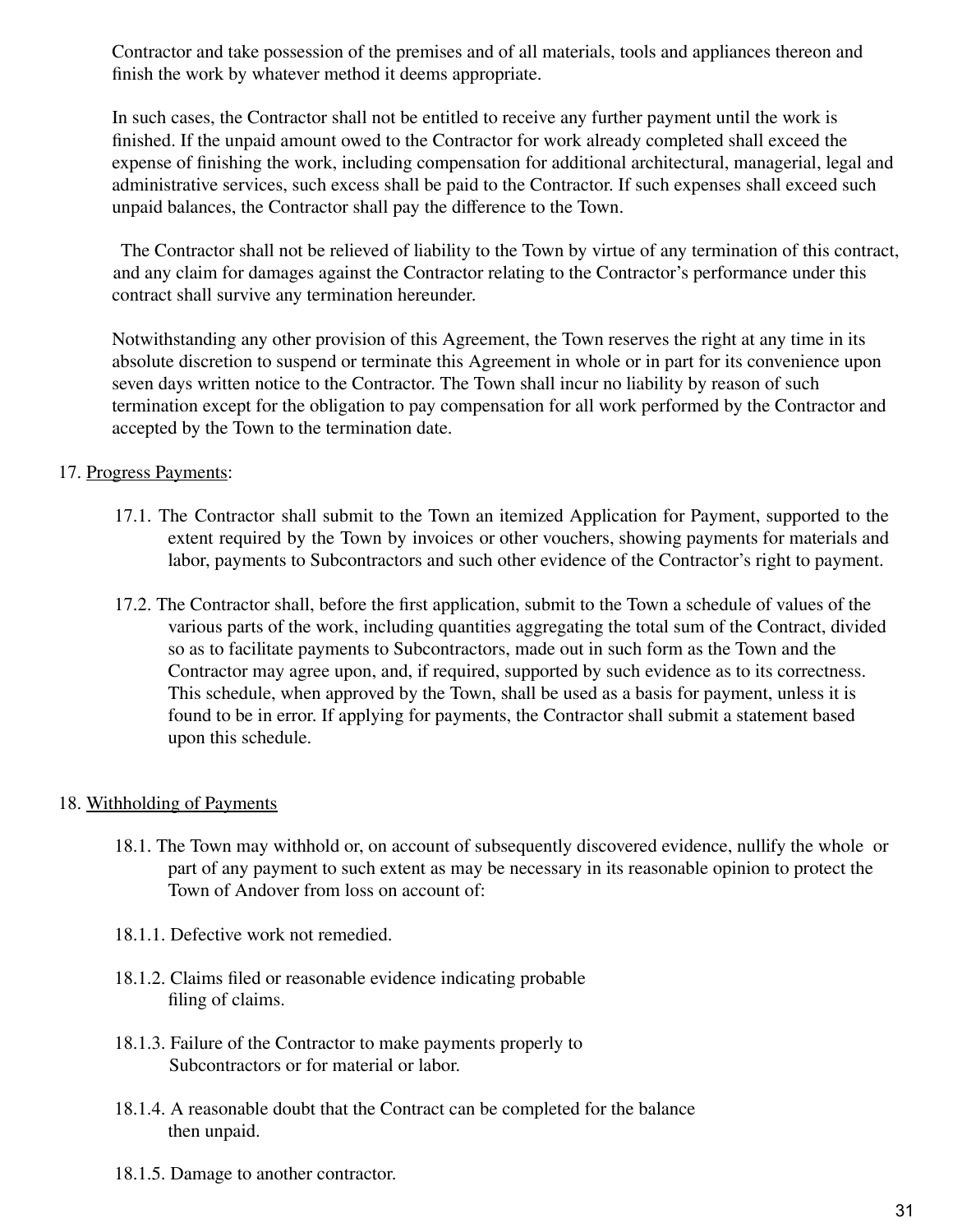## 18.1.6. Delays resulting in liquidated damages.

18.2. Withholding of payments shall be in strict compliance with statutory requirements.

## 19. Claims by Contractor and Liability of Town

All claims by the Contractor against the Town shall, unless otherwise provided by law, be initiated by a written claim submitted to the Town no later than seven (7) calendar days after the event or the first appearance of the circumstances causing the claim. The claim shall set forth in detail all known facts and circumstances supporting the claim. The Contractor shall continue its performance under this contract regardless of the submission or existence of any claims.

The limit of liability of the Town under this Agreement is limited to the compensation provided herein for work actually performed, and shall in no event include liability for delays or for incidental, special or consequential damages or lost profits or for damages or loss from causes beyond the Town's reasonable control.

## 20. Liquidated Damages:

Because both parties recognize (1) that the time for completion of this Contract is of the essence, (2) that the Town will suffer loss if the work is not completed within the contract time specified, plus any extension thereof allowed in accordance with the provisions of this contract, and (3) the delays, expense and difficulties involved in a legal proceeding to determine the actual loss suffered by the Town if the work is not completed in time, it is agreed that the Contractor will pay the Town as liquidated damages representing an estimate of delay damages, not as a penalty, the sum of Five Hundred Dollars (\$500.00) per day for each calendar day of delay until the work is completed, whether the work is completed by the Contractor or some other person. The Town's right to impose liquidated damages shall in no way prohibit or restrict the Town's right to bring a legal action for damages in lieu of or in addition to its option to impose liquidated damages. The Town may deduct any liquidated damages from money due the Contractor, and if such payment is insufficient to cover the liquidated damages, then the Contractor shall pay the amount due.

## 21. The Contractors' Mutual Responsibility:

Should the Contractor cause damage to any separate subcontractor on the work, the Contractor agrees, upon due notice, to settle with such contractor by agreement, or by recourse to remedies provided by law or by the provisions of the contract. If such separate contractor sues the Town on account of any damage alleged to have been sustained, the Town shall notify the Contractor, who shall defend such proceedings at the Town's expense and, if any judgment against the Town arises therefrom, the Contractor shall pay or satisfy it and pay all costs incurred by the Town.

## 22. Separate Contracts:

- 22.1. The Town reserves the right to let other Contracts in connection with this work under similar General Conditions. The Contractor shall afford other contractors reasonable opportunity for the introduction and storage of their materials and the execution of their work, and shall properly connect and coordinate its work with theirs.
- 22.2. If any part of the Contractor's work depends, for proper execution or results, upon the work of any other contractor, the Contractor shall inspect and promptly report to the Town any defects in such work that render it unsuitable for such proper execution and results. Failure of the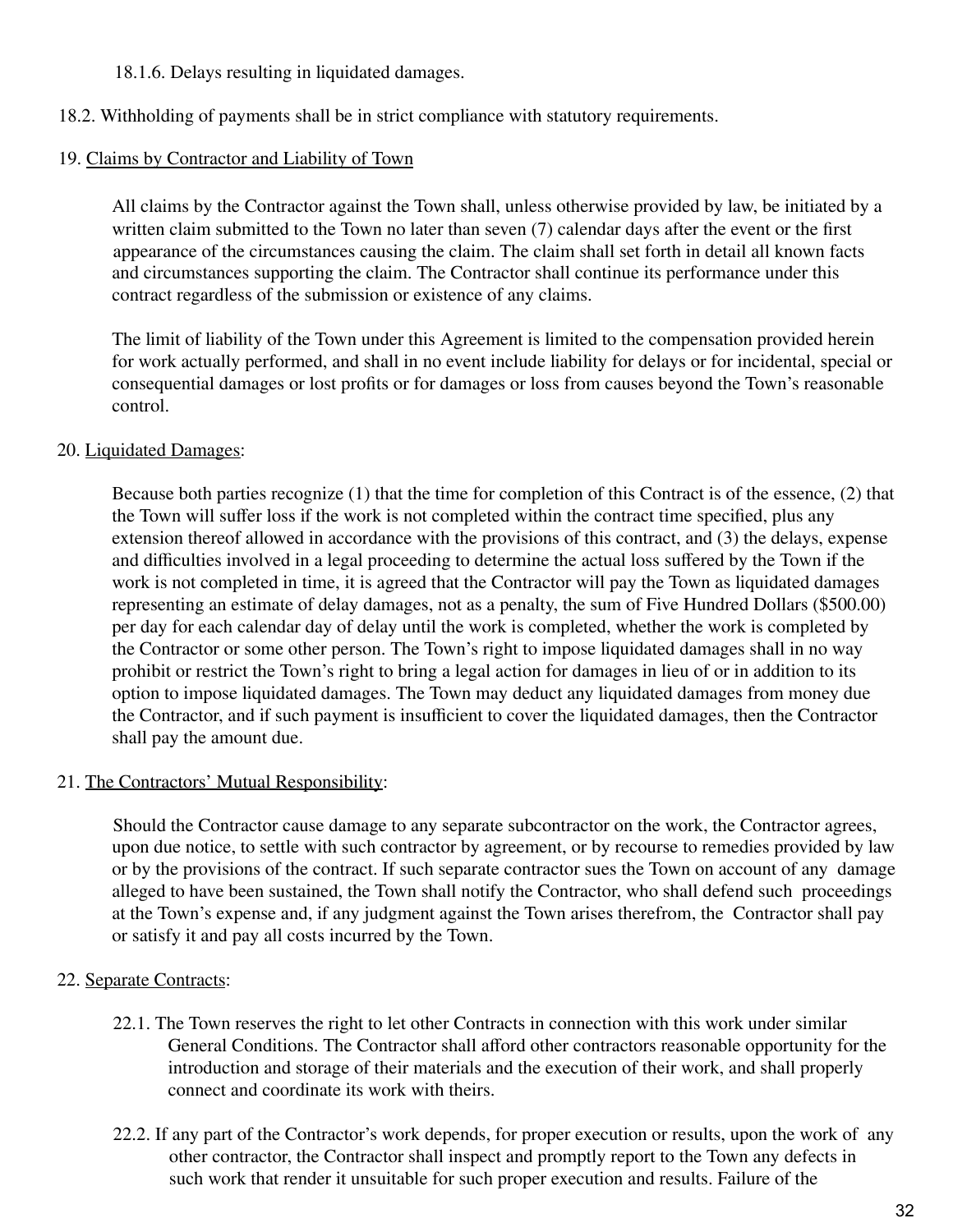Contractor to so inspect and report shall constitute an acceptance of the other contractor's work as fit and proper for the reception of its work except as to defects which may develop in the other contractor's work after the execution of its work.

22.3. To insure the proper execution of its subsequent work, the Contractor shall measure work already in place and shall at once report to the Town any discrepancy between the executed work and the Drawings.

### 23. Subcontracts:

- 23.1. All Subcontracts shall be awarded in conformity with the requirements of the General Laws, Commonwealth of Massachusetts, Chapter 149, Sections 44A to 44L, inclusive.
- 23.2. The Contractor agrees that it is as fully responsible to the Town for the acts and omissions of its Subcontractors and of persons either directly or indirectly employed by them, as it is for the acts and omissions of persons directly employed by it.
- 23.3. Nothing contained in the Contract Documents shall create any contractual relationship between any Subcontractor and the Town.

## 24. Contractor-Subcontractor Relations:

The Contractor agrees to bind every Subcontractor and every Subcontractor agrees to be bound by the terms of the Agreement, the General Conditions of the Contract, the Supplementary General Conditions, the Drawings and Specifications, as far as applicable to its work, including the provisions of the General Laws, Commonwealth of Massachusetts, Chapter 149, Section 44A, et seq.

#### 25. Indemnification:

25.1. The Contractor shall indemnify, defend and save harmless the Town, its officers, agents and employees from and against any and all damages, liabilities, actions, suits, proceedings, claims, demands, losses, recoveries and judgments of every nature and description (including reasonable attorneys' fees) brought or recovered against them that may arise in whole or in part out of or in connection with the work being performed or to be performed, or out of any act or omission by the Contractor, its employees, agents, subcontractors, material men, and anyone directly or indirectly employed by any of them or anyone for whose acts any of them may be liable, regardless of whether or not it is caused in part by any party indemnified hereunder. The Contractor further agrees to reimburse the Town for damage to its property caused by Contractor, its employees, agents, subcontractors or material men, and anyone directly or indirectly employed by any of them or anyone for whose acts any of them may be liable, including damages caused by his, its or their use of faulty, defective or unsuitable material or equipment, unless the damage is caused by the Town's gross negligence or willful misconduct. The existence of insurance shall in no way limit the scope of the Contractor's indemnification under this Contract.

25.2. In any and all claims against the Town or any of their agents or employees by any employee of the Contractor, any Subcontractor, anyone directly or indirectly employed by any of them or anyone for whose acts any of them may be liable, the indemnification obligation under this paragraph shall not be limited in any way by any limitation on the amount or type of damages, compensation or benefits payable by or for the Contractor or any Subcontractor under Workmen's Compensation Acts, disability benefit acts or other employee benefit acts.

25.3. The intent of the Specifications regarding insurance is to specify minimum coverage and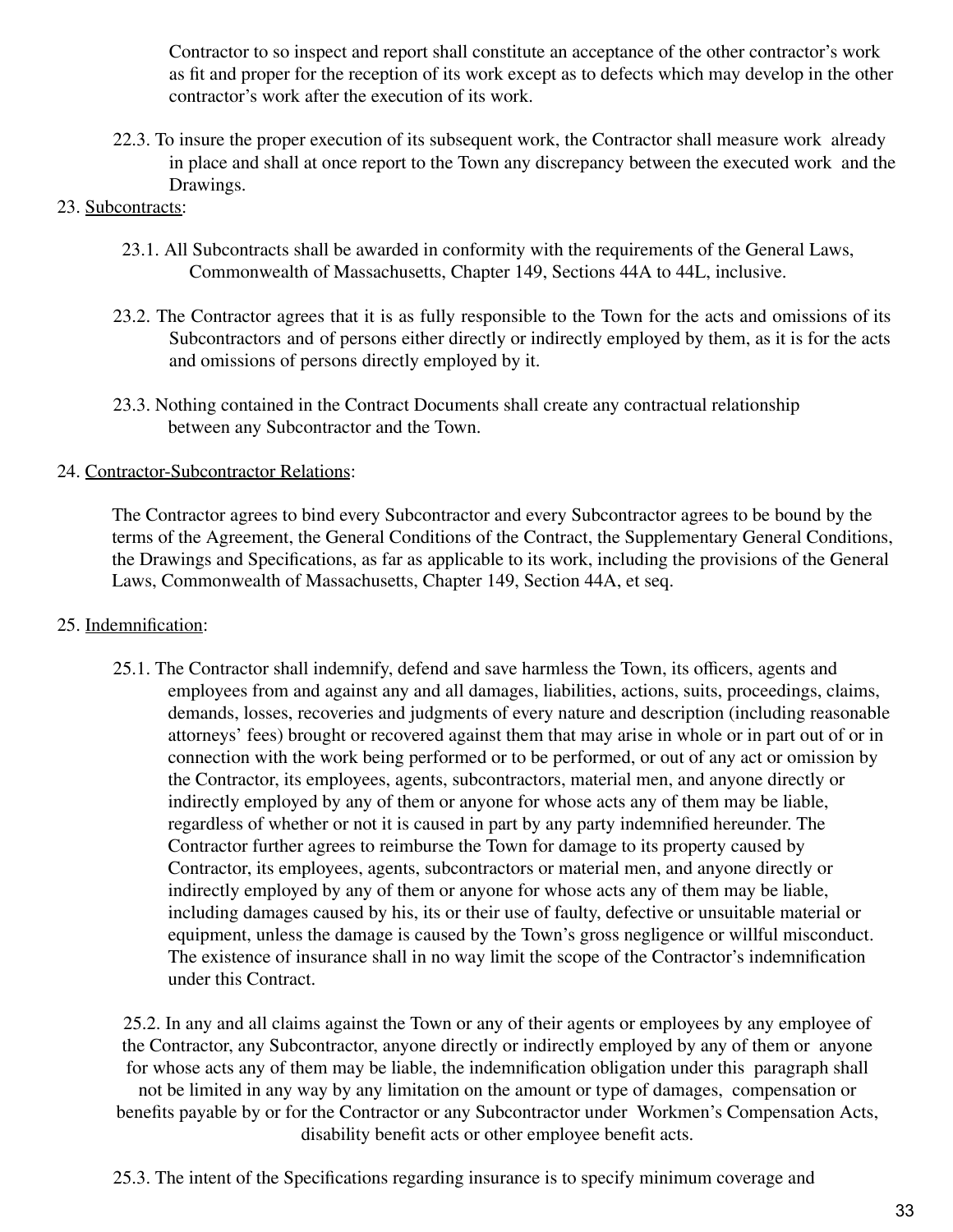minimum limits of liability acceptable under the Contract. However, it shall be the Contractor's responsibility to purchase and maintain insurance of such character and in such amounts as will adequately protect it and the Town from and against all claims, damages, losses and expenses resulting from exposure to any casualty liability in the performance of the Work.

## 26. The Contractor's Insurance:

- 26.1. The Contractor shall purchase and maintain such insurance as will protect the Contractor from claims set forth below which may arise out of or result from the Contractor's operations under the Contract, whether such operations be by itself or by any Subcontractor or by anyone directly or indirectly employed by any of them or by anyone for whose acts any of them may be liable.
- 26.1.1. Claims under Worker's Compensation, disability benefit and other similar employee benefit acts;
- 26.1.2. Claims for damages because of bodily injury, occupational sickness or disease, or death of its employees, and claims insured by usual personal injury liability coverage;
- 26.1.3. Claims for damage because of bodily injury, sickness or disease, or death of any person other than its employees, and claims insured by usual personal liability coverage;
	- 26.1.4. Claims for damages because of injury to or destruction of tangible property, including loss of use resulting therefrom.
	- 26.2. The insurance required by the above shall be written for not less than the following minimum limits of liability:

#### 26.2.1. Worker's Compensation Insurance Requirements

(a)The Contractor shall purchase and maintain such insurance as will protect the Contractor from claims set forth below which may arise out of a result from the Contractor's operations under the Contract, whether such operations be by itself or by any Subcontractor or by anyone directly or indirectly employed by any of them or by anyone for whose acts any of them may be liable.

(b)Claims under Workmen's Compensation, disability benefit and other similar employee benefit acts;

©Claims for damages because of bodily injury, occupational sickness or disease, or death of its employees, and claims insured by usual personal injury liability coverage;

(d)Claims for damage because of bodily injury, sickness or disease or death of any person other than its employees, and claims insured by usual personal injury liability coverage;

(e)Claims for damages because of injury to destruction of tangible property, including Loss of use resulting there from.

The Insurance required by the above shall be written for not less than the following minimum limits of liability:

## Workmen's Compensation: Statutory Requirements

Employer's Liability: \$1,000,000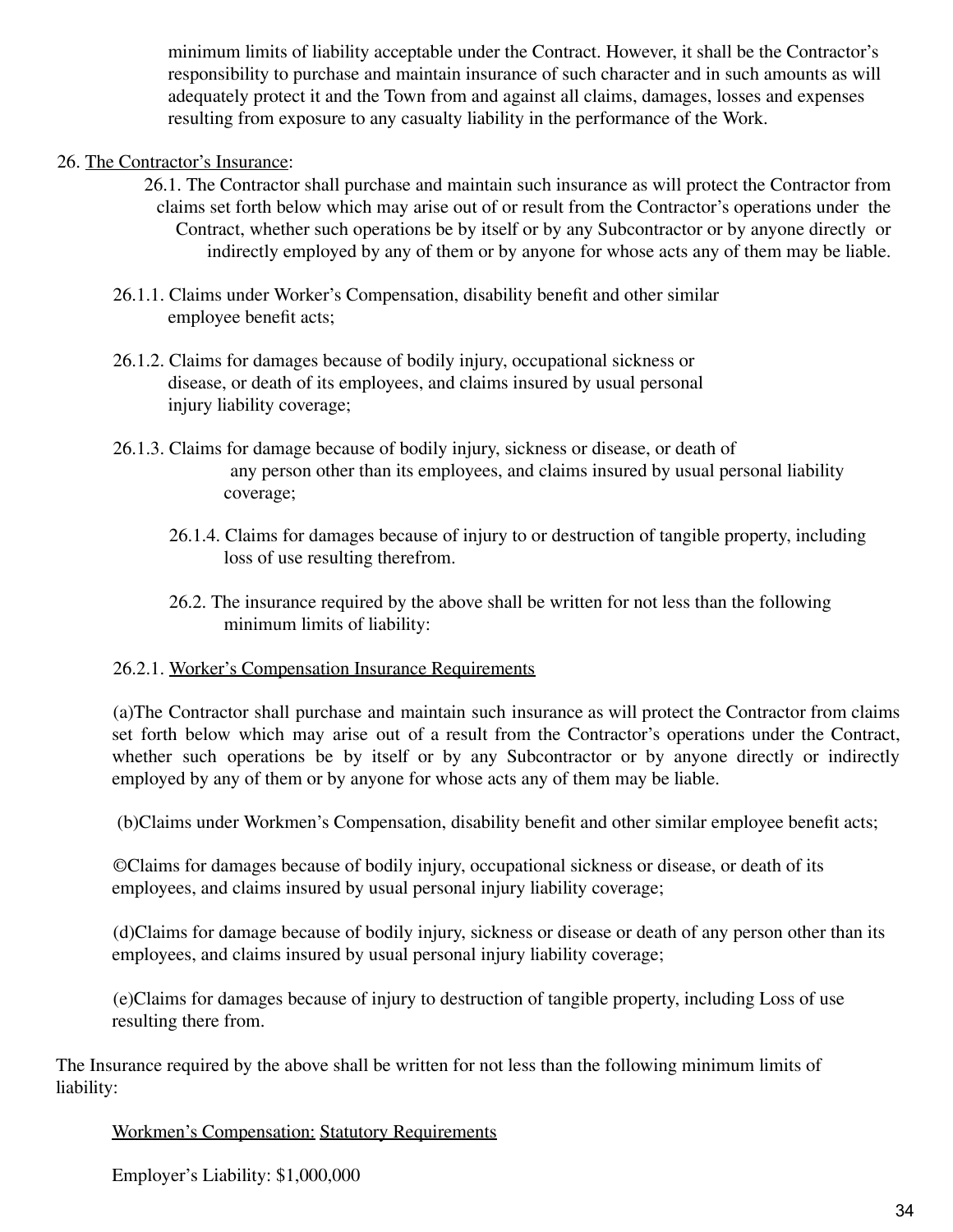## Comprehensive General Liability:

### Bodily Injury

Each person/each occurrence: \$1,000,000 General Aggregate per project: \$2,000,000 Or a Combined Single Limit of \$2,000,000

### Property Damage

Each Occurrence: \$1,000,000 General Aggregate per project: \$2,000,000 Or a Combined Single Limit of \$2,000,000

Comprehensive Automobile Liability:

Bodily Injury Each person/each occurrence: \$1,000,000 Or a Combined Single Limit of \$1,000,000

Property Damage

Each occurrence: \$1,000,000 Or a Combined Single Limit of \$1,000,000

Excess Liability (Umbrella): \$1,000,000

26.3. The above insurance policies shall also be subject to the following requirements:

26.3.1. Insurance coverage for the Contractor's Comprehensive General Liability, as hereinafter specified under Paragraph entitled "Protective Liability Insurance" shall be written by one and the same insurance company to avoid the expense of duplicate and/or overlapping coverage and to facilitate and expedite the settlement of claims.

- 26.3.2. Certificates of Insurance acceptable to the Town shall be addressed to and filed with the Town prior to commencement of the work. Renewal certificates shall be addressed to and filed with the Town at least ten (10) days prior to the expiration date of required policies.
- 26.3.3. No insurance coverage shall be subject to cancellation without at least thirty (30) days prior written notice forwarded by registered or certified mail to the Town. The Town shall also be notified of the attachment of any restrictive amendments to the policies.
- 26.3.4. All Certificates of Insurance shall be on the "MIIA" or "ACORD" Certificate of Insurance form, shall contain true transcripts from the policies, authenticated by the proper officer of the Insurer, evidencing in particular those insured, the extent of coverage, the location and operations to which the insurance applies, the expiration date and the above-mentioned notice clauses.
- 26.3.5. All premium costs shall be included in the Contractor's bid.
- 26.3.6. All insurance shall be written on an occurrence basis. Coverages shall be maintained without interruption from date of the Contract until date of final payment and termination of any coverage required to be maintained after payment.
- 26.3.7. The Town shall be named as an additional insured on the Contractor's Liability Insurance **Policies**

#### 27. Protective Liability Insurance:

27.1. The Contractor shall purchase and maintain such insurance as described in the preceding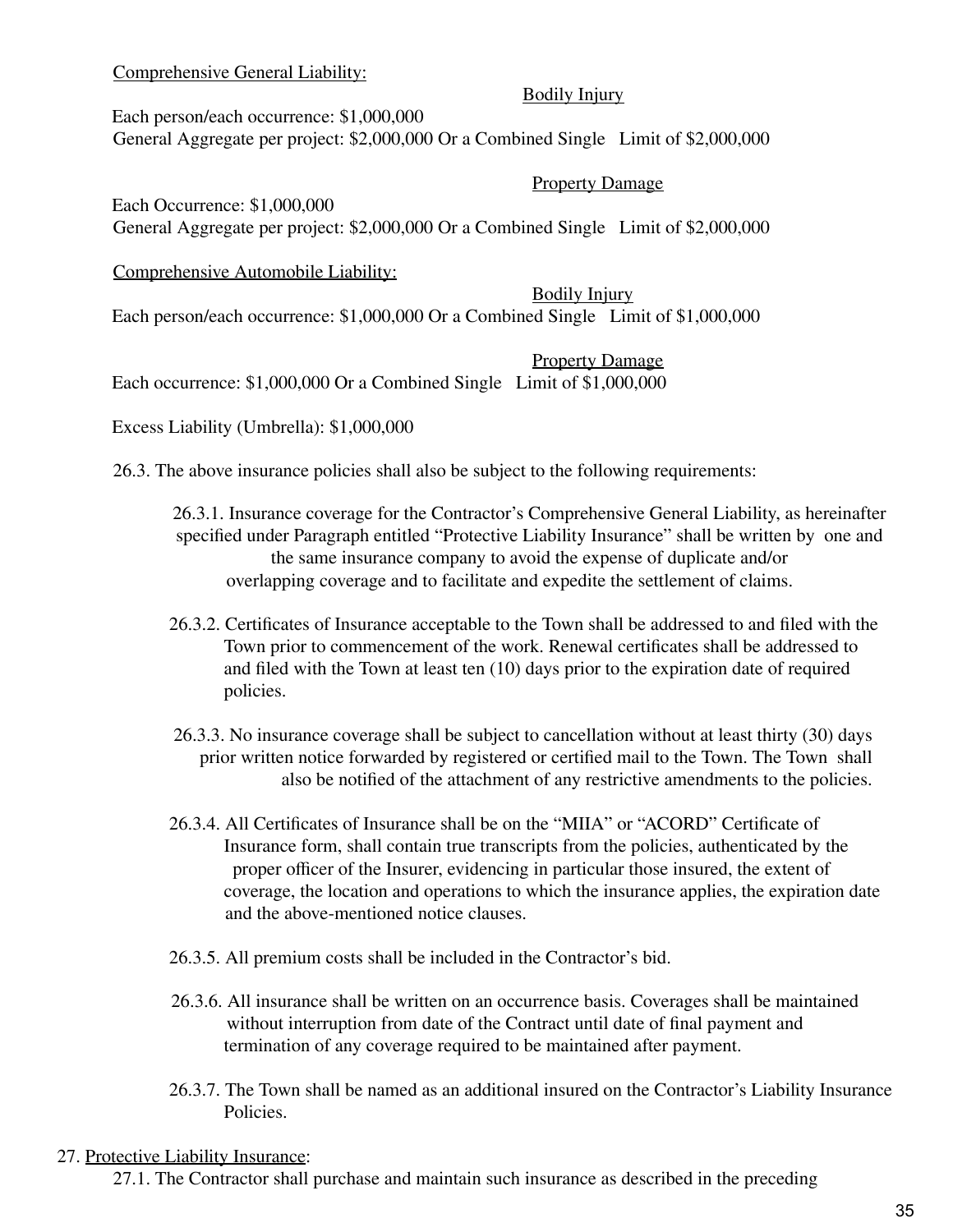paragraph as will protect the Town from claims which may arise from operations under the Contract, including operations performed for the named insureds by independent contractors and general inspection thereof by the named insureds.

- 27.2. The Contractor shall also purchase and maintain such insurance as will protect the Town against Automobile Non-Ownership Liability in connection with the Contractor's operations under the Contract, whether such operations be by itself or by any Subcontractor or by anyone directly or indirectly employed by any of them, or by anyone for whose acts any of them may be liable.
- 27.3. The limits of liability for coverage required under the preceding paragraphs shall be as specified under the provisions hereof governing the Contractor's General Liability Policy.
- 27.4. The Town shall be named as an additional insured on the above referenced liability Policies, and the Contractor's insurance shall be the primary coverage. The cost of such insurance, including required endorsements and amendments, shall be the sole responsibility of the Contractor.

#### 28. Liens:

Neither the Final Payment nor any part of the retained percentage shall become due until the Contractor, if required, shall deliver to the Town a complete release of all liens arising out of the Contract, or receipts in full in lieu thereof and, if required in either case, an affidavit that as far as it has knowledge or information, the releases and receipts include all the labor and material for which a lien could be filed. The Contractor shall comply with all statutory provisions of the General Laws of the Commonwealth of Massachusetts with regard to liens, Chapter 254 and 149 as amended (as a minimum requirement).

#### 29. Guarantees:

29.1 The Contractor guarantees and warrants to the Town that all labor furnished under this Contract will be competent to perform the tasks undertaken, that the product of such labor will yield only first-class results, that materials and equipment furnished will be of good quality and new unless otherwise permitted by this Contract, and that the Work will be of good quality, free from faults and defects and in strict conformance with this Contract. All Work not conforming to these requirements may be considered defective.

29.2. If at any time any part of the work constructed under the terms of this contract shall in the opinion of the Town Manager require repairing due to defective work or materials furnished by the Contractor, he may notify the Contractor in writing to make the required repairs. If the Contractor shall neglect to start such repairs within ten days of the date of giving it notice thereof and to complete the same to the satisfaction of the Town Manager with reasonable dispatch, then the latter may employ other persons to make such repairs. The Town shall charge the expense thereof to the Contractor and may use any moneys still retained to pay for the same, and if such sum is insufficient, the Contractor shall be obligated to pay the balance thereof.

29.3. All guarantees and warranties required in the various Sections of the Specifications which originate with a Subcontractor or Manufacturer must be delivered to the Town before final payment to the Contractor may be made for the amount of that subtrade or for the phase of work to which the guarantee or warranty relates. The failure to deliver a required guarantee or warranty shall be held to constitute a failure of the Subcontractor to fully complete his work in accordance with the Contract Documents. The Contractor's obligation to correct work is in addition to, and not in substitution of, such guarantees or warranties as may be required in the various Sections of the Specifications.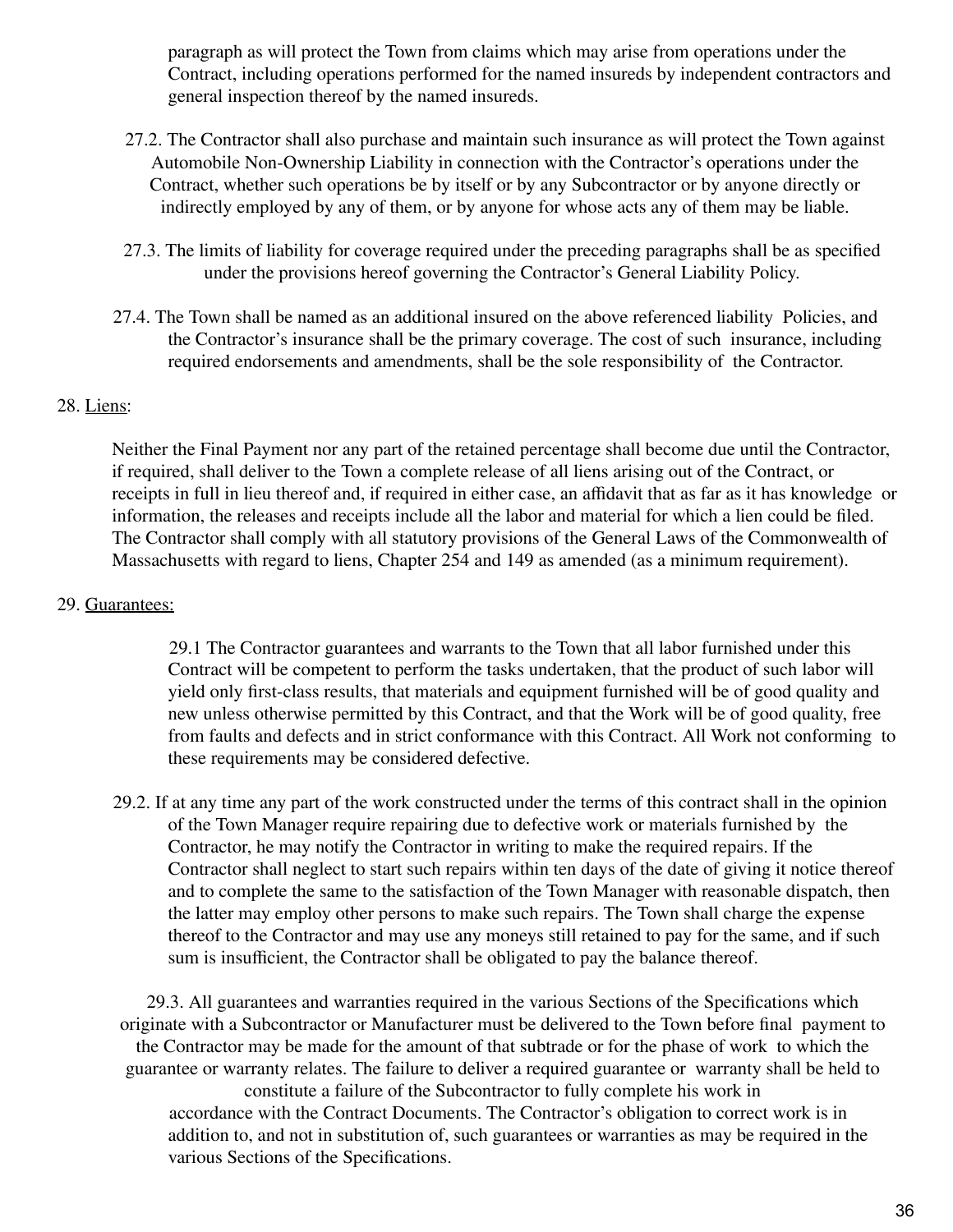This Agreement is intended to take effect as a sealed instrument. Witness our hands and seals  $\overline{\phantom{a}}$  . Define the definition of  $\overline{\phantom{a}}$ 

The Town of Middlefield by: \_\_\_\_\_\_\_\_\_\_\_\_\_\_\_\_\_\_\_\_\_\_\_\_\_\_\_\_\_\_\_\_\_\_\_\_\_\_

Middlefield Select Board Chair

\_\_\_\_\_\_\_\_\_\_\_\_\_\_\_\_\_\_\_\_\_\_\_\_\_\_\_\_\_\_\_\_\_\_\_\_\_\_ Department/Division Head

> Town Accountant Certified as to Appropriation

\_\_\_\_\_\_\_\_\_\_\_\_\_\_\_\_\_\_\_\_\_\_\_\_\_\_\_\_\_\_\_\_\_\_\_\_\_\_\_ Town Counsel Certified as to Form

The Contractor by: \_\_\_\_\_\_\_\_\_\_\_\_\_\_\_\_\_\_\_\_\_\_\_\_\_\_\_\_\_\_\_\_\_\_\_\_\_\_\_ (authority or

 $\overline{\phantom{a}}$  , and the state of the state of the state of the state of the state of the state of the state of the state of the state of the state of the state of the state of the state of the state of the state of the stat

agency)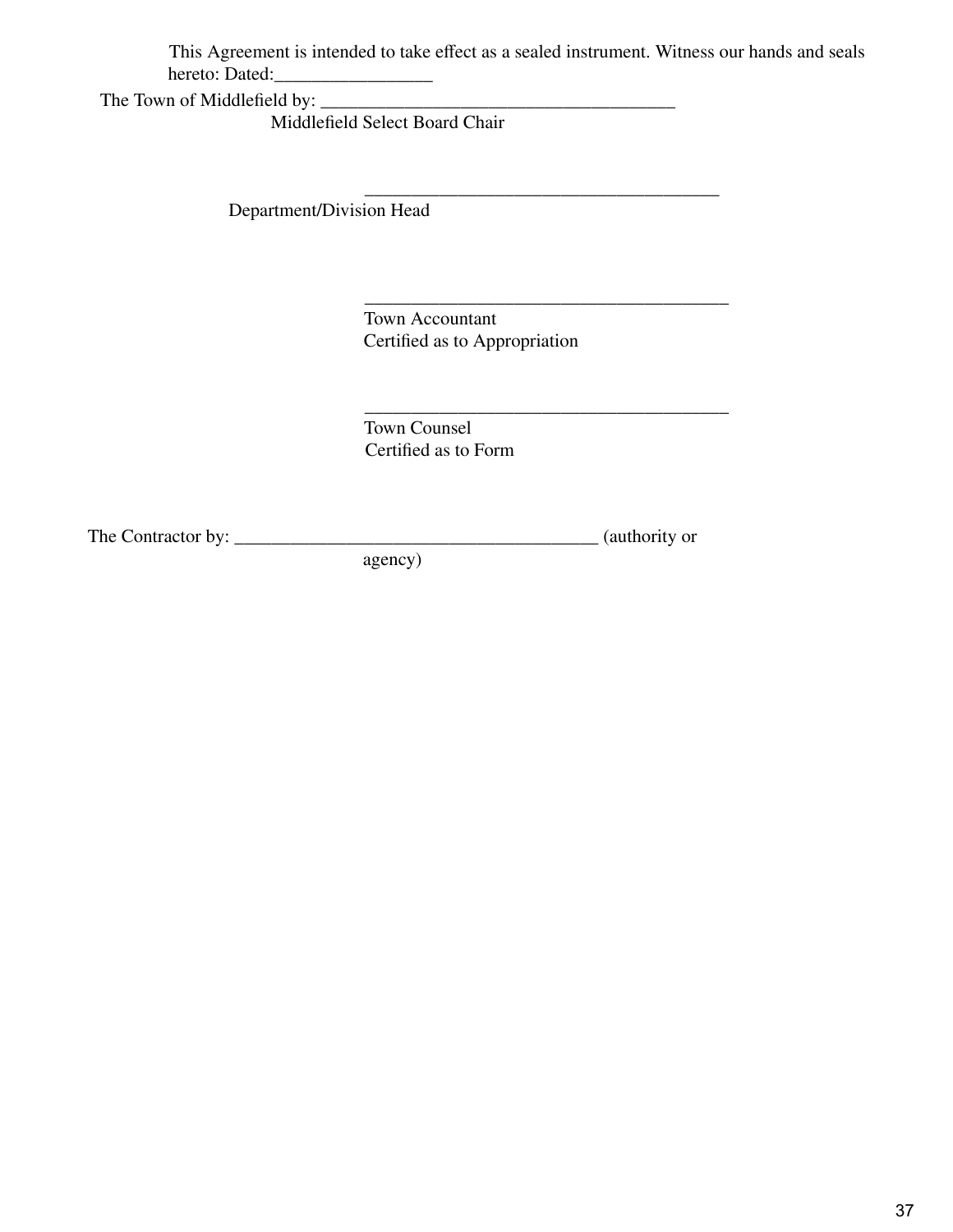### **COMPLIANCE CONTRACT SUPPLEMENT**

## **EQUAL EMPLOYMENT OPPORTUNITY/AFFIRMATIVE ACTION AND MINORITY/WOMEN BUSINESS ENTERPRISE REQUIREMENTS FOR THE TOWN OF MIDDLEFIELD**

## ARTICLE I TOWN OF MIDDLEFIELD ANTI-DISCRIMINATION AND AFFIRMATIVE ACTION PROGRAM

#### 1.01. Definitions

For the purposes of this Compliance Contract Supplement, (i) "minority" refers to Asian-Americans, Blacks, Spanish Surnamed Americans, North American Indians, and Cape Verdeans; (ii) "Commission" refers to the Massachusetts Commission Against Discrimination; (iii) "Town" hereinafter refers to the Town of Middlefierld; and (iv) "Contractor" refers to the General Contractor awarded the contract for construction of the project.

#### 1.02 General

The Contractor is required to comply with the following Anti-Discrimination, Affirmative Action requirements. The Contractor shall be held responsible for the project's overall compliance with the following requirements of the Anti-Discrimination, Affirmative Action Programs in all cases.

#### 1.03. Anti-Discrimination/Affirmative Action

During the performance of this contract, the Contractor for itself, its assignees, and successors in interest, agree as follows:

A. In connection with the performance of work under this contract, the Contractor shall not discriminate against any employee or applicant for employment because of race, color, religious creed, national origin, age, or sex. The aforesaid provision shall include, but not be limited to, the following: employment upgrading, demotion, or transfer; recruitment advertising, recruitment, layoff or termination; rates of pay or other forms of compensation; conditions or privileges of employment; and selection of apprenticeship or other training categories. The Contractor shall post hereafter in conspicuous places, available for employees and applicants for employment, all notices provided by the Town setting forth the provisions of the Fair Employment Practices Law of the Commonwealth (M.G.L. Chapter 151B).

B. In connection with the performance of work under this contract the Contractor shall undertake in good faith affirmative action measures designed to eliminate any discriminatory barriers in the terms and conditions of employment on the grounds of race, color, religious creed, national origin, age or sex, and to eliminate and remedy any effects of such discrimination in the past. Such affirmative action shall entail positive and aggressive measures to ensure equal opportunity in the areas of hiring, upgrading, demotion or transfer, recruitment, layoff or termination, rate of compensation, and in-service or apprenticeship training programs. This affirmative action shall include all actions required to guarantee equal opportunity in employment for all persons, regardless of race, color, religious creed, national origin, age or sex. A purpose of this provision is to ensure to the fullest extent possible an adequate supply of skilled tradesmen for this and future Town public construction projects.

#### 1.04. Compliance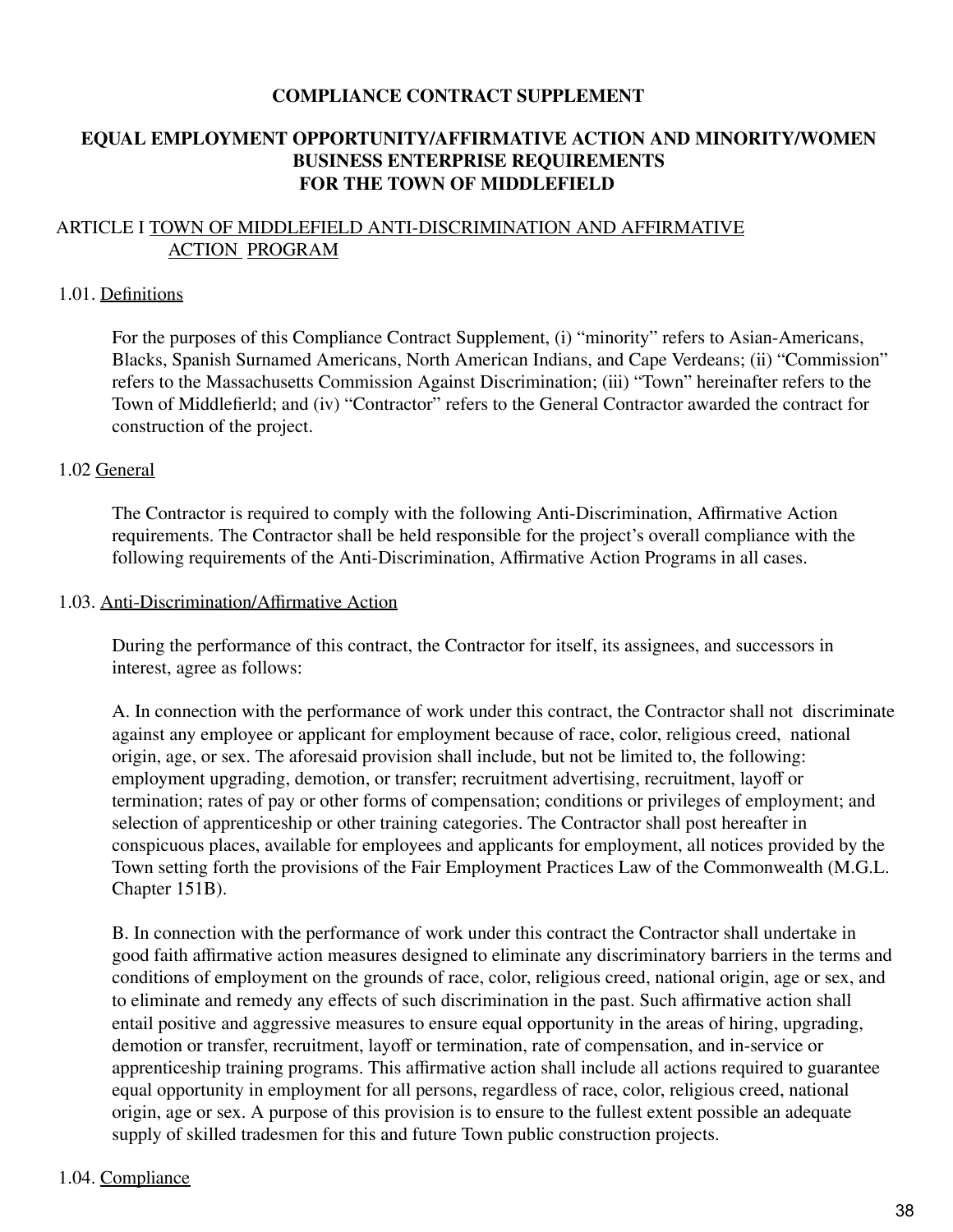A. As part of its obligation of remedial action under the foregoing section, the Contractor shall maintain on this project a not less than 5% ratio of minority employee work-hours to total work-hours in each job category including but not limited to brick-layers, carpenters, cement masons, electricians, ironworkers, operating engineers, and those trades that appear on the list of "Classification and Minimum Wage Rates" as determined by the Commissioner of Labor and Industries under the provisions of M.G.L. c. 149, §§26 - 27G.

B. In the hiring of minority journeymen, apprentices, trainees, and advanced trainees, the Contractor shall rely on referrals from a multi-employer affirmative action program approved by the Town, traditional referral methods utilized by the construction industry, and referrals from agencies, not more than three in number at any one time, designated by the Town.

## 1.05. Administration

A. At the discretion of either the Commission or the Town there may be established for the life of this contract a body to be known as the Liaison Committee. The Liaison Committee shall be composed of one representative from the Town agency or department administering this project (hereinafter referred to as the "administering agency") and such other members as may be designated by the Town Manager.

B. The Contractor (or its agent, if any, designated by it as the on-site equal employment opportunity officer) shall recognize the Liaison Committee as an affirmative action body, and shall establish a continuing working relationship with the Liaison Committee, consulting with the Liaison Committee on all matters related to minority recruitment, referral, employment, and training.

C. The Contractor and all of its subcontractors shall prepare projected manning tables on a quarterly basis. These shall be broken down into projections, by week, of workers required in each trade. Copies shall be furnished one week in advance of the commencement of the period covered, and also when updated, to the Town and Liaison Committee.

D. Records of employment referral orders, prepared by the Contractor and all of its subcontractors, shall be available to the Town and to the Liaison Committee on request.

E. The Contractor and all of its subcontractors shall prepare weekly reports in a form approved by the Town of hours worked in each trade by each employee, identified as minority or non-minority. Copies of these shall be provided at the end of each week to the Town and to the Liaison Committee.

## 1.06. Subcontractors

If the Contractor shall use any subcontractor on any work performed under this contract, it shall take affirmative action to negotiate with qualified minority subcontractors. This affirmative action shall cover both pre-bid and post-bid periods.

## 1.07. Recruitment

In the employment of journeymen, apprentices, trainees and advanced trainees, the Contractor shall give preference, first, to citizens of the Commonwealth who have served in the armed forces of the United States in time of war and have been honorable discharged therefrom or released from active duty therein, and who are qualified to perform the work to which the employment relates, and secondly, to citizens of the Commonwealth generally, and, if such cannot be obtained in sufficient number then to citizens of the United States.

#### 1.08. Access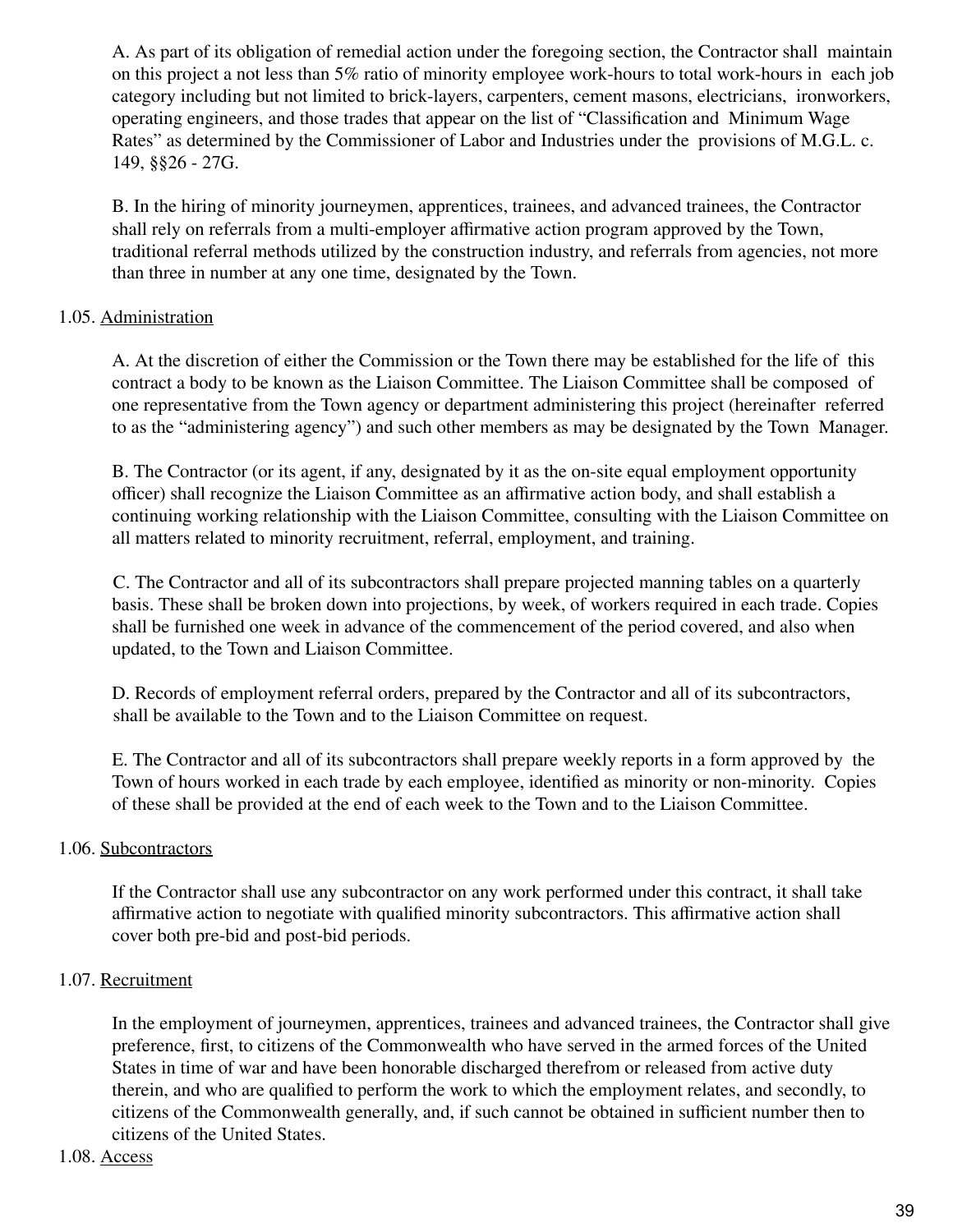A designee of the Town and a designee of the Liaison Committee shall each have right of access to the construction site.

#### 1.09. Compliance with Requirements

The Contractor shall comply with the provisions of Executive Order No. 74, as amended by Executive Order No. 116 dated May 1, 1975, and of Chapter 151B as amended, of the Massachusetts General Laws, both of which are herein incorporated by reference and made a part of the contract.

### 1.10. Non-Discrimination

The Contractor, in the performance of all work after award, and prior to completion of the contract work, will not discriminate on grounds of race, color, religious creed, national origin, age or sex in employment practices, in the selection or retention of subcontractors, or in the procurement of materials and rentals of equipment.

#### 1.11. Solicitations for Subcontractors, and for the Procurement of Material and Equipment

In all solicitations either by competitive bidding or negotiation made by the Contractor either for work to be performed under a subcontract or for the procurement of materials or equipment, each potential subcontractor supplier shall be notified in writing by the Contractor of the Contractor's obligations under this contract relative to non-discrimination and affirmative action. Contractors on projects awarded pursuant to M.G.L. c.149, §§44A - J and M.G.L. c. 30, §§39A - 40 shall encourage the inclusion in all subcontracts entered into for construction pursuant to the prime contract specific reference to this Compliance Contract Supplement and all related requirements, so that they shall be binding contractual obligations for all tiers of the work.

#### 1.12. Contractor's Certification

The Contractor's certification in the form attached must be signed by all successful low bidder(s) prior to award by the contracting agency. The Contractor receiving the award of the contract shall be required to obtain from each of its subcontractors and submit to the Town prior to the performance of any work under said contract a certification by said subcontractor, regardless of tier, that it will comply with the minority manpower action and specific affirmative action steps contained in this Compliance Contract Supplement.

#### 1.13. Compliance-Information, Reports and Sanctions

A. The Contractor will provide all information and reports required by the administering agency or the Town on instructions issued by either of them and will permit access to its facilities and any books, records, accounts and other sources of information which may be determined by the Town to affect the employment of personnel. This provision shall apply only to information pertinent to the Town's supplementary affirmative action contract requirements. Where information required is in the exclusive possession of another who fails or refuses to furnish this information, the Contractor shall so certify to the administering agency or the Town as appropriate and shall set forth what efforts he has made to obtain the information.

B. Whenever the administering agency, the Town or the Liaison Committee believes the General Contractor or any subcontractor may not be operating in compliance with the terms of this Section, the Town directly or through its designated agent, shall conduct an appropriate investigation, and may confer with the parties, to determine if such Contractor is operating in compliance with the terms of this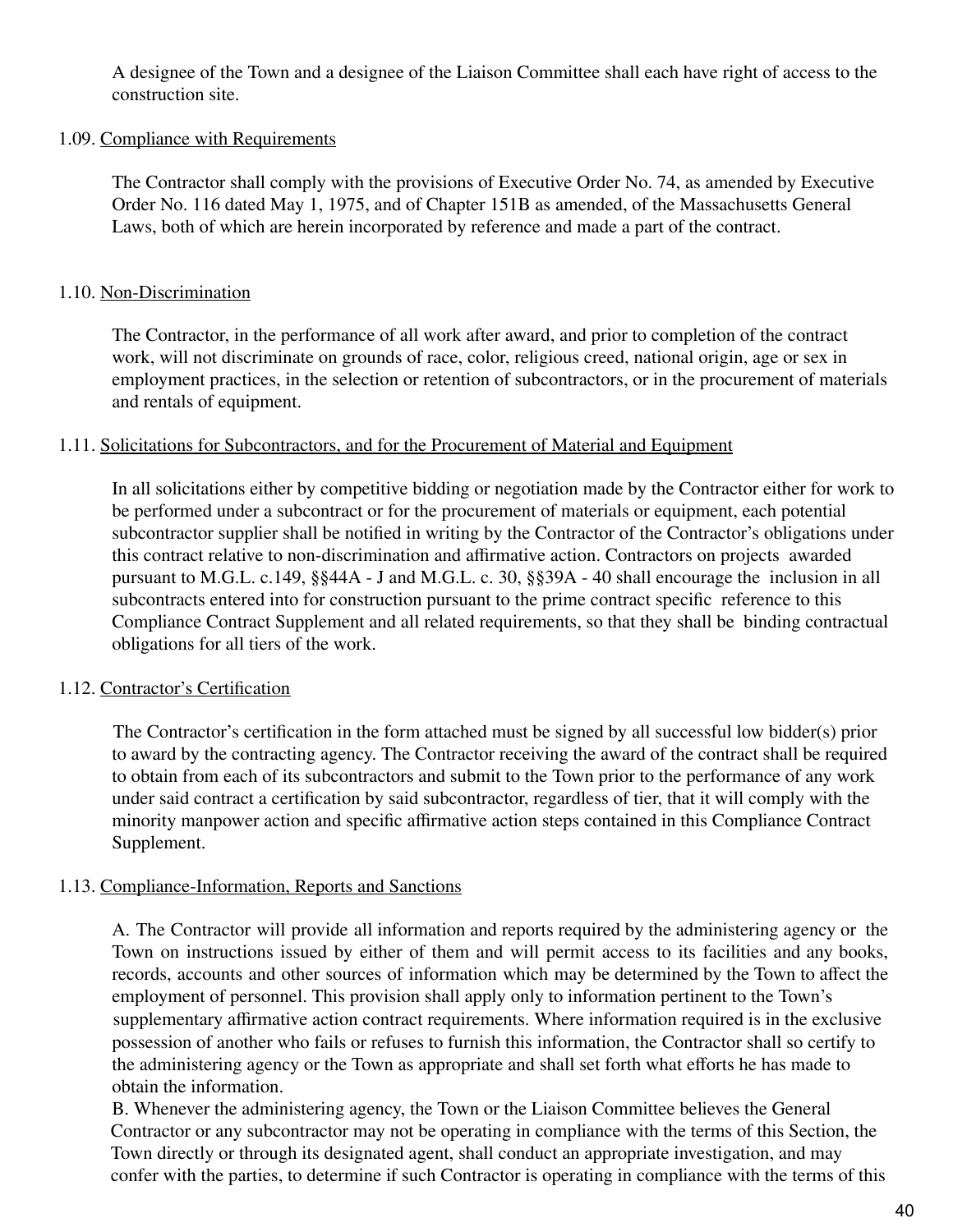Section. If the Town or its agent finds the General Contractor or any subcontractor not in compliance, it shall make a report on noncompliance, and notify such Contractor in writing of such steps as will in the judgment of the Town or its agent bring such Contractor into compliance. In the event that such Contractor fails or refuses to fully perform such steps within fourteen (14) days after the issuance of such report of non-compliance, the Town may impose one or more of the following sanctions, as it may deem appropriate to attain full and effective enforcement:

(1) The recovery by the Town from the General Contractor of 1/100 of 1% of the contract award price or \$1,000 whichever sum is greater, in the nature of liquidated damages, or, if any Subcontractor is in non-compliance, the recovery by the administering agency from the General Contractor, to be assessed by the General Contractor as a back charge against the Subcontractor, of 1/10 of 1% of the subcontract price, or \$400. whichever is greater, in the nature of liquidated damages, for each week that such party fails or refuses to comply;

(2) The suspension of any payment or part thereof due under the contract until such time as the General Contractor or any Subcontractor is able to demonstrate its compliance with the terms of the contract;

(3) The termination or cancellation of the contract, in whole or in part, unless the General Contractor or any Subcontractor is able to demonstrate within a specified time its compliance with the terms of the contract;

(4) The denial to the General Contractor or any Subcontractor of the right to participate in any future contracts awarded by the administering agency for a period of up to three years.

C. If at any time after the imposition of one or more of the above sanctions a Contractor is able to demonstrate that it is in compliance with this Section, it may request that the Town suspend the sanctions conditionally, pending a final determination by the Town as to whether the Contractor is in compliance. Upon final determination of the Town, the Town may continue the sanctions, lift the sanctions, or reimpose them.

## 1.14. Severability

The provisions of this Compliance Contract Supplement are severable, and if any of these provisions shall be held unconstitutional by any court competent jurisdiction, the decision of such court shall not affect or impair any of the remaining provisions.

## ARTICLE II SUPPLEMENTAL MINORITY/WOMEN BUSINESS ENTERPRISE REQUIREMENTS

## 2.01. Minority/Women Business Enterprise Participation Program

A. The Contractor is required to comply with the following Minority/Women Business Enterprise Participation Program requirements. The Contractor shall be held responsible for the project's overall compliance with the following requirements of the Minority/Women Business Enterprise Participation Programs in all cases.

#### 2.02 Definitions

A. "Minority Person" means a person who is a citizen or permanent resident of the United States and who is:

(1) Black - All persons having origins in any of the Black racial groups of Africa.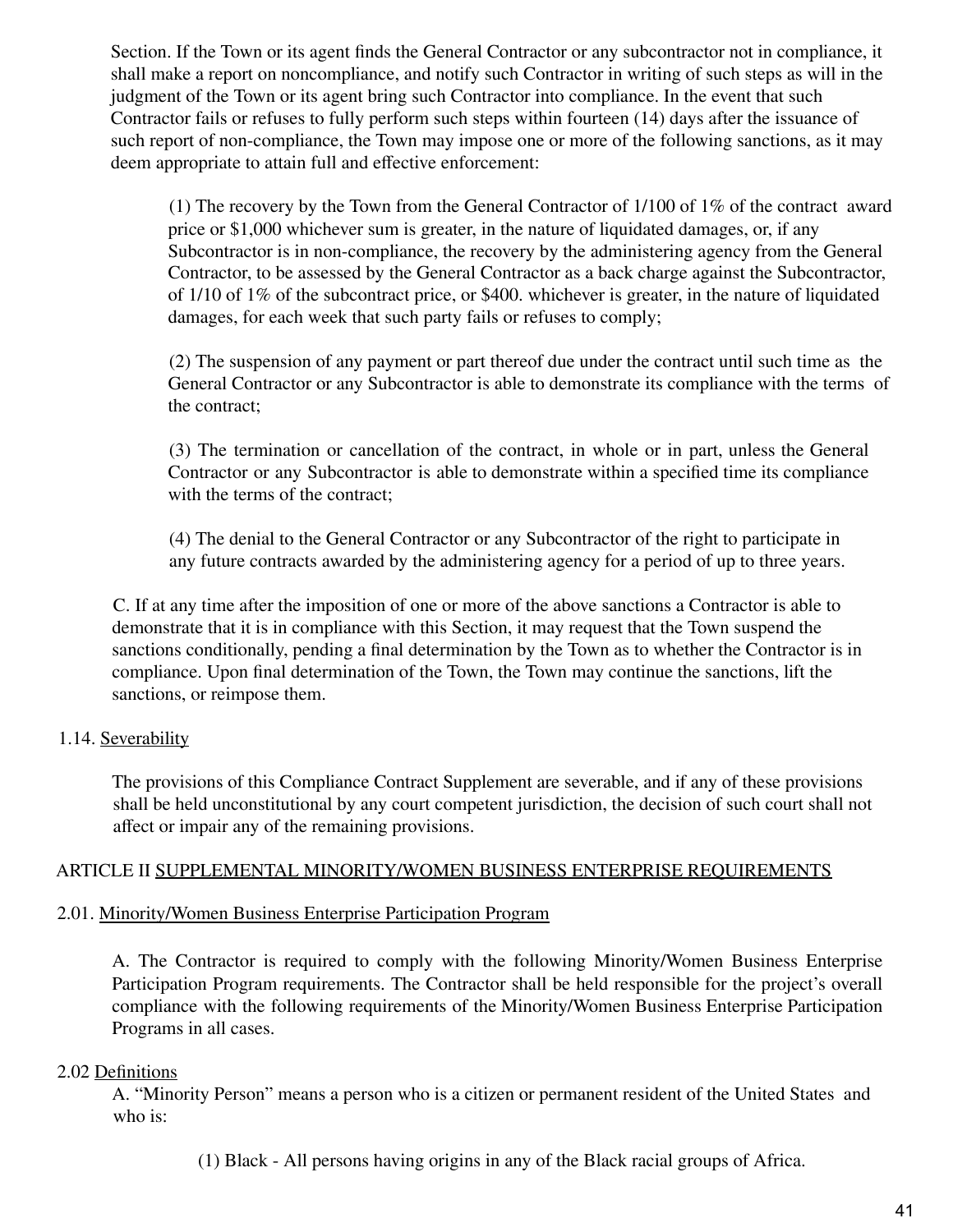(2) Hispanic - All persons of Mexican, Puerto Rican, Cuban, Central or South American origin.

(3) Native American - All persons having origins in any of the original peoples of North America and who are recognized as native Americans by tribal organization.

(4) Eskimo & Aleut - All persons having origins in any of the peoples of Northern Canada, Greenland, Alaska, and Eastern Siberia.

(5) Asian - All persons having origins in any of the original peoples of the Far East, Southeast Asia, the Indian Subcontinent or the Pacific Islands. This area includes for example: China, Japan, Korea, the Philippine Islands, and Samoa.

(6) Cape Verdean - All persons having origins in any of the original peoples of the Cape Verde Islands who are of Black African origin.

B. "General Bidder" means any contractor who files a general bid for this project under the provision of M.G.L., Chapter 149, Section 44A -44J or under Chapter 30, Section 39M.

C. "General Contractor" means any successful general bidder to whom the Town makes the contract award.

D. "SDO" means the Commonwealth's Supplier Diversity Office established by M.G.L. c. 23A, §39-44.

E. "Minority Owned Business Enterprise" ("MBE") means any business organization certified by SDO as an MBE.

F. "Women Owned Business Enterprise" ("WBE") means any business organization certified by SDO as a WBE.

G. "Amount of Participation" means the actual dollar amount which will be paid to MBE or WBE firms for work they performed on this Contract.

## 2.03. MBE/WBE Certification

A. The criteria for MBE/WBE, certification is set forth in 425 CMR 2.00. See Section 2.06 below for certification procedures.

## 2.04. Joint Ventures

A. Whenever a general bid is filed by a joint venture with a certified MBE or WBE participant in the joint venture that does not exercise more than 51% control over management and profits, that joint venture shall be entitled to credit as a MBE or WBE for the lesser of the following amounts: (1) that proportion of the joint venture's Item 1 price, as set forth in the Schedule for Participation by Minority/Women Business Enterprise submitted by such General Bidder, equal to the MBE or WBE participation in the joint venture or (2) 25% of the MBE/WBE requirement under Section 2.05A hereof.

B. Whenever a joint venture with a certified MBE or WBE participant files a general bid or sub-bid, and requests a credit as an MBE or WBE, that general bid or sub-bid must be accompanied by the pre bid joint venture agreement for that joint venture.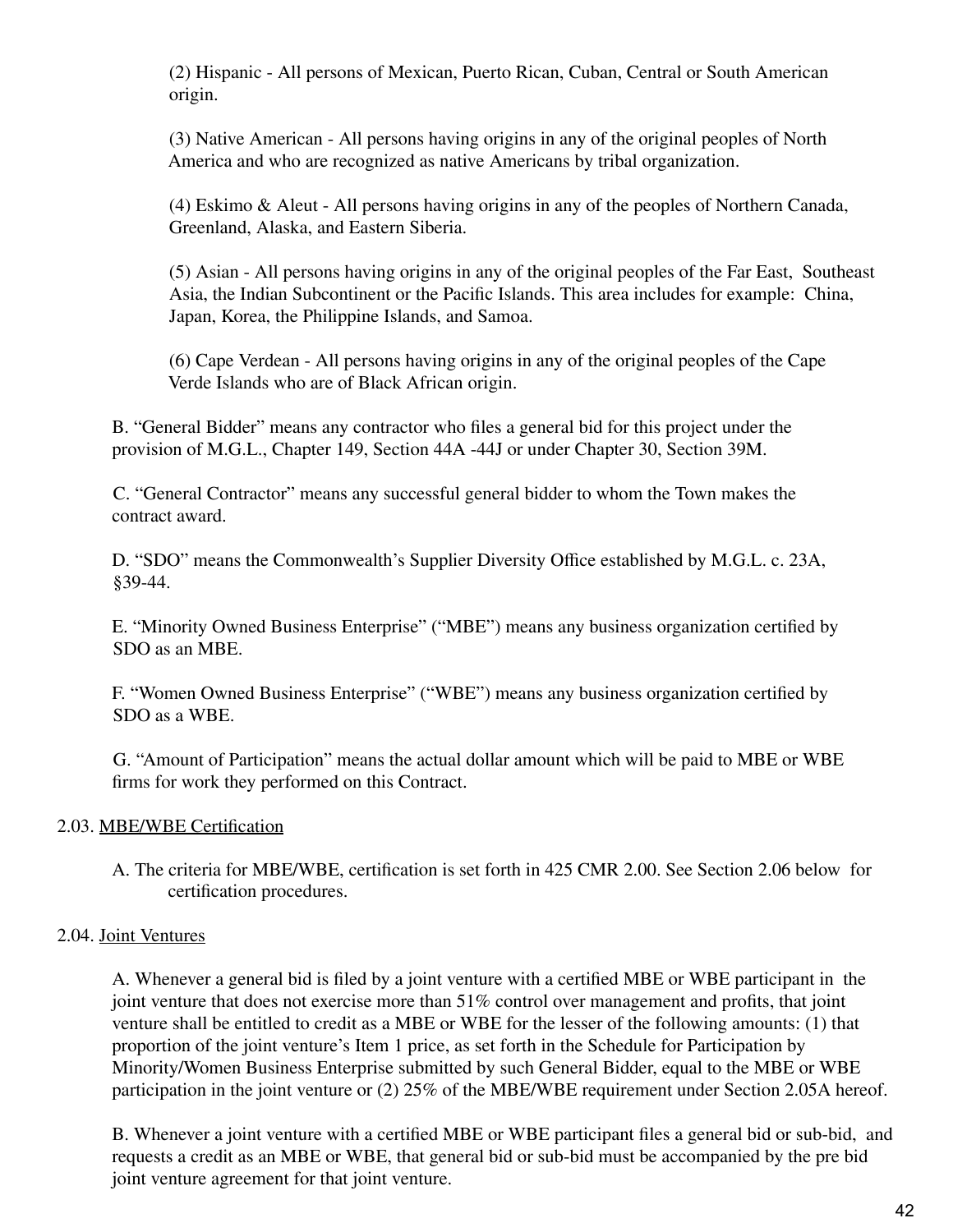#### 2.05. Percentage Participation

A. The portion of the work of the project reserved for MBE's and WBE's collectively shall be not less than five percent (5%) of the Base Bid cost of the project.

B. Filed subcontractors are encouraged to subcontract portions of their work to MBE and WBE subcontractors approved by SDO. Supplementary sub-bid forms will be available to all filed sub bidders to list those MBE and WBE subcontractors with whom they wish to subcontract and the dollar amount or percentage of those proposed subcontracts.

C. Material suppliers will not be considered for compliance under Section 2.05A hereof.

#### 2.06. Determination of MBE and WBE Status

A. Any contractor, subcontractor or sub-subcontractor may apply to SDO for MBE or WBE Status. Applications must be made on the MBE or WBE application form prepared by SOMWBA. Applicants can be certified only by SDO.

B. SDO is responsible for preparing, publishing, and updating a list of certified MBE and WBE contracting and subcontracting businesses. Bidders shall rely on the list that is current at the time work is advertised and shall use it as reference source to assist such bidders in meeting the requirements of these conditions.

C. Submission of an application to SDO does not constitute certification by SDO. SDO requires a minimum of thirty (30) days from the receipt of a completed application to make its decision regarding the certification of an MBE or WBE applicant.

## 2.07. Bidding Requirements

A. As part of its proposal, each General Bidder submitting a bid on this project is encouraged to attach a Schedule for Participation by Minority Business Enterprise ("MBE Participation Schedule") and/or a Schedule for Participation by Women Business Enterprise ("WBE Participation Schedule") in the forms attached. The MBE Participation Schedule and/or the WBE Participation Schedule shall list those MBE and/or WBE contractors that were listed by a filed sub-bidder and carried by the General Bidder under Item 2 of its bid proposal. Said MBE Participation Schedule and/or WBE Participation Schedule shall state the total price to be paid to each MBE and/or WBE contractor as taken from each commitment form submitted with the bid. All MBE and WBE contractors listed in said MBE Participation Schedule and WBE Participation Schedule must be on the SDO list of approved MBE and WBE contractors described in Section 2.06B hereof.

## 2.08. Compliance

A. Within 5 working days after receipt of bids, the apparent low bidder must submit to the Town a completed MBE Participation Schedule and/or WBE Participation Schedule as described in Section 2.07 hereof, and "Letters of Intent" covering each MBE and WBE used in the development of the commitment. These letters shall include among other things, the contract items the MBE or WBE contractor is proposing to perform and the prices the MBE or WBE contractor proposes to charge for the work.

B. Within 10 days after receipt of bids, the Town shall review the MBE Participation Schedule, WBE Participation Schedule, and Letters of Intent submitted by the low bidder, and shall determine if they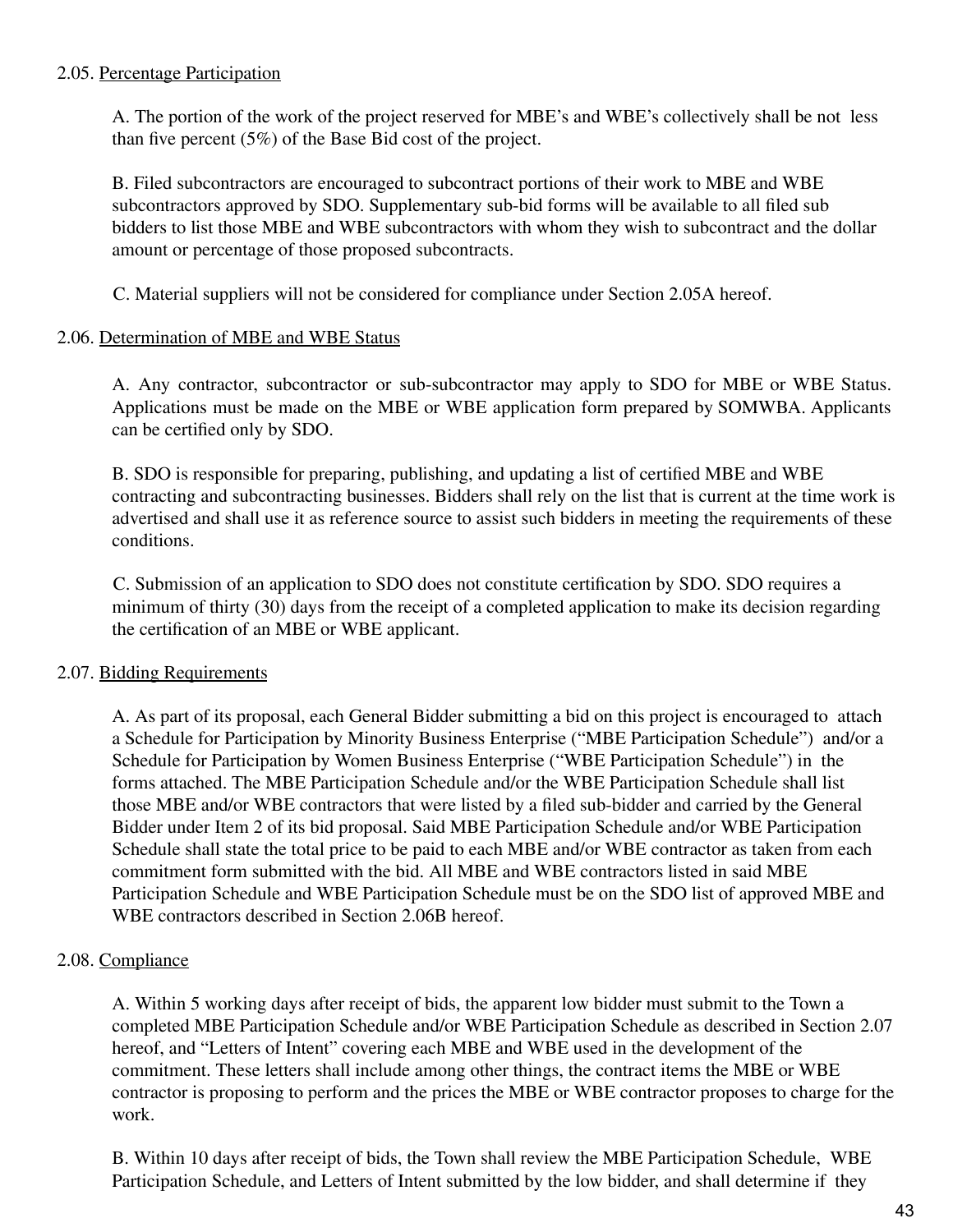comply with the MBE/WBE participation requirements in Section 2.05A hereof. If the low bidder's MBE Participation Schedule, WBE Participation Schedule and Letters of Intent do not meet the MBE/WBE requirements in Section 2.05A hereof, or if no Participation Schedules or Letters of Intent are submitted, the low bidder may be considered ineligible for award of the contract and the Town may require the second low bidder to provide the information required in Section 2.08A hereof.

C. The Town may elect to either reserve a lesser portion of the project for MBE's and/or WBE's or waive the participation requirement, if it finds that the low bidder has taken every possible measure to comply with these Article II requirements or that some other justifiable reason exists for waiving these Article II requirements in whole or in part. If the low bidder wishes to request an adjustment in the participation percentage or a waiver of these Article II requirements, it shall submit within the five (5) day period under subsection A hereof a written request for such reduction in percentage or waiver, together with evidence of every possible measure to comply with these Article II requirements as described in the second sentence of Section 2.09D hereof.

D. The contract amount indicated in the Letter of Intent shall not be less than the amount shown on the MBE or WBE Participation Schedule submitted with the bid.

E. The MBE's and WBE's for whom Letters of Intent are submitted must be identical to the ones listed on the MBE Participation Schedule and WBE Participation Schedule. No substitution shall be made without the written approval of the Town and notification to SDO.

F. Within 30 days of the contract award, the general bidder receiving the award shall furnish to the Town and SDO signed copies of all subcontracts which have been executed between it and each of the MBE's and WBE's listed on the MBE Participation Schedule and WBE Participation Schedule.

G. The Town reserves the right to waive minor defects, as determined by the Town, in documents or time limits required under this Section 2.08.

H. The Contractor shall not perform with its own organization, subcontractor, or assign to any other contractor or subcontractor work designated by the name MBE on the MBE Participation Schedule or WBE on the WBE Participation Schedule or Letter of Intent required to be submitted under this Section 2.08 without the written approval of the Town, nor subcontract without such approval.

I. A Contractor's compliance with the MBE/WBE percentage requirement of Section 2.05A hereof shall be determined by reference to the required percentage of the estimated construction cost even though the Contractor's bid price may be greater or less than the estimated construction cost.

J. Any changes or substitutions of the officers or stockholders in the MBE or WBE that reduces the Minority Person or Woman ownership or control to less than the requisite percentage will result in the automatic revocation of the MBE□s or WBE's certified status.

K. If an MBE or WBE listed on the MBE or WBE Participation Schedule or Letter of Intent has its certified status revoked, the Contractor shall consider its compliance with Section 2.05A hereof terminated and must proceed as outlined in the following paragraph L of this Section 2.08.

L. If the Contractor desires to comply with Section 2.05A hereof and the foregoing paragraphs of this Section 2.08, but for reasons beyond its control cannot do so in accordance with the MBE or WBE Participation Schedule it submitted under Section 2.08A, it must submit to the Town the reasons for its inability to comply with its MBE or WBE Participation Schedule and its proposed revisions to the Participation Schedule, stating how it intends to meet its obligations under these conditions.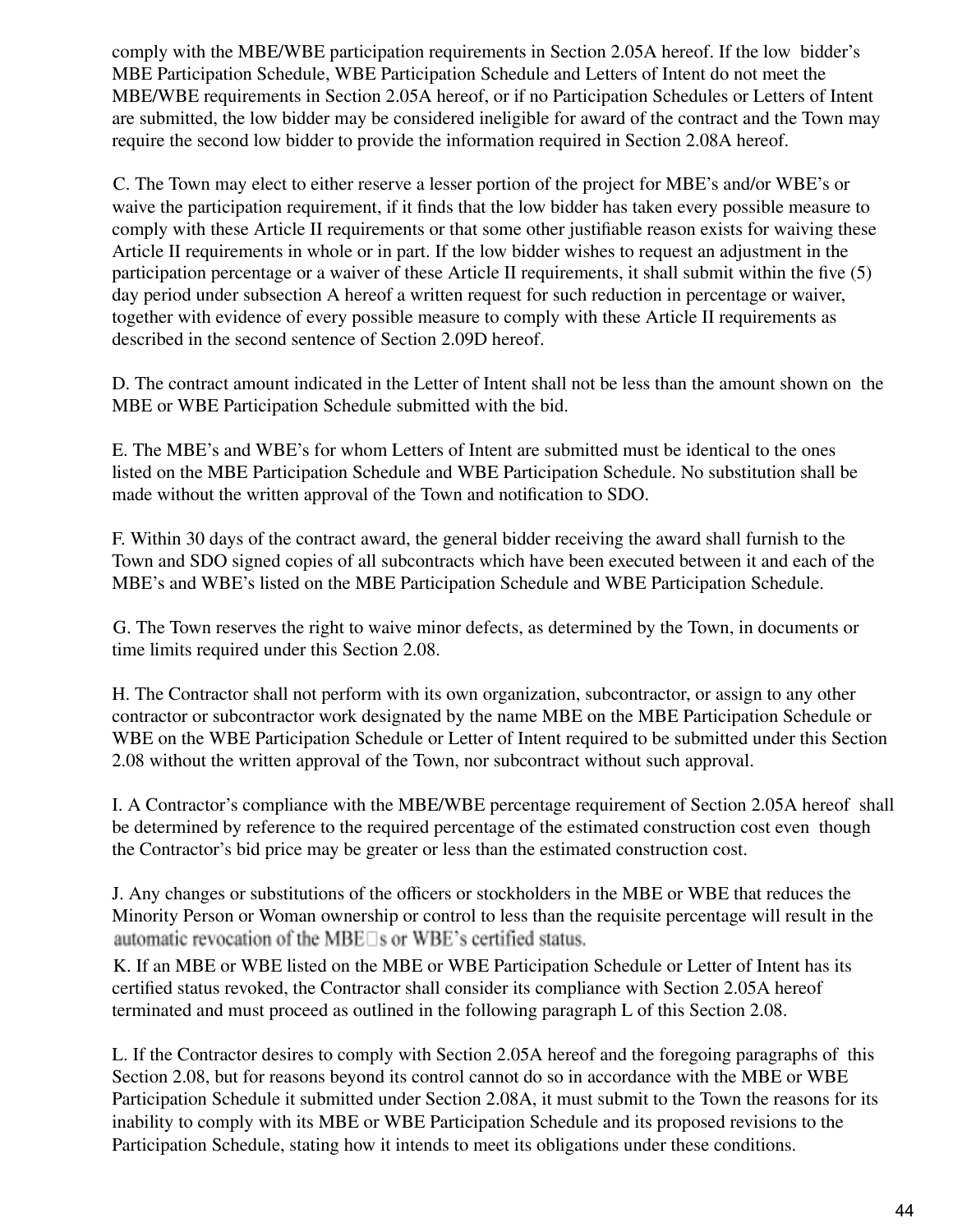M. If an MBE or WBE listed by the General Bidder in its MBE or WBE Participation Schedule fails to obtain a performance or payment bond if required by the General Bidder to do so, said failure shall not entitle the General Bidder to avoid the requirements of Section 2.05A and this Section 2.08. After a General Bidder has been awarded the contract, it shall not change the MBE or WBE listed in its MBE or WBE Participation Schedule at the time of the award or make any other such substitutions without the written approval of the Town.

## 2.09. Sanctions

A. If the Contractor fails to comply with these Article II requirements, the Town may:

(1) Suspend any payment for the work that should have been performed by an MBE or WBE pursuant to the MBE or WBE Participation Schedule,

or,

(2) Require specific performance of the Contractor's obligation under Sections 2.05A and Section 2.08 hereof by requiring the Contractor to subcontract with an MBE or WBE for any contract or specialty item at the contract price established for that item in the bid proposal submitted by the Contractor.

B. To the extent the Contractor has not complied with these Article II requirements, the Town may retain from the Final Payment an amount determined by multiplying the estimated construction cost of the project by the percentage in Section 2.05A hereof and subtracting the amount already paid to MBE's and WBE's for work performed under the contract and any payments already suspended under paragraph A of this Section 2.09.

C. In addition, or as an alternative, to the remedies under paragraphs A and B of this Section 2.09, the Town may suspend, terminate, or cancel this contract in whole or in part, or may call upon the Contractor's surety to perform all terms and conditions in the contract unless the Contractor is able to demonstrate its compliance with these Article II requirements.

D. The Town may elect not to impose sanctions if it finds the Contractor has taken every possible measure to comply with these Article II requirements or that some other justifiable reason exists for waiving these Article II requirements in whole or in part. To demonstrate every possible measure, the Contractor shall furnish evidence showing the name of each firm solicited for quotation on each subcontract, the price quoted by each, whether or not the firm solicited was an MBE or WBE, the reason for not subcontracting with an MBE or WBE firm when applicable; efforts by the contractor to supplement its own and SDO lists of MBE and WBE sources by contacting the Small Business Administration, trade organizations, the General Services Administration (US Government), minority  $contractors  $\Box$  organizations, community organizations and other likely sources of names of additional$ minority business firms capable of work, to demonstrate the contractors□ substantial performing the work, to demonstrate

the contractors subs

efforts to comply with this commitment as required by these provisions in order to show that no such substitute minority contractors exist.

E. Any bidder or Contractor shall provide such information as is necessary in the judgment of the Town to ascertain its compliance with the terms of these conditions.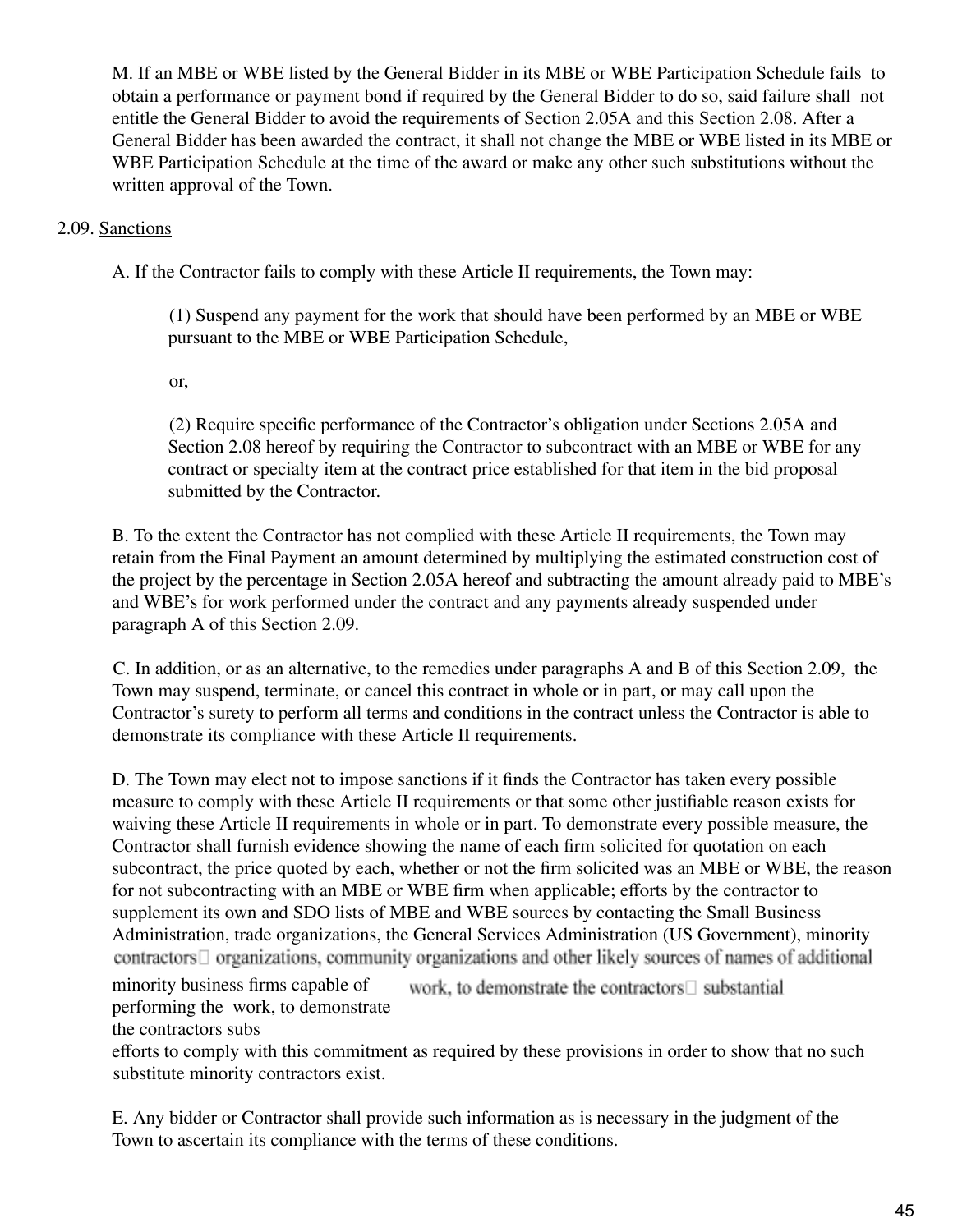#### 2.10. Hearing And Appeals

A. The Town shall not impose any sanctions under Section 2.09 hereof unless the Contractor and any other interested party has been given the opportunity to present evidence in support of its position at a hearing held by the Town, and the Town has concluded upon review of all of the evidence that sanctions are justified. Such hearing shall be informal and not subject to the provisions of M.G.L., c. 30A.

B. If at any time after the imposition of one or more of the sanctions under Section 2.09 hereof, a Contractor is able to demonstrate that it is in compliance with the requirements of this Article II, it may request that the Town suspend the sanctions conditionally, pending a final determination by the Town as to whether the Contractor is in compliance. Upon final determination of the Town, the Town may continue the sanctions, lift the sanctions, or reimpose them.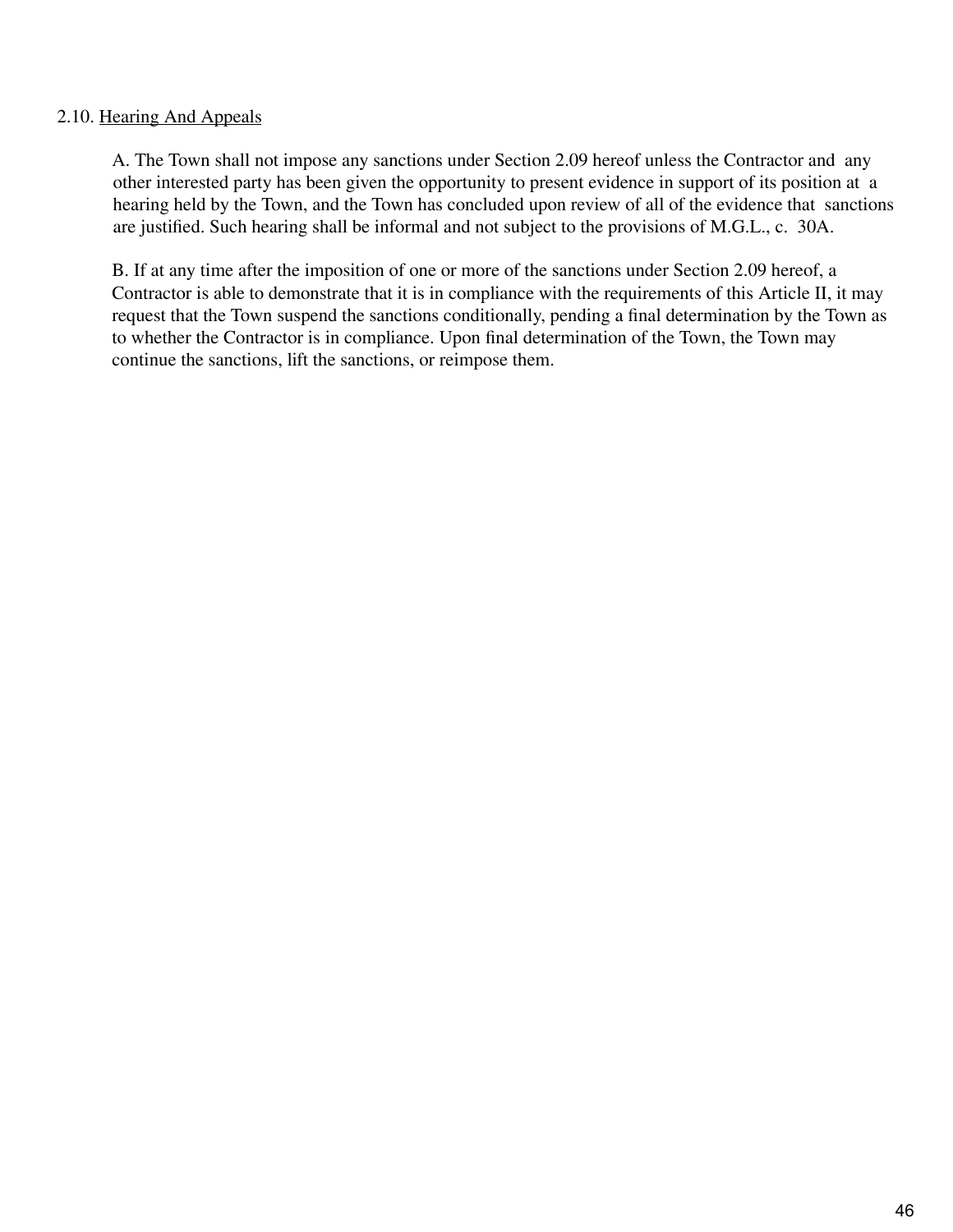### MIDDLEFIELD, MASSACHUSETTS Minority/Women Business Enterprise Participation Letter of Intent

(To Be Completed by MBE/WBE and Submitted by the General Bidder)

Project Bid Number: \_\_\_\_\_\_\_\_\_\_\_\_\_\_\_\_\_\_\_\_\_\_\_

Project Location: Middlefield, Massachusetts

TO:

(Name of General Bidder)

I. My company intends to perform work in connection with the above project as:

an individual \_\_\_\_\_ a partnership \_\_\_\_\_ a corporation \_\_\_\_\_ a joint venture with \_\_\_\_\_ other (explain)

- 2. My company has been certified by SDO as a MBE/WBE and it has not changed its minority or women ownership, control, or management without notifying SDO within thirty (30) days of such a change.
- 3. My company understands that if your company is awarded the contract, your company intends to enter into an agreement with my company to perform the activity described below for the prices indicated. My firm also understands that your firm, as General Bidder, will make substitutions only as allowed by Section 2.08D of this Compliance Contract Supplement.

## MBE/WBE PARTICIPATION

Description of Activity (With Item Number Notation such as "Labor Only (If Applicable) "Materials Only", etc.) QUANTITY PRICE AMOUNT

MBE/WBE Authorized Agent MBE/WBE Company Name

NOTE:To be submitted by the General MBE/WBE Address Contractor, to the Town within (5) FIVE DAYS after the MBE/WBE Telephone No. opening of General Bids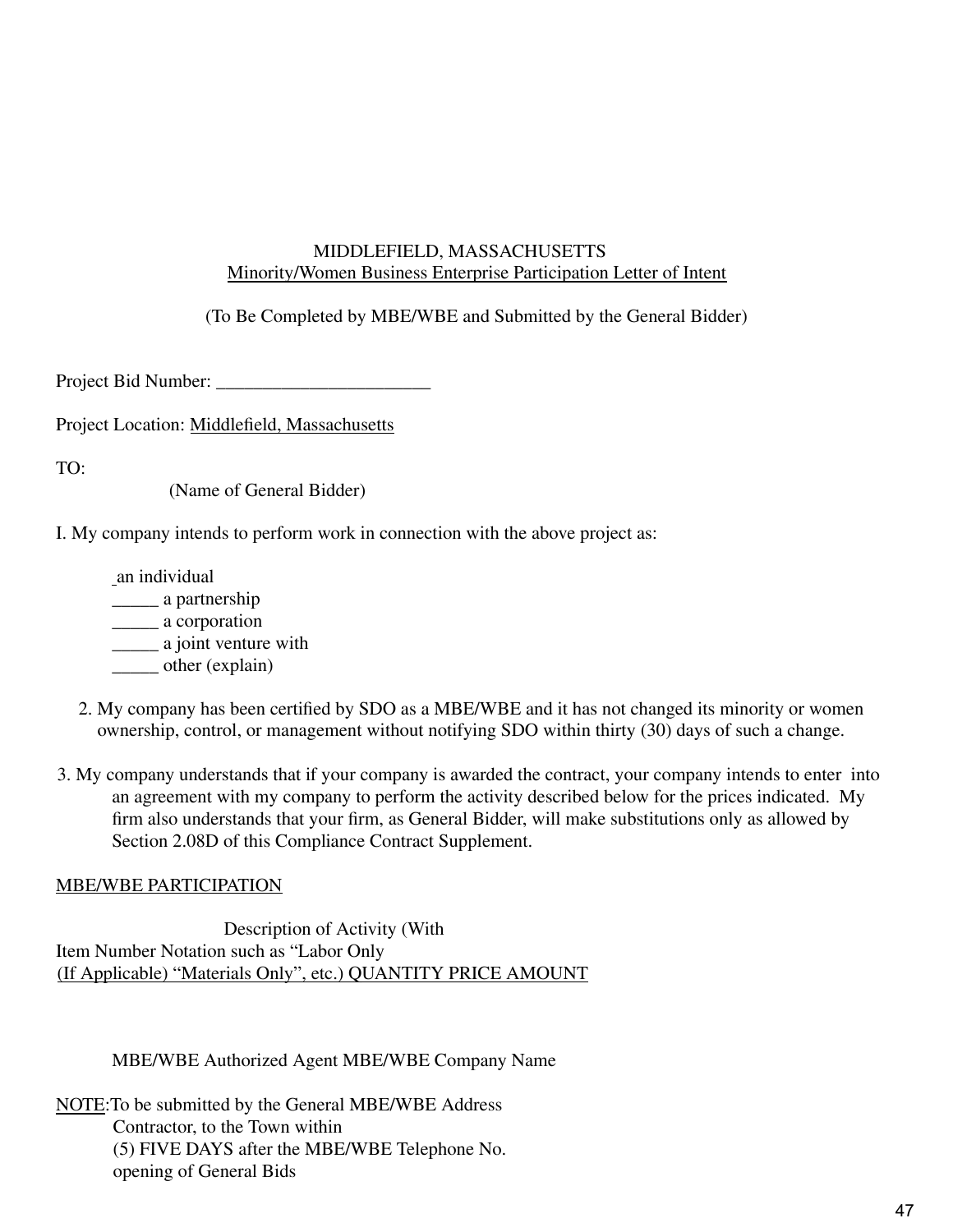## MIDDLEFIELD, MASSACHUSETTS

## Schedule for Participation by Minority Business Enterprise

The bidder must indicate the MBE it intends to utilize in this document as follows: (Attach sheet if additional space(s) required.)

1. ITEM 1 - MBE Participation from Work of the General Contractor

Name & Address Nature of Dollar Value of MBE Participation of Participation

1. 2. 3. 4. 5. 6. 7.

2. Total MBE Commitment from Item 1 Work:

3. Total MBE Commitment from Item 2 Work (information published in the Division's Filed Sub-Bidders List): \_\_\_\_\_\_\_\_\_\_\_\_\_\_\_\_\_\_\_\_\_\_\_\_\_\_\_\_\_\_ \_\_\_\_\_\_\_\_\_\_\_\_\_\_\_\_\_\_\_\_\_\_\_\_\_\_\_\_\_\_\_\_\_

4. Grand Total of MBE Commitment (Add Items 1 & 2):

Percentage MBE Participation \_\_\_\_\_\_\_\_\_\_\_\_

The bidder(s) agree to furnish implementation reports as required by the Town to indicate the MBE(s) which it has or intends to use. Breach of this commitment constitutes a breach of the bidder's contract.

Date General Contractor

Authorized Signature Business Address

NOTE:To be submitted by the General Contractor to the Town within (5) FIVE DAYS after the opening of General Bids.

This form may be Xeroxed or emailed.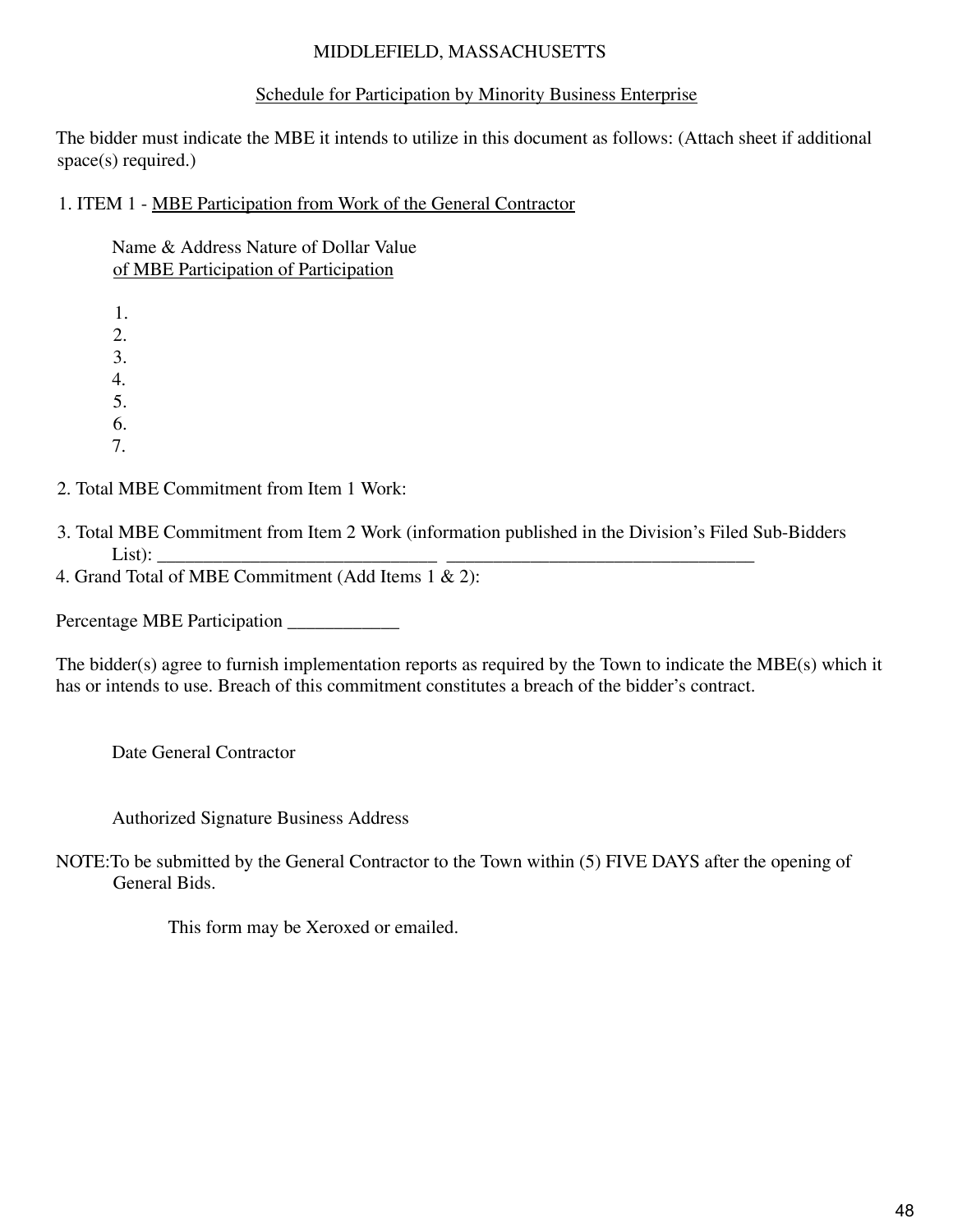## MIDDLEFIELD, MASSACHUSETTS

## Schedule for Participation by Women Business Enterprise

The bidder must indicate the WBE it intends to utilize in this document as follows: (Attach sheet if additional space(s) required.)

1. ITEM 1 - WBE Participation from Work of the General Contractor

Name & Address Nature of Dollar Value of WBE Participation of Participation

1.  $2<sup>1</sup>$ 3. 4. 5. 6.

- 7.
- 2. Total WBE Commitment from Item 1 Work:
- 3. Total WBE Commitment from Item 2 Work (information published in the Division's Filed Sub-Bidders List): \_\_\_\_\_\_\_\_\_\_\_\_\_\_\_\_\_\_\_\_\_\_\_\_\_\_\_\_\_\_ \_\_\_\_\_\_\_\_\_\_\_\_\_\_\_\_\_\_\_\_\_\_\_\_\_\_\_\_\_\_\_\_\_

4. Grand Total of WBE Commitment (Add Items 1 & 2):

Percentage WBE Participation \_\_\_\_\_\_\_\_\_\_\_\_

The bidder(s) agree to furnish implementation reports as required by the Town to indicate the WBE(s) which it has or intends to use. Breach of this commitment constitutes a breach of the bidder's contract.

Date General Contractor —---------------------------------------------

Authorized Signature/ Business Address —-----------------------------------------------------------------

NOTE:To be submitted by the General Contractor to the Town within (5) FIVE DAYS after the opening of General Bids.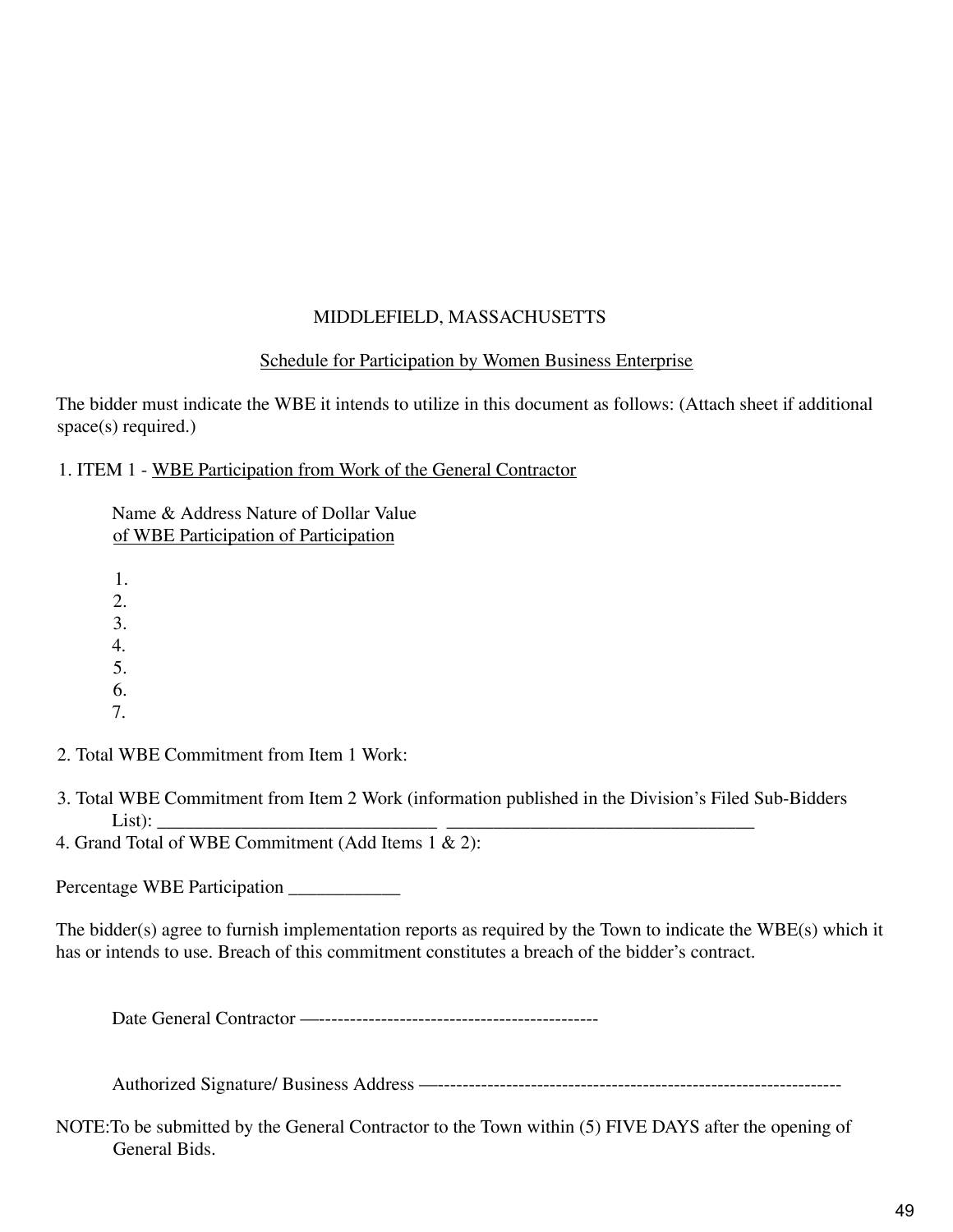This form may be Xeroxed or emailed.

## MIDDLEFIELD, MASSACHUSETTS

## A. Contractor's Certification

A Contractor will not be eligible for award of a contract unless such Contractor has submitted the following certification, which is deemed a part of the resulting contract.

#### CONTRACTOR'S CERTIFICATION

certifies that:

1. It intends to use the following listed construction trades in the work under the contract.

- 2. It will comply with the minority manpower ratio and specific affirmative action steps contained herein
- 3. It will obtain from each of the contractors prior to the award of any contract under this contract the subcontractor certification required by these bid conditions.

(Signature of authorized representative of contractor)

\_\_\_\_\_\_\_\_\_\_\_\_\_\_\_\_\_\_\_\_\_\_\_\_\_\_\_\_\_\_\_\_\_\_\_\_\_\_\_\_\_\_\_\_\_\_\_\_\_

NOTE:To be submitted by the General Contractors to the Town within (5) FIVE DAYS after the opening of General Bids.

> This form may be Xeroxed or emailed. MIDDLEFIELD, MASSACHUSETTS

B. Subcontractor's Certification

Prior to the award of any subcontract, regardless of tier, the prospective subcontractor must execute and submit to the Prime Contractor the following certification, which will be deemed a part of the resulting subcontract: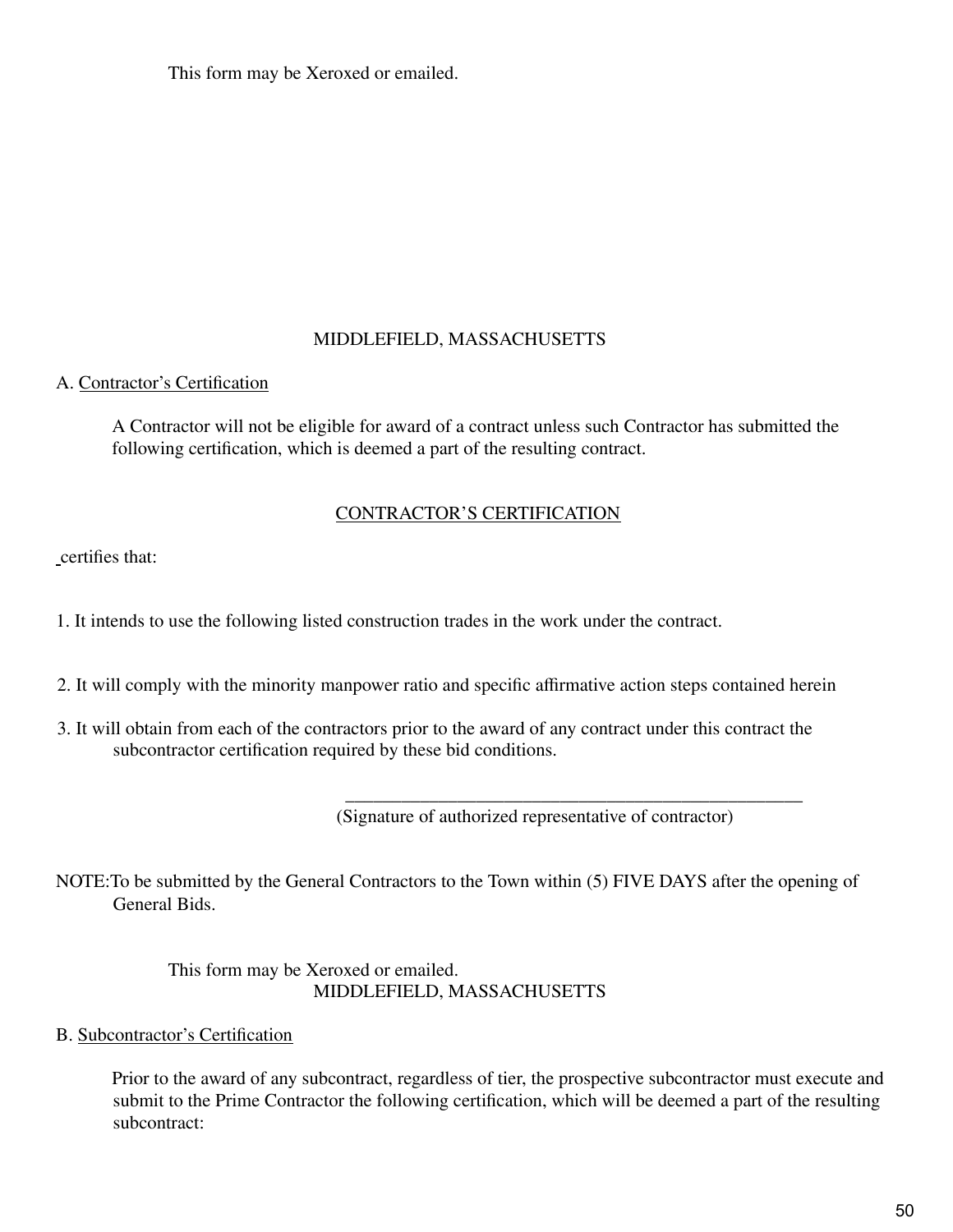## SUBCONTRACTOR'S CERTIFICATION

certifies that:

1. It intends to use the following listed construction trades in the work under the contract

; and

- 2. It will comply with the minority manpower ratio and specific affirmative action steps contained herein; and
	- 3. It will obtain from each of the subcontractors prior to the award of any subcontract under this subcontract the subcontractor certification required by these bid conditions.

 $\mathcal{L}_\text{max}$  and  $\mathcal{L}_\text{max}$  and  $\mathcal{L}_\text{max}$  and  $\mathcal{L}_\text{max}$  and  $\mathcal{L}_\text{max}$  and  $\mathcal{L}_\text{max}$ Signature of authorized representative of subcontractor)

In order to ensure that the said subcontractor's certifications becomes a part of all subcontracts tinder prime contract, no subcontract shall be executed until an authorized representative of the Town agency (or agencies) administering this project has determined, in writing, that the said certification has been incorporated in such subcontract, regardless of tier. Any subcontract executed without such written approval shall be void.

NOTE:To be submitted by the General Contractors to the Town within (5) FIVE DAYS after the opening of General Bids.